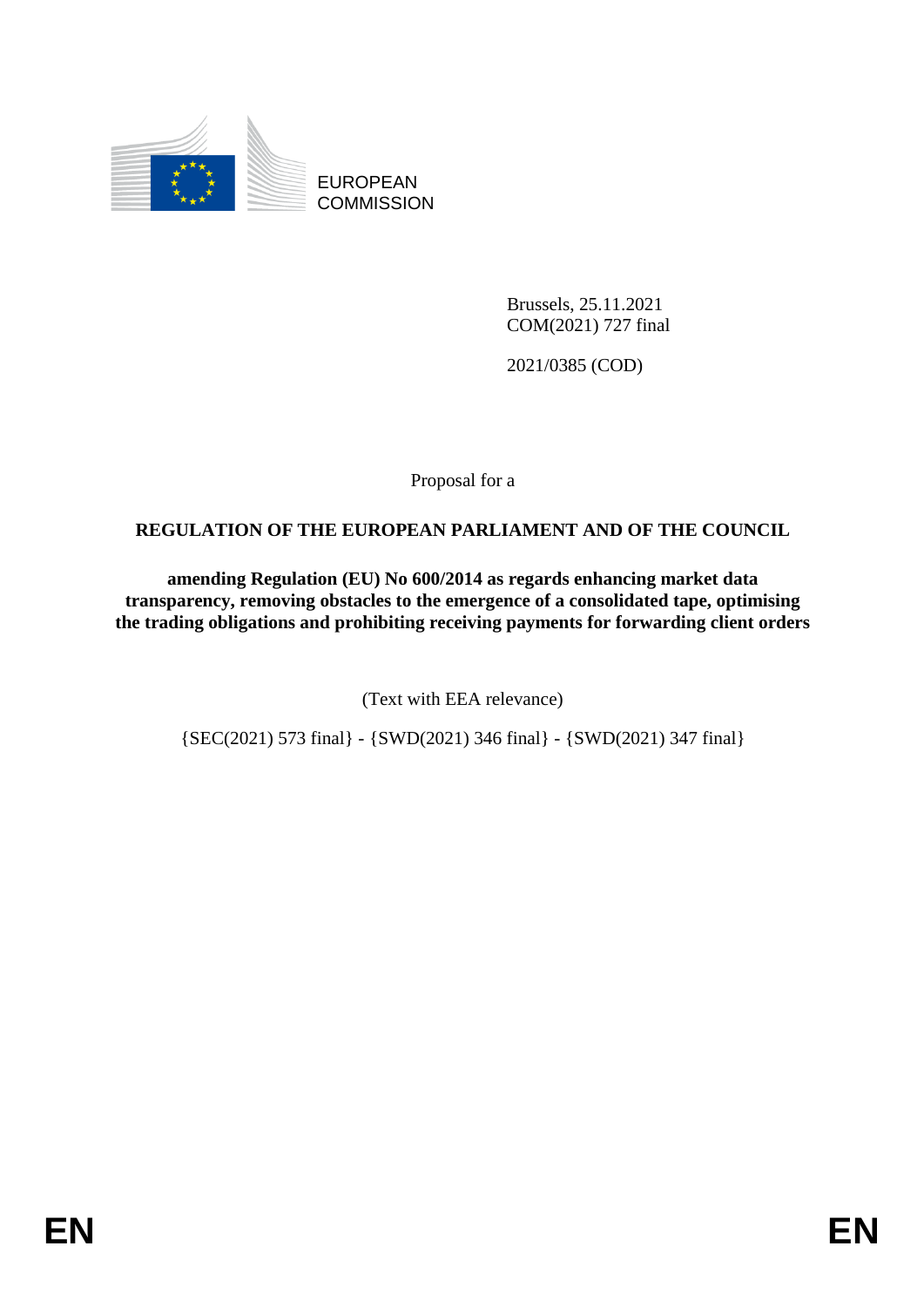## **EXPLANATORY MEMORANDUM**

### **1. CONTEXT OF THE PROPOSAL**

#### **• Reasons for and objectives of the proposal**

This initiative is one of a series of measures that implement the Capital Markets Union (CMU). It aims to empower investors, in particular smaller and retail investors,  $\frac{1}{1}$  by enabling them to access market data necessary to invest in shares or bonds more easily and by making EU market infrastructures more robust. This will also help increase market liquidity, making in turn easier for companies to get funding from capital markets. In order to deliver on its objective of fostering a true and efficient single market for trading, the Commission has identified three priority areas for the review: improving transparency and availability of market data, improving the level-playing field between execution venues and ensuring that EU market infrastructures can remain competitive at international level. This initiative is accompanied by a proposal to amend Directive 2014/65/EU on markets in financial instruments (MiFID) and is included in the Commission's 2020 Work Programme.

In its Communication on 'The European economic and financial system: fostering openness, strength and resilience' of 19 January  $2021$ , the European Commission confirmed its intention to propose to improve, simplify and further harmonise capital markets' transparency, as part of the review of the MiFID II and MiFIR framework (MiFID/R). In the wider context of the efforts aimed at strengthening the international role of the euro, the Commission announced that such a reform would include the design and implementation of a consolidated tape, in particular for corporate bond issuances with an aim of increasing the liquidity of secondary trading<sup>3</sup> in euro-denominated debt instruments.

On the establishment of a consolidated tape, in the 2020 CMU Action Plan<sup>4</sup> the Commission announced that it would put forward a legislative proposal by the end of 2021 to *create a centralised database* meant to provide, for equity and equity-like financial instruments, a comprehensive view on market data, namely on prices and volume of securities traded throughout the Union across a multitude of trading venues. This centralised database, also referred to as the 'consolidated tape'<sup>5</sup> would have the objective to "improve overall price transparency across trading venues".

#### **• Problems that this proposal intends to tackle**

This proposal intends to tackle liquidity and trade execution risk. The former corresponds to the risk that there is not enough depth of market (*i.e.* buyers and sellers willing to trade), the latter corresponds to the inability to execute at a given price limit or in a given time period. Both result from a lack of correct and timely information on prices and available trading volumes for traded securities, as well as the risk that insufficient transparency affects the share trading landscape and the competitiveness of the EU as a financial hub.

 $\mathbf{1}$ <sup>1</sup><br>
Retail investors refers to a large spectrum of investors that are non-professional investors.<br>
<sup>2</sup><br> **Externe introduced in the fundations** (210110 associated intensies) surface communication

<sup>&</sup>lt;sup>2</sup> [https://ec.europa.eu/info/publications/210119-economic-financial-system-communication\\_en.](https://ec.europa.eu/info/publications/210119-economic-financial-system-communication_en)<br><sup>3</sup> Secondary to disc denote conital market estimity that takes also after the issuesses of a

<sup>3</sup> Secondary trading denotes capital market activity that takes place after the issuance of a financial instrument. The issuance can be done for example by means of an initial public offering (IPO).

<sup>&</sup>lt;sup>4</sup><br>[https://eur-lex.europa.eu/legal-content/EN/TXT/?uri=COM:2020:590:FIN.](https://eur-lex.europa.eu/legal-content/EN/TXT/?uri=COM:2020:590:FIN)<br>Fly aggregate of a gaugelistical tens originates from a quity modulate in the l

The concept of a consolidated tape originates from equity markets in the US and dates back to the late 1970s. Magnetic tape is used as a recording medium to store data. Whereas magnetic tape is used today still for long-term data storage (backup and archiving), in the 1970s this was the main storage medium.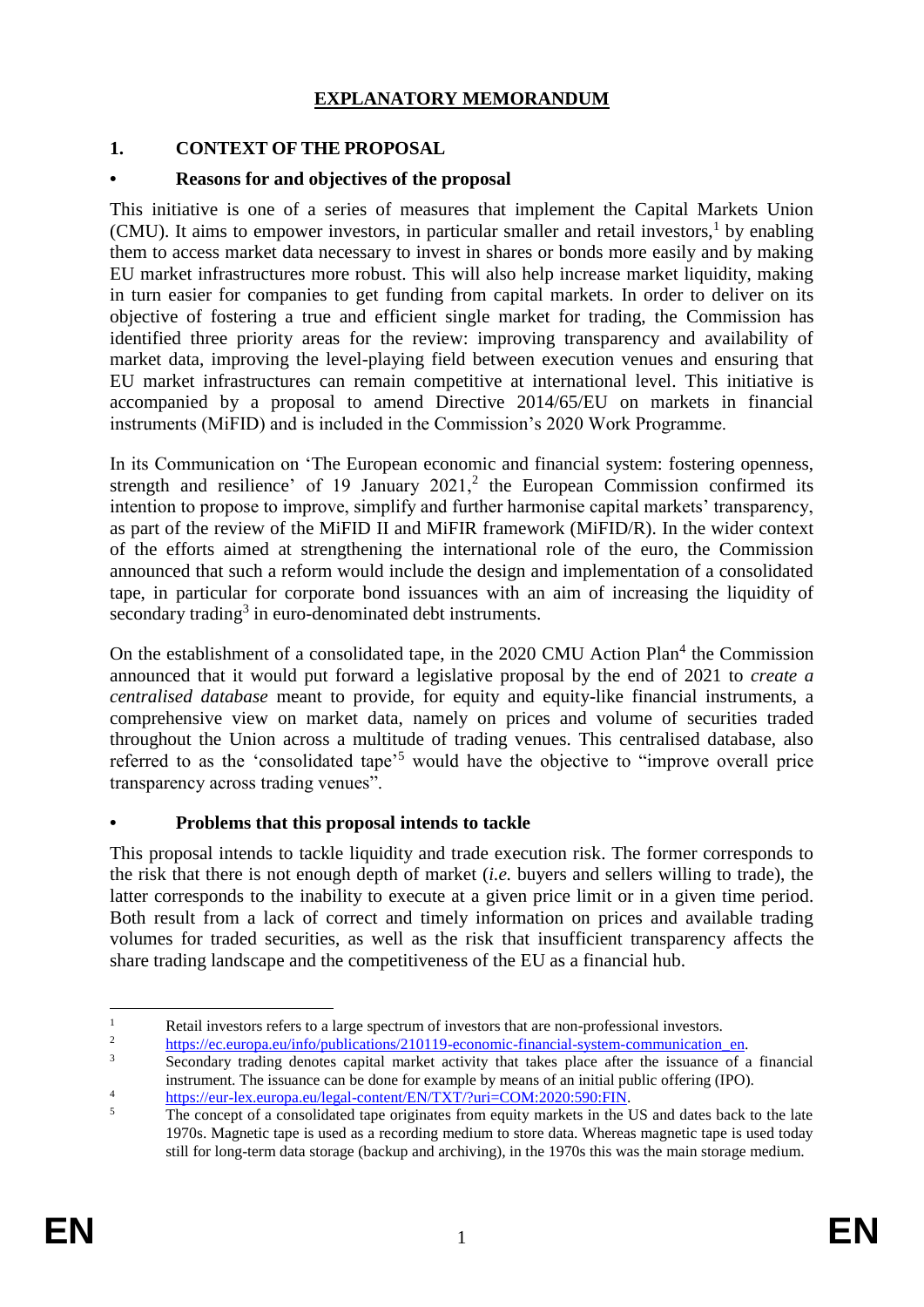As pointed out in the Market Structure Partners (MSP) study on the creation of an EU consolidated tape<sup>6</sup>, liquidity risk is a consequence of the need to navigate the fragmented execution markets in the Union in order to identify buying and selling interests to execute a transaction in its entirety. Absent a comprehensive picture of all available liquidity pools, certain investors might not be in a position to execute all transactions, or they might only execute transactions in part or at a less attractive price. The economic cost of imperfect market transparency can be measured both in terms of "implementation shortfall" (*i.e.* trades are executed at prices that do not reflect the best available sales offer or purchase bid) and in terms of missed trading and investment opportunities. These costs go against the objectives of the CMU, which is to provide well-functioning, liquid and integrated capital markets.

The impact of market fragmentation, especially across national lines, is particularly acute for smaller asset managers and smaller banks. These market participants do not have the same possibilities to access information on market data across multiple venues as sophisticated market participants, such as large "sell-side" investment banks or electronic market makers have. Lack of market information leads to the risk of ill-considered investment decisions that could be avoided if a complete picture of the market would have been available.

In **equities markets**, asset managers interviewed as part of the MSP study estimate that the annual cost of not having a complete and accurate view of market data (defined as "slippage") is between 0 to 1.0 basis points of their annual traded value. Some interviewees rated the annual costs even higher at above 5.0 basis points. Respondents to the MSP study make different estimates on the cost of having an imperfect view of the market. The larger the firm and the more extensive the resources available to compile and clean the data, the lower the estimate might be. By applying these estimates to the annual traded value of European equities, the total cost of not having an accurate view of the equities markets can be as high as EUR 10.6 billion annually whereas almost a third of the respondents indicate that the cost is between 0.5 and 1 billion euro annually<sup>7</sup>.

In **bond markets**, asset managers estimate the cost in basis points to their annual trading strategies resulting from a lack of consolidated and accurate market data view in the range of 0 to 5 basis points $8$ .

Liquidity and trade execution risks are also prevalent in markets for derivatives that are not traded on venues (also called 'over-the-counter' trades or 'OTC'). OTC derivatives markets are dealer markets, where major international banks offer bespoke contracts to their clients, e.g., for taking a position to protect against future price movements (hedging). There is very little post-trade transparency in OTC markets. The 2020 ESMA annual statistical report<sup>9</sup> shows that OTC derivatives still account for 85% of the notional value of derivatives traded in the Union (with the remaining 15% being traded on exchange). Because there is currently no consolidated public view of prices for OTC derivatives, the high percentage of OTC trading contributes to opacity in the pricing of these derivatives and, in consequence, to information asymmetries that primarily hurt smaller market participants.

<sup>1</sup> <sup>6</sup> MSP (2020), The study on the creation of an EU consolidated tape, commissioned by the European Commission. [https://op.europa.eu/en/publication-detail/-/publication/82763219-1cbe-11eb-b57e-](https://op.europa.eu/en/publication-detail/-/publication/82763219-1cbe-11eb-b57e-01aa75ed71a1/language-en/format-PDF/source-169654830)[01aa75ed71a1/language-en/format-PDF/source-169654830.](https://op.europa.eu/en/publication-detail/-/publication/82763219-1cbe-11eb-b57e-01aa75ed71a1/language-en/format-PDF/source-169654830)

 $\overline{MSP}$  study, Figure 14, p 42

 $8 \qquad \qquad \text{MSP study, Figure 15, p 43}$ 

[https://www.esma.europa.eu/sites/default/files/library/esma50-165-1355\\_mifid\\_asr.pdf.](https://www.esma.europa.eu/sites/default/files/library/esma50-165-1355_mifid_asr.pdf)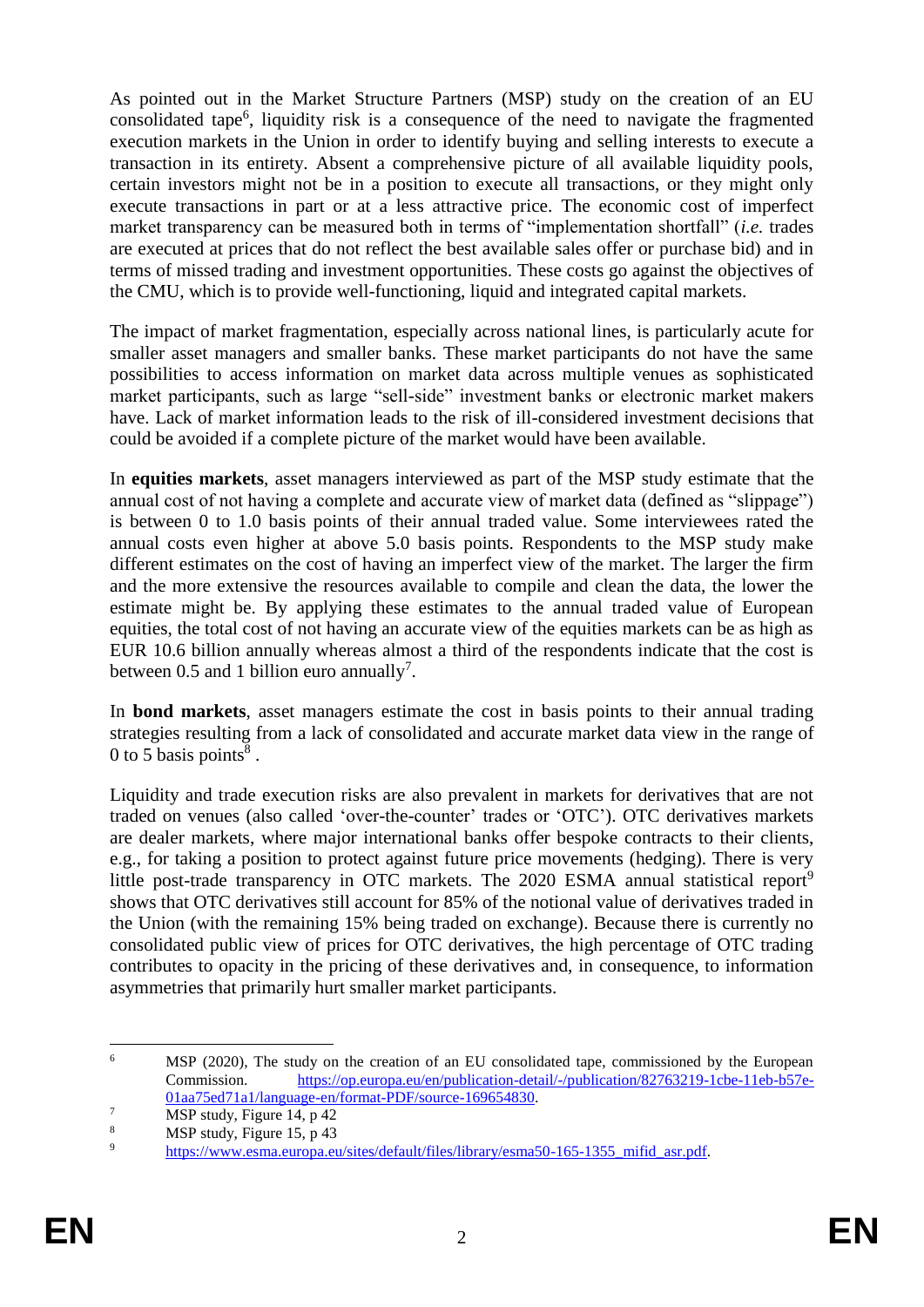The absence of consolidated market data also prevents accurate portfolio valuations and reduces the accuracy of indices across all asset classes (European equity, bond and derivatives benchmarks are less reliable). Large cap stocks are favoured by most investors, as evidenced in the large number of investment indices that focus on the large cap universe of listed companies (e.g., DJ 100, S&P 500, STOXX 600). Informational inefficiency results in less indices that comprise smaller capitalisation companies and, in consequence, less index-driven funds channelling capital to smaller cap issuers (e.g., by virtue of exchange-traded funds that track a small or midcap index).

**Imbalance in the share trading landscape**: another driver behind the proposed reform is the need to ensure that the share trading on lit (term used for pre-trade transparent) venues in the EU is approximately in line with ratios observed in other international financial centres. Stock exchanges argue that the decline of their market share in stock trading is detrimental to the development of the Union's capital markets as only exchanges and multilateral trading facilities (MTFs) offer full transparency on bids and offers (pre trade data) and on completed transactions (post trade data) and contribute to price formation. Banks and investments firms on the other hand claim that lit platforms have maintained and even increased market share in the EU. The importance of maintaining a balance between traditional stock exchanges, alternative trading platforms, investment banks and other players that provide trading systems is well acknowledged. The review will therefore include amendments aiming to maintain this balance.

**Competitiveness of EU financial markets**: certain provisions of the current regulatory framework have created legal uncertainty for market participants. The open access provisions for exchange traded derivatives have been suspended multiple times by the co-legislators for a variety of reasons. The Commission deems it necessary to remove these provisions in order to foster competition, innovation and development of exchange-traded derivatives in the EU on one side and building further clearing capability in the EU. It will also reflect the longstanding international trend of vertical integration between trading and clearing for these types of derivatives. The rationale underpinning this trend is that innovation in exchange-traded derivatives is not served by the "open access" obligation, as this rule removes incentives to launch new exchange-traded derivatives contracts if competitors do not have to make the upfront investment. Likewise, exchanges would no longer be obliged to accept that non-affiliated clearing-houses ensure their post-trade operations. This proposal would also refine the perimeter of the share trading obligation (STO) to clearly limit it to EU ISINs. In addition, the proposal would introduce a possibility to suspend the derivatives trading obligation (DTO) for certain investment firms that would be subject to overlapping obligations when interacting with non-EU counterparties on non-EU platforms.

# **• Consistency with existing policy provisions in the policy area**

The initiative builds upon and improves the existing rules that govern participation in the capital markets of the European Union. In 2007, **MiFID I**<sup>10</sup> introduced competition in the market for equity trading. Later iterations of MIFID extended competition to trading in nonequity asset classes, such as bonds and derivatives. The consequence is that, when a broker or investor wants to execute an order to buy or sell an asset, they can choose from different

<sup>1</sup> <sup>10</sup> Directive 2004/39/EC of the European Parliament and of the Council of 21 April 2004 on markets in financial instruments amending Council Directives 85/611/EEC and 93/6/EEC and Directive 2000/12/EC of the European Parliament and of the Council and repealing Council Directive 93/22/EEC (OJ L 145, 30.4.2004, p. 1).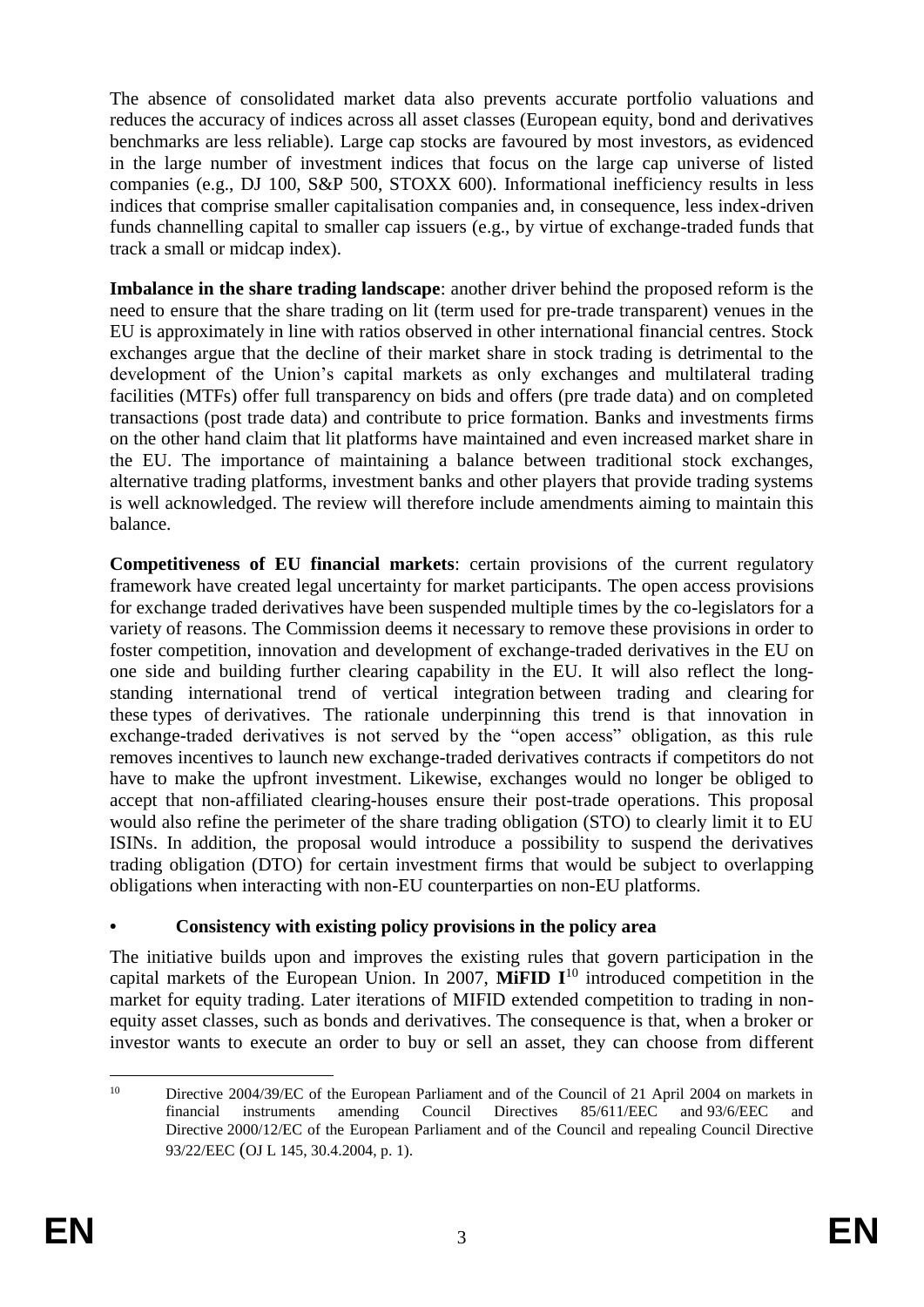venues, such as regulated markets (RMs), multilateral trading facilities (MTFs), dark pools<sup>11</sup>, and systematic internalisers (SIs).

Since MiFID I entered into application, the combined amount of multilateral venues and SIs across all asset classes in the EEA increased by 344, to a total of  $476$ <sup>12</sup> Every trading venue is publishing separate market data reports. Soon after MiFID I was implemented, the issue of market data fragmentation and market data monopolies<sup>13</sup> came to the fore, primarily in equity markets.

**MiFIR**,<sup>14</sup> in application since 3 January 2018, recognises the benefits of transparency and market data consolidation for the investment community.

To maintain a well-balanced trading landscape, the transparency rules that govern trading on exchanges as well as on the alternative platforms or through systematic internalisers (investment banks and market makers) would benefit from certain adjustments. The use of certain exemptions from the transparency rules (so-called "waivers") are seen as being responsible for the relatively low percentage of share trades that are executed on price transparent venues. The current regulation already contains rules to curb the use of the most commonly used transparency waivers. Rules like the "double volume cap" intend to put an upper limit (cap) on the amount of shares that market participants can trade under a transparency waiver. Such provisions, apart from being resource-intensive to administer on the part of the regulators, have proven to be rigid and collectively introduce unnecessary complexity in the operation of equity markets. The review therefore plans to streamline the complex interplay between transparency waivers and the double volume cap.

Furthermore, as regards data consolidation, MiFIR already comprises the concept of a 'consolidated tape provider' ('CTP').<sup>15</sup> The idea behind a CTP is that exchanges and alternative trading venues would send real-time data streams to an accredited CTP. This CTP would make available to the public the exact same information, at so-called reasonable cost, using identical data tags and formats.

The current rules on the CT rely on private actors (competing consolidators) consolidating market data from various execution venues. Based on the MiFIR provisions, there can be multiple competing CTPs, but it is also possible to have one single CTP in case multiple providers do not step up. To date, this has not happened for a variety of reasons.

The proposed reform of MiFIR addresses the reasons why no CTP has come forward. It amends the CT provisions in MiFIR to facilitate the emergence of one CTP for each asset class (shares, ETFs, bonds and derivatives).

 $11$ Dark pools are (dedicated parts of) MTFs or RMs that do not apply pre-trade transparency following the use of pre-trade transparency waivers.

<sup>&</sup>lt;sup>12</sup> Data is based on the 2021 figures from the ESMA register of MiFID entities. See Annex 4 for the picture of the market in the main asset classes.

 $\frac{13}{14}$  Copenhagen Economics (2018), Pricing of market data

Regulation (EU) No 600/2014 of the European Parliament and of the Council of 15 May 2014 on markets in financial instruments and amending Regulation (EU) No 648/2012 (OJ L 173, 12.6.2014, p. 84).

<sup>&</sup>lt;sup>15</sup> Provisions regarding the CTP were initially introduced in MiFID II, but have been replaced to MiFIR, which changes enter into force as of 1 January 2022.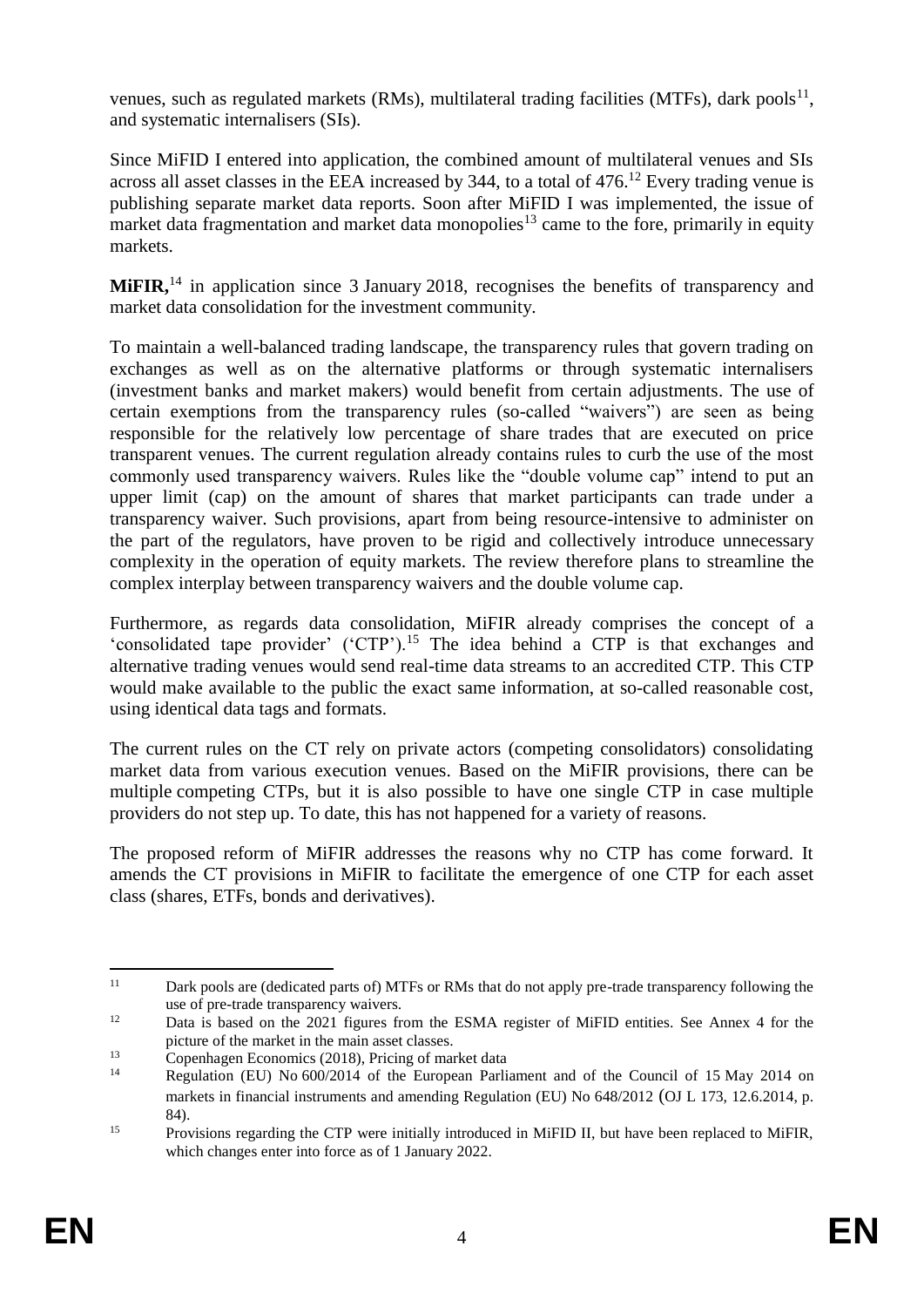## **• Consistency with other Union policies**

The European Union's financial services policy encourages transparency and competition. These policy goals extend to core market data. As part of the Capital Markets Union (CMU) action plan, the Union aims to create an integrated view of EU trading markets. A consolidated tape will provide consolidated data on prices and volume of traded securities in the EU, thereby improving overall price transparency across trading venues. It will also give investors access to considerably improved market information at a pan-European level.

# **2. LEGAL BASIS, SUBSIDIARITY AND PROPORTIONALITY**

### **• Legal basis**

The MiFID/R framework is the rulebook governing participation in European capital markets. It consists of a Directive 2014/65/EU (MiFID II) and a Regulation (EU) No 600/2014 (MiFIR). The legal basis for the adoption of MiFIR is Article 114 of the Treaty on the Functioning of the European Union (TFEU). The proposal aims at enhancing market data quality and market data consolidation through amendments to existing rules on market data in MiFIR. Therefore, the proposed reform should also fall under the same legal basis.

In particular, Article 114 TFEU confers the European Parliament and the Council with the competence to adopt measures for the approximation of the provisions laid down by law, regulation or administrative action in Member States which have, as their object, the establishment and functioning of the internal market. Article 114 TFEU allows the EU to take measures not only to eliminate current obstacles to the exercise of the fundamental freedoms, but also to prevent, if they are sufficiently concretely foreseeable, the emergence of such obstacles, including those that make it difficult for economic operators, including investors, to take full advantage of the benefits of the internal market. Thus, Article 114 TFEU is the appropriate legal basis to address obstacles in data consolidation that result from (1) fragmented market data sources; (2) unclear market data reporting standards and (3) complex market data licensing schemes. These are the main drivers that prevent a consolidated view of trading liquidity across the Union.

More specifically, the continued lack of a centralised database showing market data for securities traded on EU trading venues would prevent EU investors, other than the very sophisticated ones, from having a consolidated view of where to find the best investment opportunities. This would perpetuate the current information asymmetries preventing investors from fully benefiting from the single market. Therefore, the use of Article 114 TFEU appears as the most appropriate legal basis to tackle these problems comprehensively and uniformly and to avoid market fragmentation.

#### **• Subsidiarity (for non-exclusive competence)**

According to Article 5.3 of the TFEU on the principle of subsidiarity, action on EU level should be taken only when the objectives cannot be achieved sufficiently by Member States alone and can therefore, by reason of the scale or effects of the proposed action, be better achieved at Union level.

Trading markets for various financial instruments classes are spread across the Union. Consolidating market data published by these trading venues requires a rulebook that applies across the Union. Action taken by individual Member States would not effectively address the need for consolidation of market data across the Union. Member States could attempt to harmonise market data reporting standards and licensing conditions for a market data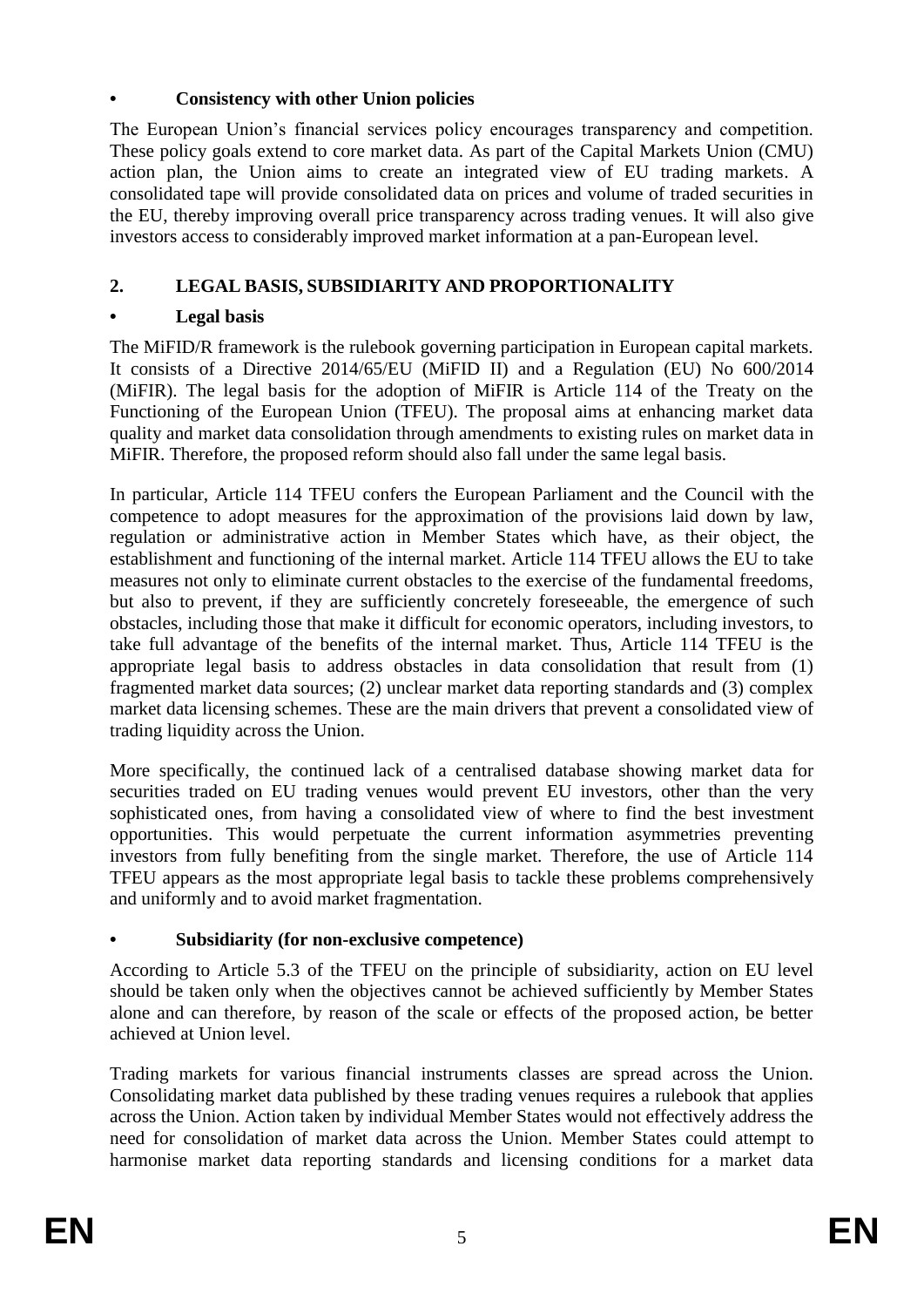consolidator by means of national laws. National initiatives cannot address problems stemming from market data fragmentation across the Union.

Different Member States might adopt different standards or opt for different licensing schemes applicable to a market data consolidator. Some Member States might not take any action at all. As market data consolidation has to work across the entire Union, it is both more effective and efficient to address reporting standards and data licensing conditions, necessary for the production of a consolidated view of all trading markets at Union level. Standardisation of data reports and licensing conditions would apply only to reporting to the provider of a consolidated market data tape. For example, market data licenses that do not pertain to the production of a consolidated tape would not be subject to the proposed rules.

## **• Proportionality**

The proposed harmonisation of market data standards and licensing conditions for the supply of market data to consolidated tape providers do not go beyond what is necessary to achieve the stated aims. A patchwork of national rules on any of the measures contained in this proposal would not achieve the stated aims of market data consolidation in order to make this information accessible to a wider group of market participants. Addressing the problems of market data quality and the complexities around market data licensing requires the proposed harmonisation of market data reports and the mandatory use of these reporting standards to supply market data to the provider of a consolidated tape.

## **• Choice of the instrument**

An amendment to the MiFIR Regulation is the most appropriate legal instrument to solve issues arising from the lack of a consolidated view of the core market data across the EU markets as it allows amending certain provision in MiFIR as well as adding new specific requirements. The use of a Regulation, which is directly applicable without requiring national legislation, will restrict the possibility of divergent measures being taken by competent authorities at national level, and will ensure a consistent approach and greater legal certainty throughout the EU (e.g. for the mandatory contribution of core market data from exchanges of different Member States).

#### **3. RESULTS OF EX-POST EVALUATIONS, STAKEHOLDER CONSULTATIONS AND IMPACT ASSESSMENTS**

# **• Ex-post evaluations/fitness checks of existing legislation**

The first stakeholder consultation undertaken by the Commission after the entry into application of the MiFID/R rules in January 2018 was carried out between February and May 2020 (see below). It revealed that most investors do not have a complete view of prices and available volumes (ie liquidity) when deciding to invest in the Union's capital markets.

The consultation revealed that the exchange-specific (proprietary) market data products that have emerged under MiFID I and MiFID/R do not create a consolidated view of all trading markets. Liquidity available in alternative markets (MTFs/OTFs) and via investment banks that trade financial instruments against their inventory (systematic internalisers –SIs) are not represented on these proprietary data streams. This creates significant information impediments, as volumes on these alternative platform can constitute up to 50% of trading volume on any given trading day.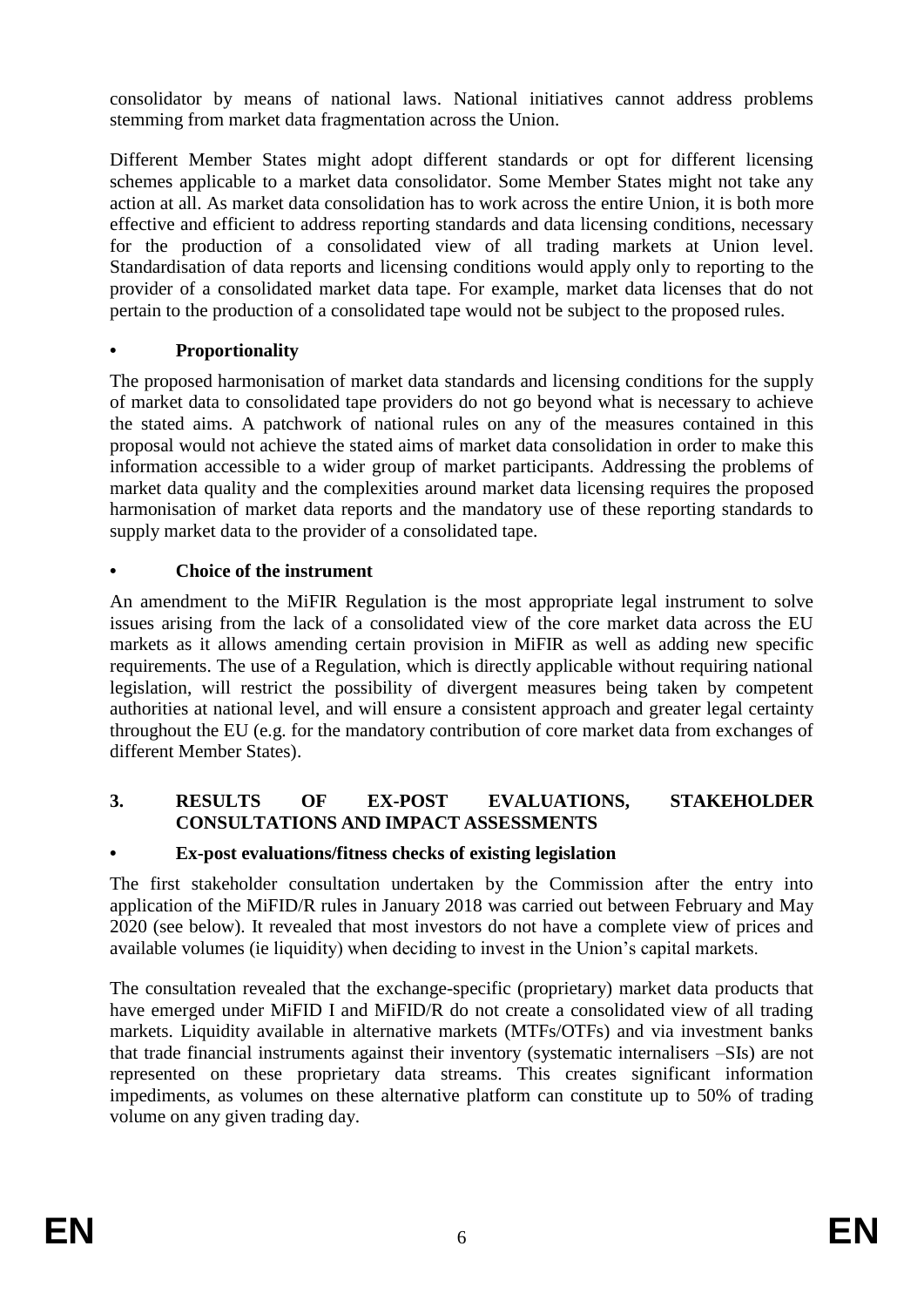Securities brokers and broker-dealers are responsible for providing best execution, which means achieving the most advantageous transaction in terms of price and the lowest total explicit and implicit costs<sup>16</sup> to investors. Best execution means that brokers have to show their customers the prices at which they bought and sold compared with prices and volumes available on different exchanges and alternative trading venues at the time the trade was executed. The absence of a consolidated view of all trading markets is a problem when a financial instrument is made available for trading not just on a single listing venue, but across several competing venues. An investor has, and should continue to have, the choice between competing venues, but currently has to rely on market data that only cover individual venues. As a result, investors have insufficient access to consolidated and comparable market data and cannot compare whether they would have obtained better execution conditions on an alternative platform. This prevents them from holding their securities **brokers and brokerdealers accountable** on whether they achieved the best execution for any given trading order.

The consultation has also revealed significant issues around the cost to procure market data from multiple data sources. The cost of obtaining the market data from contributors (connecting and obtaining a license) currently accounts for roughly two-thirds of the overall cost of assembling market data. Because of this, data vendors, who make this data available to users, tend to narrow the selection of sources from which they collect and offer data. As a result, investors lack a comprehensive view of liquidity across all trading markets and most investors are unable to afford the cost of obtaining a more comprehensive view.

Between the end of 2019 and 2021 ESMA performed in-depth analyses of the MiFID/R framework, primarily focussing on the topics addressed in the review clauses in Article 90 MiFID and Article 52 MiFIR, and published review reports containing recommendations for changes in the legal framework<sup>17</sup>. These review reports built on extensive public consultations and contained detail recommendations relating to market structure topics, in particular the current transparency regime.

In particular, in its 'MiFID II/MiFIR Review Report No. 1'<sup>18</sup>, ESMA found that fragmentation of market data sources increases dependency on multiple, venue-specific, proprietary data streams which only cover a partial view of available trading liquidity.

 $16$ <sup>16</sup> Explicit costs relate to the execution costs of a trade (in particular broker commission rates and trading venue fees), while implicit costs relate to the impact of a trade on liquidity.

<sup>&</sup>lt;sup>17</sup> ESMA published the following review reports:

MiFID II/MiFIR Review Report No. 1 On the development in prices for pre- and post-trade data and on the consolidated tape for equity instruments: mifid\_ii\_mifir\_review\_report\_no\_1\_on\_prices\_for\_market\_data\_and\_the\_equity\_ct.pdf [\(europa.eu\)](https://www.esma.europa.eu/sites/default/files/library/mifid_ii_mifir_review_report_no_1_on_prices_for_market_data_and_the_equity_ct.pdf)

MiFID II/MiFIR Review Report on the transparency regime for equity and equity-like instruments, the double volume cap mechanism and the trading obligations for shares: [https://www.esma.europa.eu/sites/default/files/library/esma70-156-](https://www.esma.europa.eu/sites/default/files/library/esma70-156-2682_mifidii_mifir_report_on_transparency_equity_dvc_tos.pdf) 2682 mifidii mifir report on transparency equity dvc tos.pdf

MiFIR report on systematic internalisers in non-equity instruments: [https://www.esma.europa.eu/sites/default/files/library/esma70-156-](https://www.esma.europa.eu/sites/default/files/library/esma70-156-2756_mifidii_mifir_report_on_systematic_internalisers.pdf) 2756 mifidii mifir report on systematic internalisers.pdf

MiFID II/MiFIR Review Report on the transparency regime for non-equity instruments and the trading obligation for derivatives: [https://www.esma.europa.eu/sites/default/files/library/esma70-](https://www.esma.europa.eu/sites/default/files/library/esma70-156-3329_mifid_ii_mifir_review_report_on_the_transparency_regime_for_non-equity_instruments.pdf) 156-3329 mifid ii mifir review report on the transparency regime for non[equity\\_instruments.pdf](https://www.esma.europa.eu/sites/default/files/library/esma70-156-3329_mifid_ii_mifir_review_report_on_the_transparency_regime_for_non-equity_instruments.pdf)

<sup>&</sup>lt;sup>18</sup> ESMA MiFID II/MiFIR Review Report No. 1 on the development in prices for pre- and post-trade data and on the consolidated tape for equity instruments.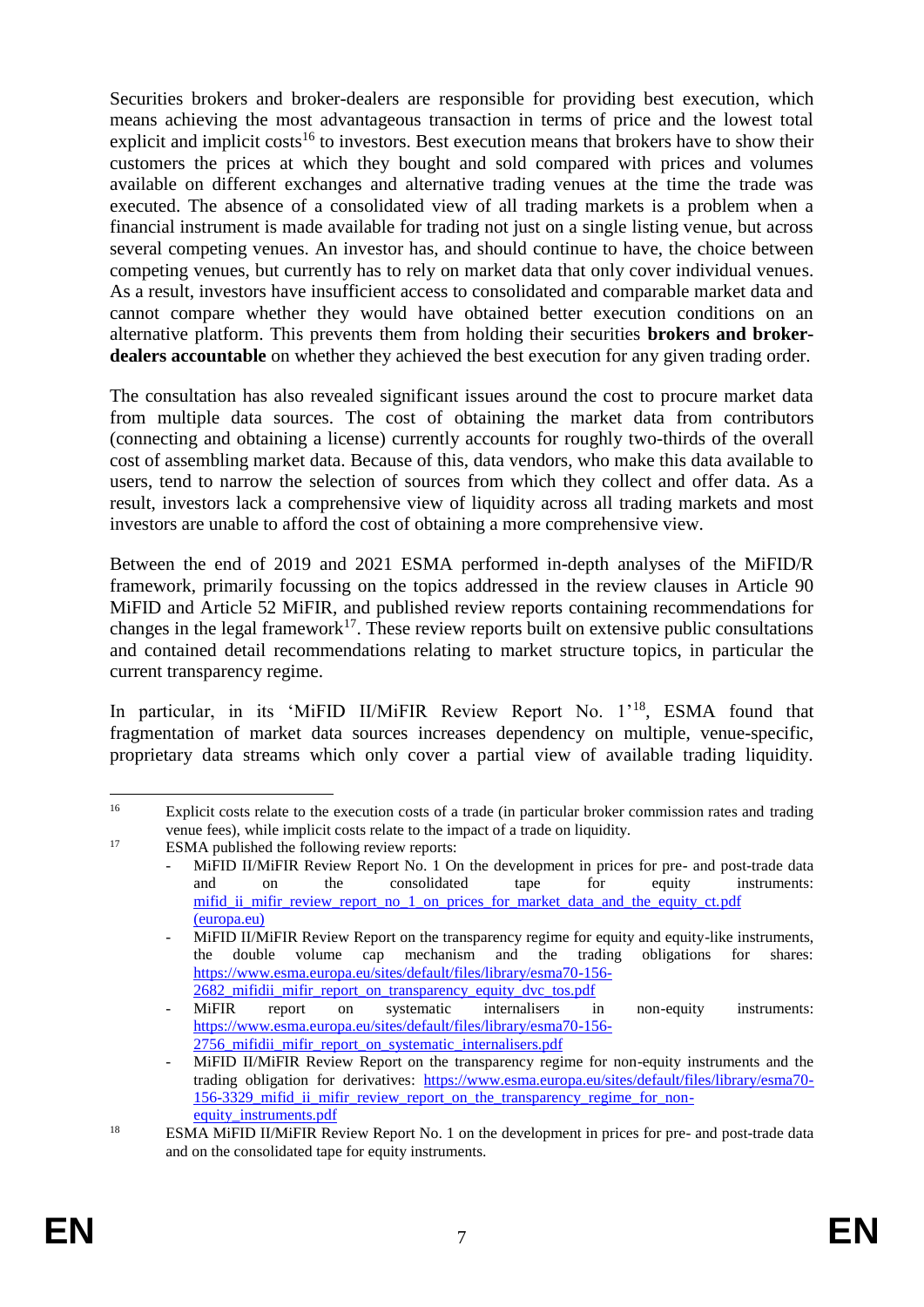Verifying whether all market data sources provide access to their market data in a fair, equitable and timely manner is made difficult by the complexity of how proprietary market data is licensed and how compliance with usage restrictions is administered. The fact that trading data from individual venues is unique and non-substitutable has allowed data licensing agreements to become increasingly detailed and onerous. Firms receiving market data therefore face significant complexity in managing ongoing variation in their licensing agreements, incurring operation costs and risks; they also often bear the cost of complex audits of their licenses, imposed by data providers through ex-post fees.

In light of the heterogeneous market data pricing policies across the single market, it is difficult for a consolidator of market data to access proprietary market data streams on fair, equitable and timely conditions. In its report on the consolidated tape, ESMA took the view that the current MiFID II rules do not oblige trading venues and APAs to submit market data to a consolidated tape on fair and reasonable terms. Therefore, ESMA suggests that trading venues and APAs should be required to provide data to the consolidated tape either by (i) requesting trading venues and APAs to provide data to the consolidated tape, or, (ii) setting forth criteria to determine the price (and usage terms and conditions) for contributions to the consolidated tape.

According to ESMA, MiFID/R did not deliver on its objective to create more clarity on licensing and pricing of proprietary market data. Prices for market data, in particular for data for which there is high demand, such as non-display data, have increased since 2017. One trade association estimates that the total costs of data for a hypothetical small principal trading firm with access to various venues have increased by 27%, from EUR 917.000 in 2016 to EUR 1,16 million in 2019<sup>19</sup>. ESMA furthermore recommends that a consolidated tape should share its revenue with the contributing entities and should deliver the tape as close to real time as technically possible.

In the MiFID II/MiFIR Review Report on the transparency regime for equity and equity-like instruments, the double volume cap mechanism and the trading obligations for shares, ESMA has reviewed the MiFIR transparency regime for equity instruments and made proposals for targeted amendments. It also includes recommendations on other key transparency provisions, in particular the trading obligation for shares and the transparency provisions applicable to systematic internalisers in equity instruments.

In its [Report on MiFIR Review Report on transparency for non-equity](https://www.esma.europa.eu/press-news/consultations/consultation-paper-mifir-review-report-transparency-non-equity-tod)<sup>20</sup>, ESMA concluded that the current regime was too complicated and not always effective in ensuring transparency for market participants and made several proposals to improve it:

- deleting the specific waiver and deferral for respectively orders and transactions above the "size-specific to the instrument" threshold;
- streamlining the deferral regime with both a simplified system based on volume masking and full publication after two weeks as well as removing the supplementary deferral options left to National Competent Authorities (NCAs) under the current MiFIR text;

<sup>19</sup> <sup>19</sup> ESMA MiFID II/MiFIR Review Report No. 1 on the development in prices for pre- and post-trade data and on the consolidated tape for equity instruments, p. 17.

<sup>&</sup>lt;sup>20</sup> ESMA MiFID II/MiFIR Review Report on the transparency regime for non-equity instruments and the trading obligation for derivatives.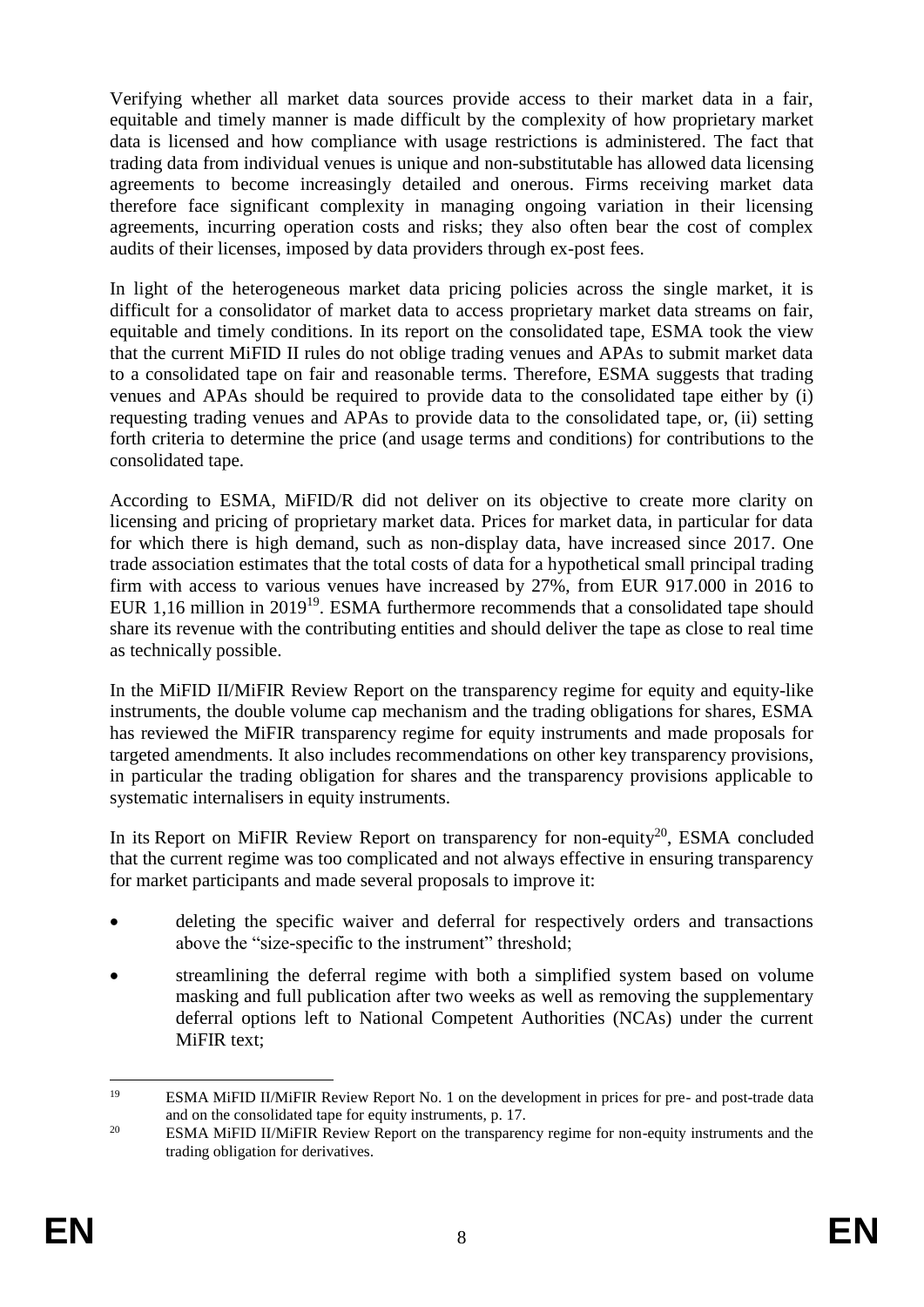- transforming the possibility granted to NCAs to temporarily suspend MiFIR transparency provisions into a mechanism coordinated at EU-level;
- including the possibility to suspend at short notice the application of the derivative trading obligation similarly to the mechanism available in EMIR; and
- complementing the criteria used to grant equivalence to third-country trading venues for the purpose of the derivative trading obligation with conditions relating to transparency and non-discriminatory access.

## **Who is affected by the low-performing transparency framework?**

**Market participants** are expected to adhere to highly complex transparency rules, including as regards the application of waivers, deferrals and the double volume cap. This results in costly administration costs that affect the overall competitiveness of EU platforms and places an undue burden on EU market participants. Streamlining the transparency rules would benefit the entire investment community by increasing the availability of trading data and decrease execution costs. It would also result in more price discovery in the Union.

**Data vendors** already offer proprietary consolidated version of data from multiple sources. However, no data vendor has been able to provide a complete picture of EU trading in any asset class. Moreover, as data vendors interpret the data fields and choose the venues they incorporate, they differ not only in terms of market coverage, but also on the level of detail provided, data tags and will provide different results for the same securities.

The cost of producing and normalising bad quality data has led to additional expense and **asset and portfolio managers** complain that data providers are charging high fees for their data feeds.<sup>21</sup> As a result it is very costly for **all investors** and their intermediaries to manage their liquidity and trade execution risk throughout the trading day. Investors are also unable to hold their brokers accountable for whether they achieved best execution for their trades, as verification of the best price currently requires a subscription to a proprietary market data product produced by a **data vendor** or the proprietary data feed that each **stock exchange** offers for its venue.

#### **• Stakeholder consultations**

On 28 June 2019, the Commission organised a workshop intended to engage with stakeholders about the creation of an EU consolidated tape, bringing together around 80 market participants to debate the merits and technical characteristics of an EU CTP, as well as the obstacles to its creation. The participants were experts in trading or market data from the buy-side, data vendors, trading venues, and on the regulatory side, ESMA and several NCAs. Generally, participants of all types agreed that such a tool could be useful, even if there were different views as to the optimal characteristics of a tape.

On 17 February 2020, DG FISMA published a public consultation on MiFID/R review intended to gather evidence from stakeholders, and more generally from EU citizens, on the overall functioning of the regime after two years of application. Stakeholders had until 18 May 2020 to express their views via the online EU Survey portal. 458 stakeholders replied to the open consultation on several topics including the functioning of the transparency framework, the consolidated tape, the share and derivative trading obligations, with responses

 $21$ EFAMA (2021), Joint statement by EFAMA and EFSA on Consolidated Tape and market data costs, [https://www.efama.org/newsroom/news/joint-statement-efama-and-efsa-consolidated-tape-and-market](https://www.efama.org/newsroom/news/joint-statement-efama-and-efsa-consolidated-tape-and-market-data-costs)[data-costs](https://www.efama.org/newsroom/news/joint-statement-efama-and-efsa-consolidated-tape-and-market-data-costs)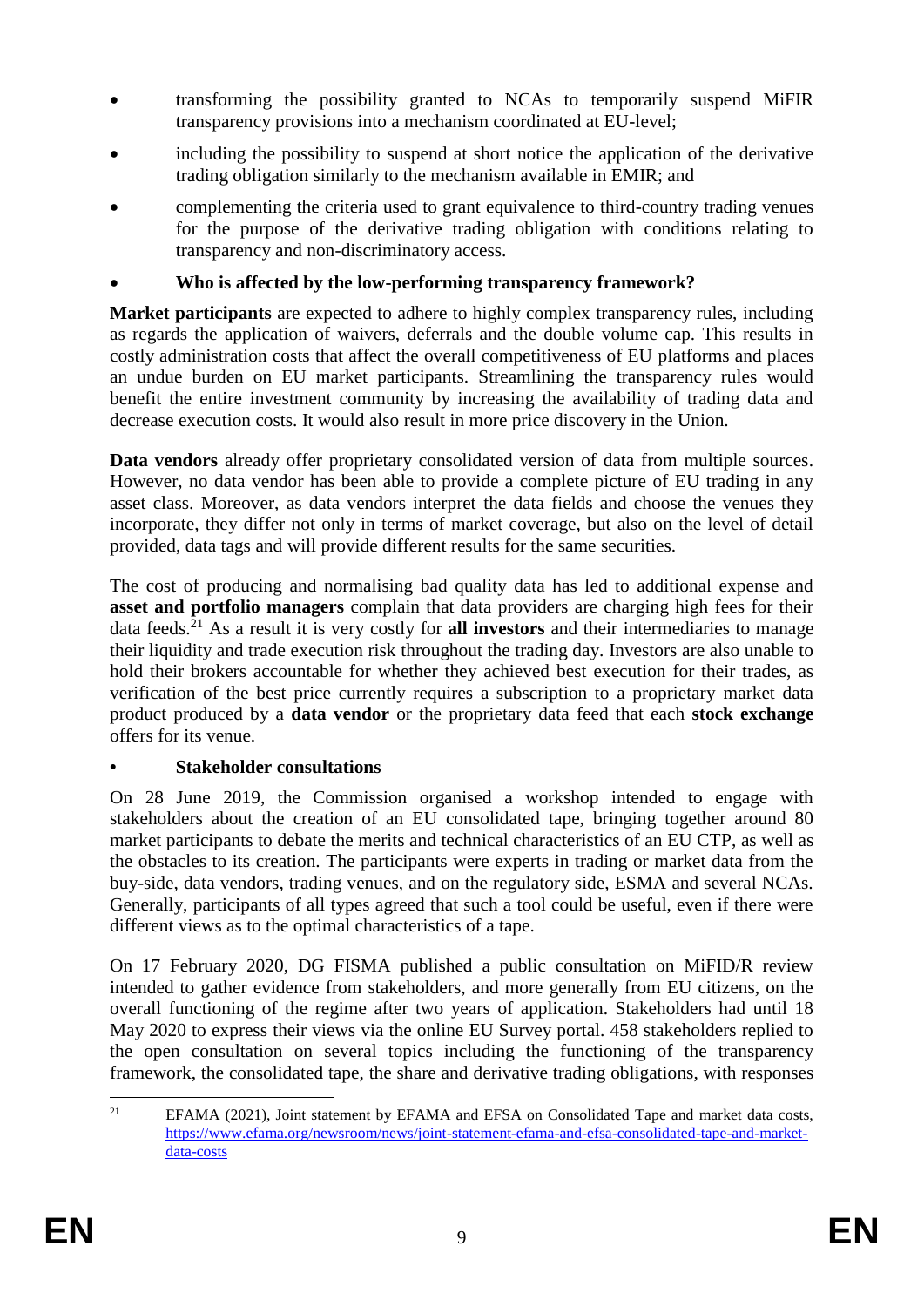coming from sell side, buy side, trading venues, data providers, end users as well as regulators.

Beyond the above, the Commission has been actively studying the issues at hand, mandating an extensive study for assessing and defining it ex-ante, with the final goal of supporting an informed decision-making process.

Finally, the Commission staff has had many bilateral contacts with a broad spectrum of stakeholders, notably companies that specialise in the aggregation of market data, further refining its analysis and policy approach.

## **• Collection and use of expertise**

The proposal builds on the expertise of EU competent authorities that supervise trading venues as well as on the expertise of market operators. In addition, the Commission monitors closely developments in other jurisdictions (notably U.S. and Canada) that have already developed their consolidated tapes in the past, and the possible changes that these jurisdictions are contemplating for their respective tapes. The Commission considered the various alternatives and has taken a view on whether these alternatives could be applied to the EU situation.

## **• Impact assessment**

The Regulatory Scrutiny Board reviewed the impact assessment that focussed on the development of a framework for consolidation of market data.<sup>22</sup> Other topics included in the proposal were already covered in-depth in the various ESMA reports on the functioning of the MiFIR framework which explains why they were not the focus of the impact assessment.

The impact assessment contains five options to achieve the consolidation of market data:

*Option 1– Self-aggregation*. Self-aggregators of market data are defined as market participants that collect and consolidate market data for their internal use. Electronic market makers (high-frequency trading firms) or big investment banks have the capacity to become self-aggregators. Self-aggregators will collect market data from trading markets and consolidate this data directly at their own premises (**decentralised consolidation**). Upon registration with ESMA as "**self-aggregators**", market participants would be allowed to collect all core (harmonised) market data and consolidate the information solely for their internal use (harmonisation of reporting standards diminishes the cost of data consolidation). Self-aggregators would not publish a consolidated tape. In order to avoid complex, individual market data licensing arrangements with often hundreds of execution platforms or their APAs that act as data contributors, all market data sources would have to make standardised core market data available to self-aggregators (mandatory contributions).

*Option 2 – competing consolidators.* The competing consolidator model also takes a **decentralised approach** to core market data consolidation. Upon registration with ESMA, competing consolidators would be allowed to collect harmonised market data from the individual data sources (trading venues, APAs) and then consolidate these market data at the data centre where its subscribers are located (thus avoiding consolidation at a central hub). A decentralised model for data consolidation aims to address geographical dispersion and latency by showing each market data subscriber its local reality. As a result, each subscriber

 $22$ The RSB sheet and opinion can be found at: [include link]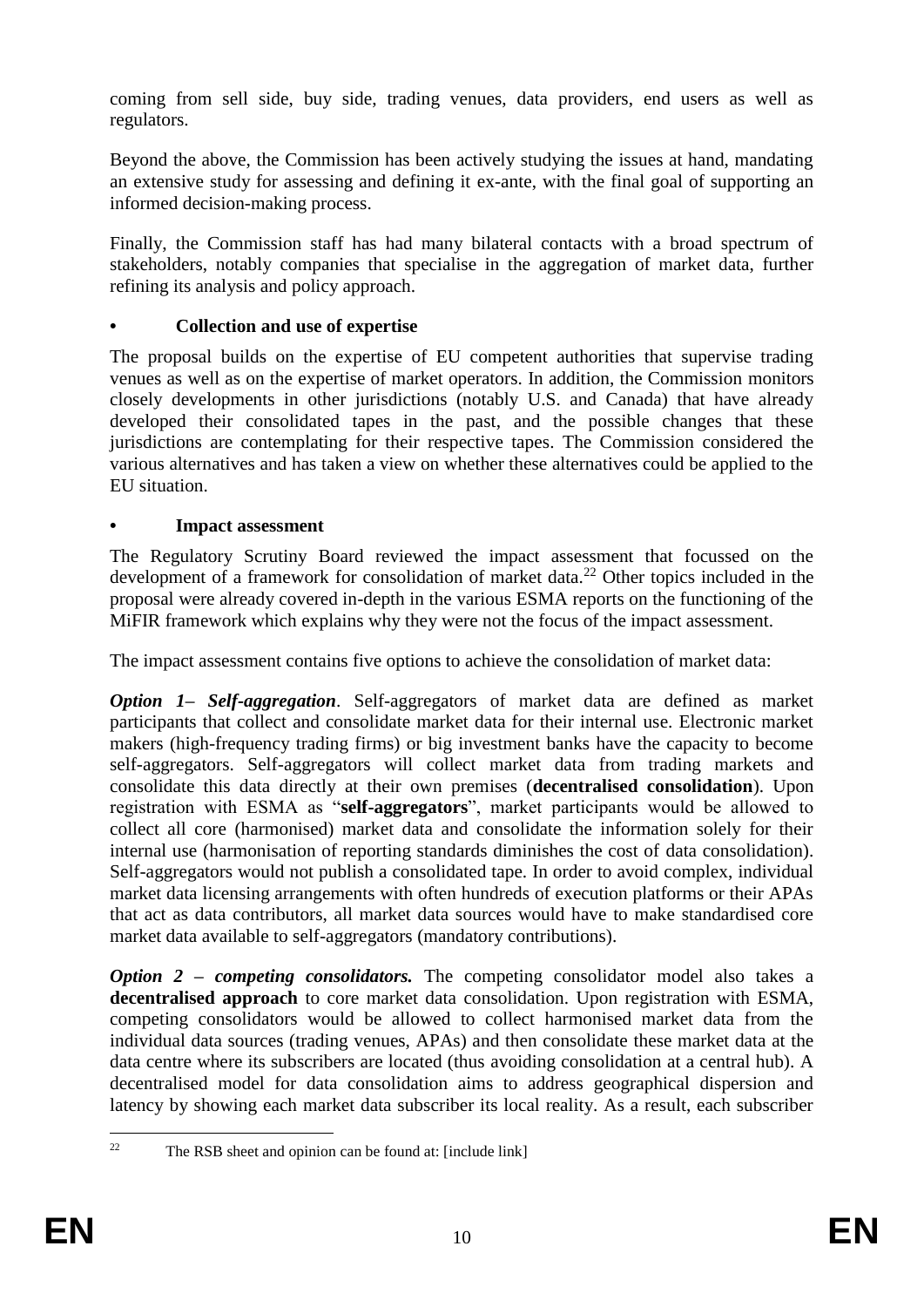will be able to observe the best price available from its geographical location. The decentralised model aims to neutralise a common criticism made with respect to a consolidated tape: The fact that "best execution" is a local reality, true at one moment, for one specific location where the executing broker is located.

*Option 3 – exchange operated consolidators.* The exchange-operated consolidator operates a centralised "hub and spoke model". With this approach, each stock exchange would become the exclusive data consolidator with respect to shares or other instruments listed on its exchange. The result would be that listing exchanges become the consolidators (the "hub") for all market data that involve their listings (the "reportable securities"). In practice, Option 3 would lead, e.g., to a separate tape for each European listed exchange (examples are Euronext, Deutsche Börse, NASDAQ OMX, BME, Vienna stock exchange, Warsaw stock exchange).

*Option 4 – single, independent consolidator for each asset class*. The single consolidator would operate a centralised "hub and spoke model" for each asset class (shares, ETFs, bonds and derivatives). With this approach, the exclusive data consolidators would collect data for specific stocks from geographically separated venues, consolidate the data in one centralised data centre, and then disseminate them from such a central location to subscribers that are in other locations. Compared to a decentralised operating model, a centralised model would therefore be slightly less accurate in terms of the timeliness of the pre-trade quotes provided on the consolidated tape but it would guarantee more data integration and operate a more efficient revenue participation scheme.

*Option 5 – the concentration rule*. All trading in listed shares is concentrated on the listing exchange (for non-equities on the existing primary centre of liquidity), there is no need for consolidation of core market data with an exclusive or non-exclusive securities market data consolidator. This option would not involve the creation of a consolidated tape. This option would rather aim to consolidate the flow of market data (indirectly) by concentrating trading in certain asset classes on designated execution platforms.

**The preferred options** for market data consolidation:

Option 1.2 (competing consolidators) and 1.4 (a single, independent consolidator) constitute the two preferred options. In terms of achieving optimal market data quality and timely delivery, the decentralised consolidation model in Option 1.2 enjoys a slight advantage over the centralised consolidation (Option 1.4). On the other hand, the competitive tender in Option 1.4 provides ESMA with more discretion to award the consolidator role to an entirely new market entrant. This would allow selection of a consolidator that is entirely independent of both market data contributors and market data companies and that operate a more efficient revenue participation scheme.

Option 1.2, on the other hand, would most likely present an opportunity for incumbent market data companies to leverage their expertise in data aggregation into the new market of consolidated data. While this allows for ease of entry and potentially lower set-up and operating cost, it entails the risk that many of the emerging consolidators will be part of established financial groups and therefore not free of potential conflicts of interest.

With respect to **ensuring fair remuneration of market data contributors**, the impact assessment considered three options:

*Option 2.1 – Mandatory contributions with "minimum revenue targets" incumbent on market data consolidators*. All market data sources would have to make standardised core market data available to market data aggregators (mandatory contribution). In order to create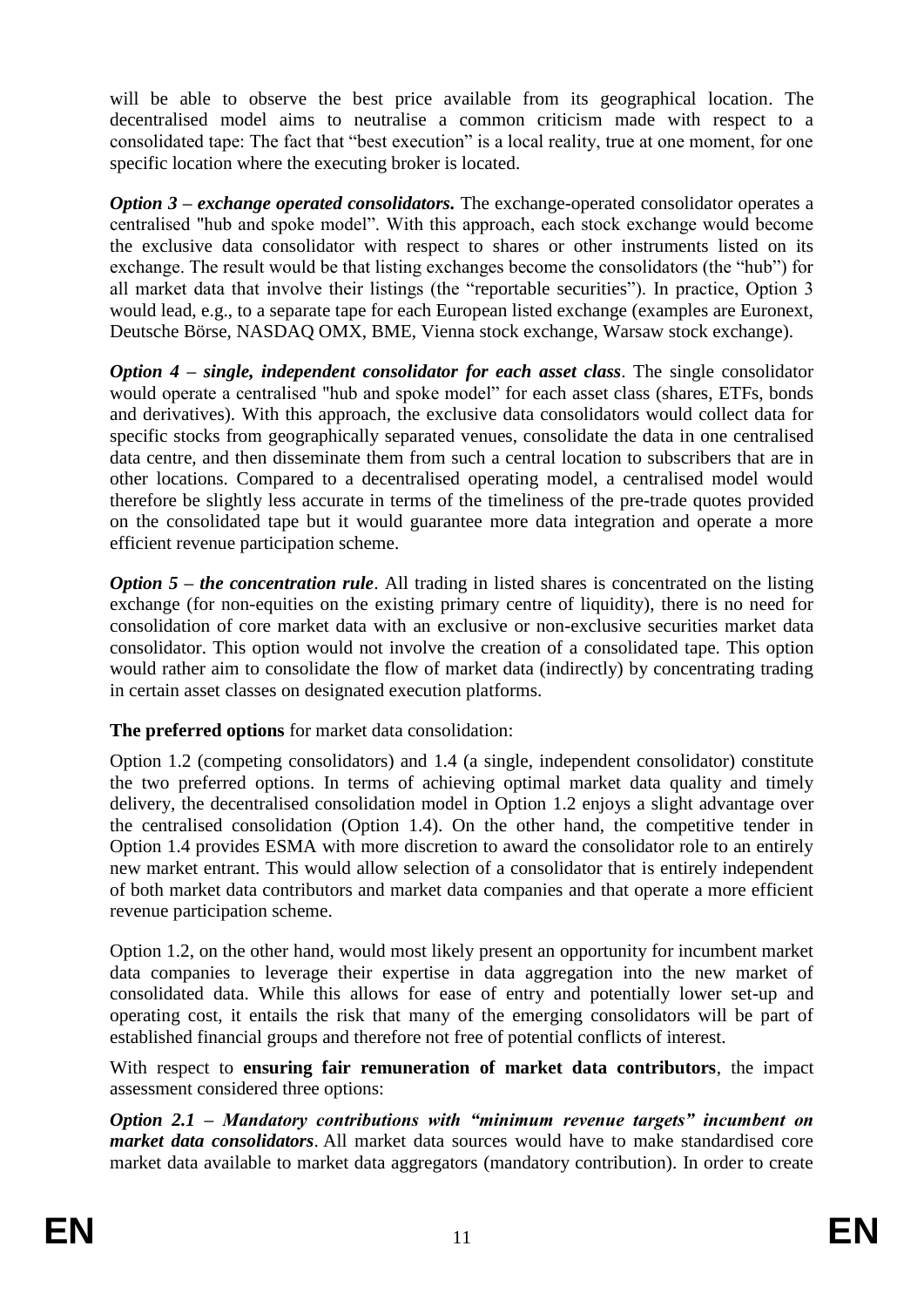additional revenue for allocation to market data contributors, there would be "minimum revenue targets" that form part of the selection process for a single consolidator (Option 1.4) or part of the registration process for competing consolidators (Option 1.2). The minimum revenue targets would be established and regularly reviewed by an independent operating committee. The revenue targets would take into account various uses that subscribers make of the consolidated tape and take into account relevant parameters such as commercial redistribution, price referencing, indexing, syndication, sales of market data to media outlets. The revenue targets with respect to professional users could be set at levels sufficient to largely subsidize the cost of granting retail access for minimal or no cost.

*Option 2.2 – Mandatory contributions with statutory subscription fees*. Option 2.2 would comprise statutory minimum subscription fees for consolidated market data feeds. Making mandatory contributions contingent on a "revenue participation model" aims to create a commonality of interest between market data contributors and market data consolidators. By setting fee floors for the use of core market data, market data contributors participate in the commercial success of consolidated market data streams and share the risk of success of the consolidated market data product with market data consolidators. The subscription fees would be designed and regularly reviewed by an independent operating committee.

*Option 2.3 – Mandatory contributions with compensation by means of a "reference price usage fee"*. Option 2.3 envisages to ensure compensation for market data contributors by means of a usage fee for all execution venues that do not contribute to price formation in the equity markets ("dark trading"). Technically "dark trading" is defined as a form of trading that is not pre-trade transparent – no quotes are published and trades are executed at the reference price set at the primary market execution platforms that match trades using a reference price "imported" from the listing exchange. Users of the reference price waiver would need to "buy" the reference price by means of a monthly "ad valorem" fee, to be paid (for rebating back to the listing exchange) to the operator of the consolidated tape.

In the end, **the preferred option for market data remuneration** is Option 2.1 as the least intrusive on the consolidator's business model, while ensuring a revenue stream in line with that that can be generated with either Options 2.2 or 2.3. When compared to the complexity of setting individual subscription fees centrally, Option 2.1 allows for more commercial freedom in establishing and revising subscription fees.

# **Overall policy choice on consolidation and fair remuneration**

In terms of achieving optimal combination ensuring high market data quality and timely delivery, the competitive tender process on Option 1.4 is the most appropriate method to ensure competition for the new market of establishing the essential infrastructure necessary for market data consolidation. On the other hand, many of the positive features of Option 1.2 can be maintained by, possibly at a later stage, creating a new "downstream" market for market data publication and data advanced analytics, a market that is open to competition. Revenue participation for market data contributors is best ensured with Option 2.1 (revenue participation model).

# **• Likely impacts of the preferred option**

The positive impacts of eliminating the obstacles for market data consolidation would accrue to investors, the buy-side, in capital markets. The buy-side (i.e. investors in capital markets) would be the main beneficiaries of market data consolidation as a consolidated tape will ensure investors and their investment managers get a complete overview of the entire liquidity in any given financial instrument ultimately allowing them to take full advantage of the benefits of the single market.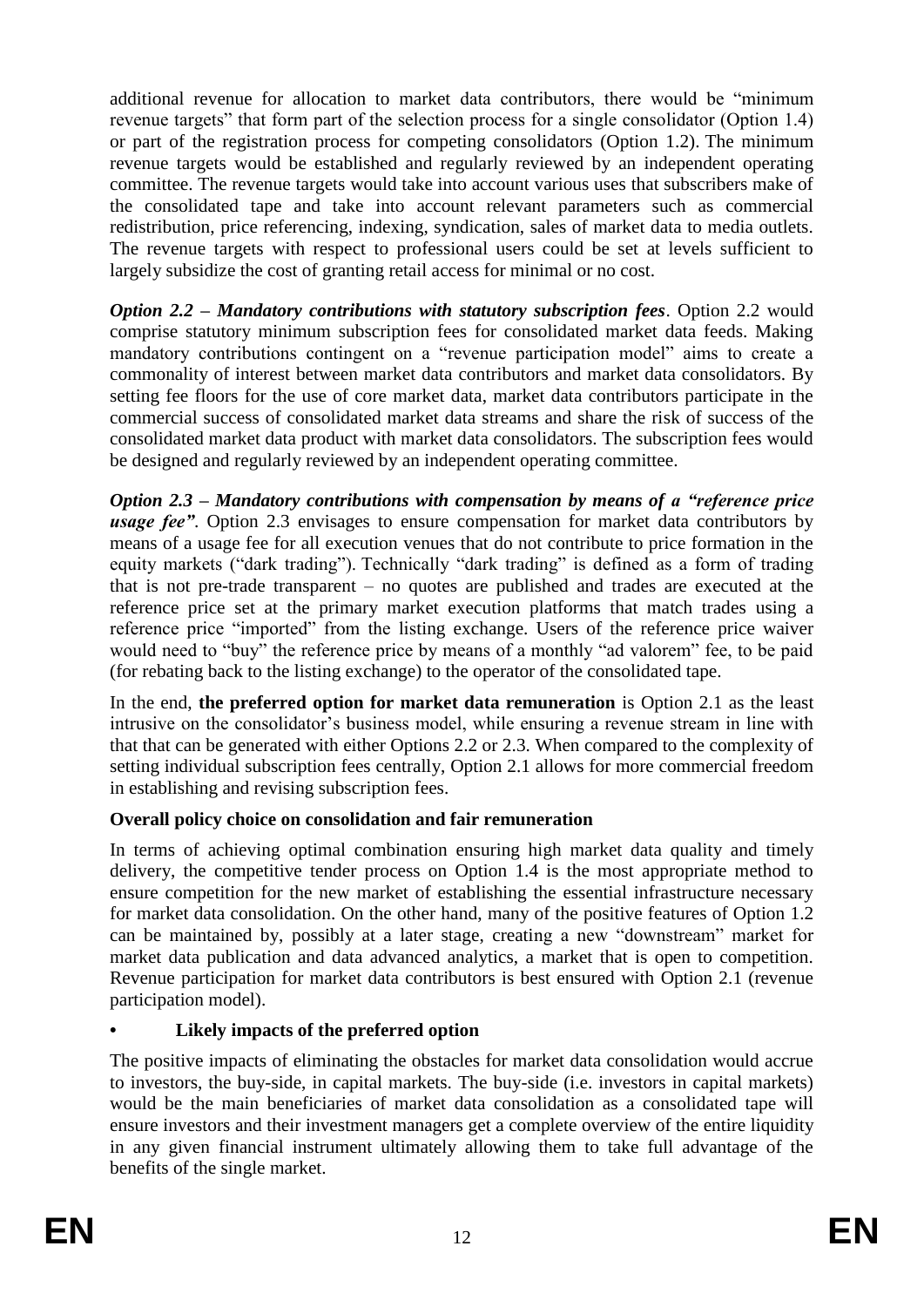By removing barriers to the creation of a consolidated tape, asset and portfolio managers will be incentivised to include in the portfolios they manage the most optimal (combination of) instruments available in the Union and not just the instrument available on the (few) venues whose market data they currently subscribe to. They would have the information allowing them to decide if they need to become member of (other) venues, when these venues provide the optimal products for their purpose. It will function as an important guide to the buy-side trader on assessing and making their trading decisions and setting up their algorithmic parameters.

The main investor (buy-side manager) benefit of a consolidated tape is the avoidance of liquidity risk and slippage. For equities, 56% of asset managers that participated in a survey conducted by  $MSP<sup>23</sup>$  identified slippage of between 0-0.5 basis points of the annual traded value as the main consequence of a lack of transparency with respect to liquidity in the market. Avoidance of this slippage would result in investor gains of up to EUR 1.06 billion.

For bonds, potential gains from a consolidated view of the markets would be even greater. This is because the estimated losses due to slippage by far exceed the above estimates for shares. 60% of bond asset managers interviewed for the MSP study estimated slippage costs of up to 5 basis points, 25% estimated slippage cost of up to 10 basis points, while 11% estimated slippage of up to 50 basis points. The absence of any reliable data for the traded value in bonds makes it impossible to quantify slippage in absolute terms.

Potential benefits are also foreseeable for regulated markets, as the tape will enhance the level of visibility of shares, especially those of SMEs, listed on such venues which will have a wider visibility than their own local markets and a consequential increase in liquidity. This increased visibility increases the attractiveness of investments and the possibilities of the shares being included in investment funds or investment portfolios. As a consequence of increased attractiveness of SME shares the consolidated tape could therefore also increase the effectiveness of raising capital for SMEs.

#### **• Fundamental rights**

The proposal respects the fundamental rights and observes the principles recognised by the Charter of Fundamental Rights of the European Union, in particular the principle establishing a high level of consumer protection for all EU citizens (Article 38). Without creating the condition for a consolidated tape to be created in the EU, retail clients would potentially remain without a tool to assess compliance with the best execution rule by their brokers and to allow them an increased range of investment opportunities, particularly in certain Member States where trading venues are smaller and offer fewer investment opportunities.

# **4. BUDGETARY IMPLICATIONS**

The initiative does not have an impact on the EU budget. The consolidated tape will be provided by the private sector, under the supervision of ESMA. The other elements that the proposal tackles do not have an impact on the EU budget either.

# **5. OTHER ELEMENTS**

Apart from the provisions on consolidation of market data and the operation of consolidated tape providers for the main MiFIR asset classes, shares, ETFs, bonds and derivatives, the

 $2<sub>3</sub>$ MSP (2019), The Study on the Creation of an EU Consolidated Tape, Figure 14.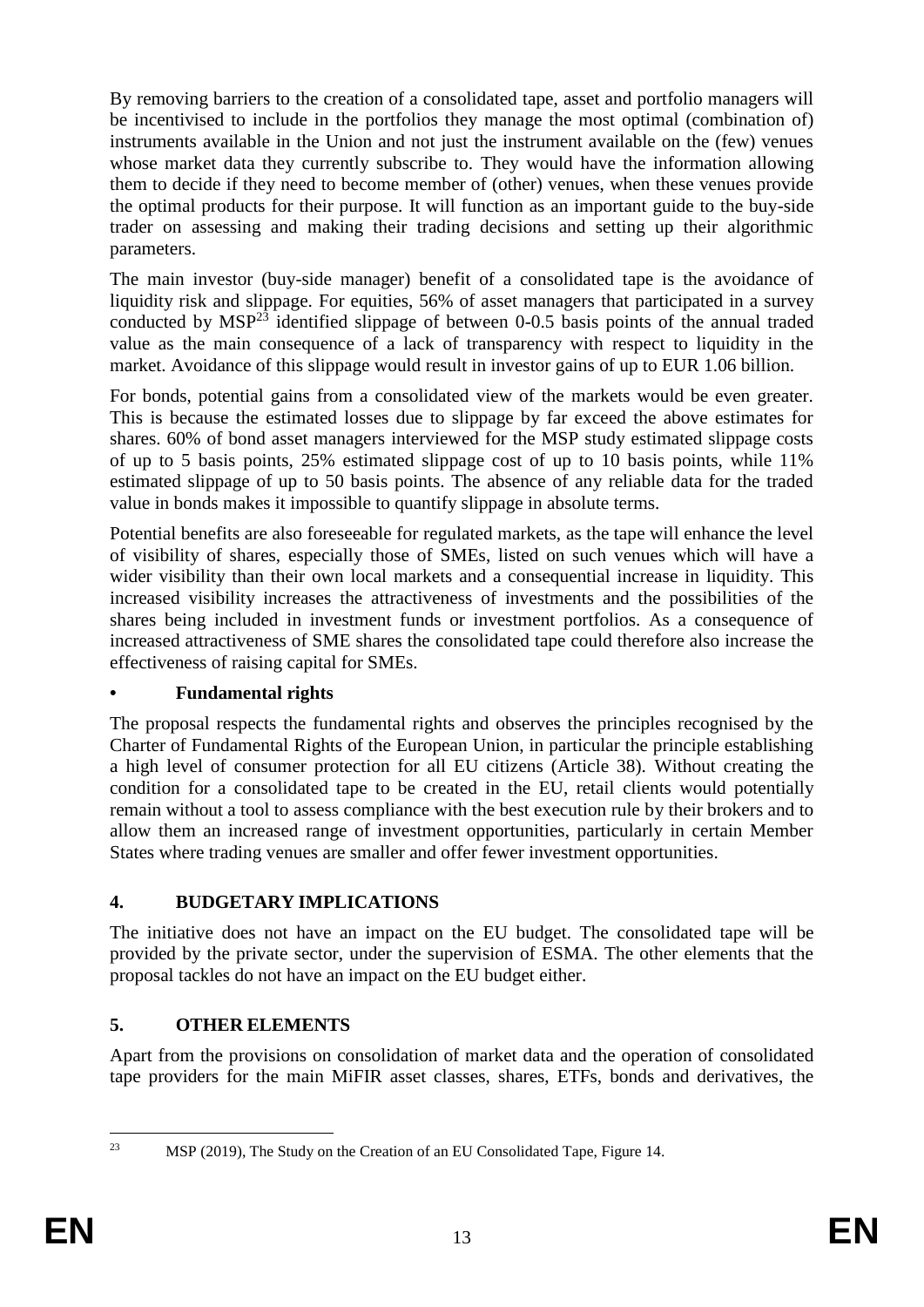proposal contains a series of accompanying measures that aim to strengthen the transparency and competitiveness of the Union's capital markets.

## **• Implementation plans and monitoring, evaluation and reporting arrangements**

The proposal contains a monitoring and evaluation of the development of an integrated EU market for consolidated market data. Monitoring will cover both the evolution of operating models for a consolidated tape used and the success in facilitating universal access to consolidated market data for the wider investor community. Particular focus of monitoring will be on the asset classes for which a consolidated tape has emerged; the timeliness and delivery quality of market data consolidation; the role of market data consolidation in reducing implementation shortfall per asset class; the number of subscribers to consolidated market data per asset class; the success of revenue allocation models for regulated markets for their contribution of market data in shares; the effect of market data consolidation on remedying information asymmetries between various capital market participants; and the effect on more democratic access to consolidated market data on investments in SMEs.

#### **• Detailed explanation of the specific provisions of the proposal**

Article 1(1) amends certain aspects of the matter and scope of the Regulation, in particular with regard to the obligation for multilateral systems to operate with a trading venue licence.

Article 1(2)(a) are moving provisions on the delineation between multilateral and bilateral systems from MiFID II to MiFIR in order to obtain a higher degree of harmonization which aims at increasing transparency as a consequence.

Article  $1(2)(b)(c)(d)$  contains new definitions, in particular the ones that are essential for market data consolidation, such as the definition of core market data.

Article 1(3) proposes to institute a minimum threshold trade size for the reference price waiver (RPW) preventing any alternative trading venue (MTFs) from executing small trade sizes under the reference price waiver, in line with ESMA recommendations.

Article 1(4) replaces the double volume cap with a single volume cap set at 7% of trades that are executed under the reference price waiver or the negotiated trade waiver.

Article 1(6) shortens and harmonises publication deferrals for non-equity post trade reports to the public. It also removes the discretion of national competent authorities to allow that posttrade reports for non-equities are deferred for four weeks, by replacing it with Union wide thresholds. Only with regard to sovereign debt the national competent authorities remain to have discretion.

Article 1(7) empowers ESMA to specify the content, format and terminology of the reasonable commercial basis concept, which has been interpreted very differently.

Articles 1(8) and (9) strengthen the public quoting obligations incumbent on a systematic internaliser (SI). This new provision increases a SIs pre-trade quotation obligation related to equities to cover quotes for trade sizes up to a minimum twice the standard market size. It also proposes to replicate the RPW floor to trades undertaken by an SI without pre-trade transparency. In line with the floor on the RPW, SIs will not be allowed to match small trades at midpoint.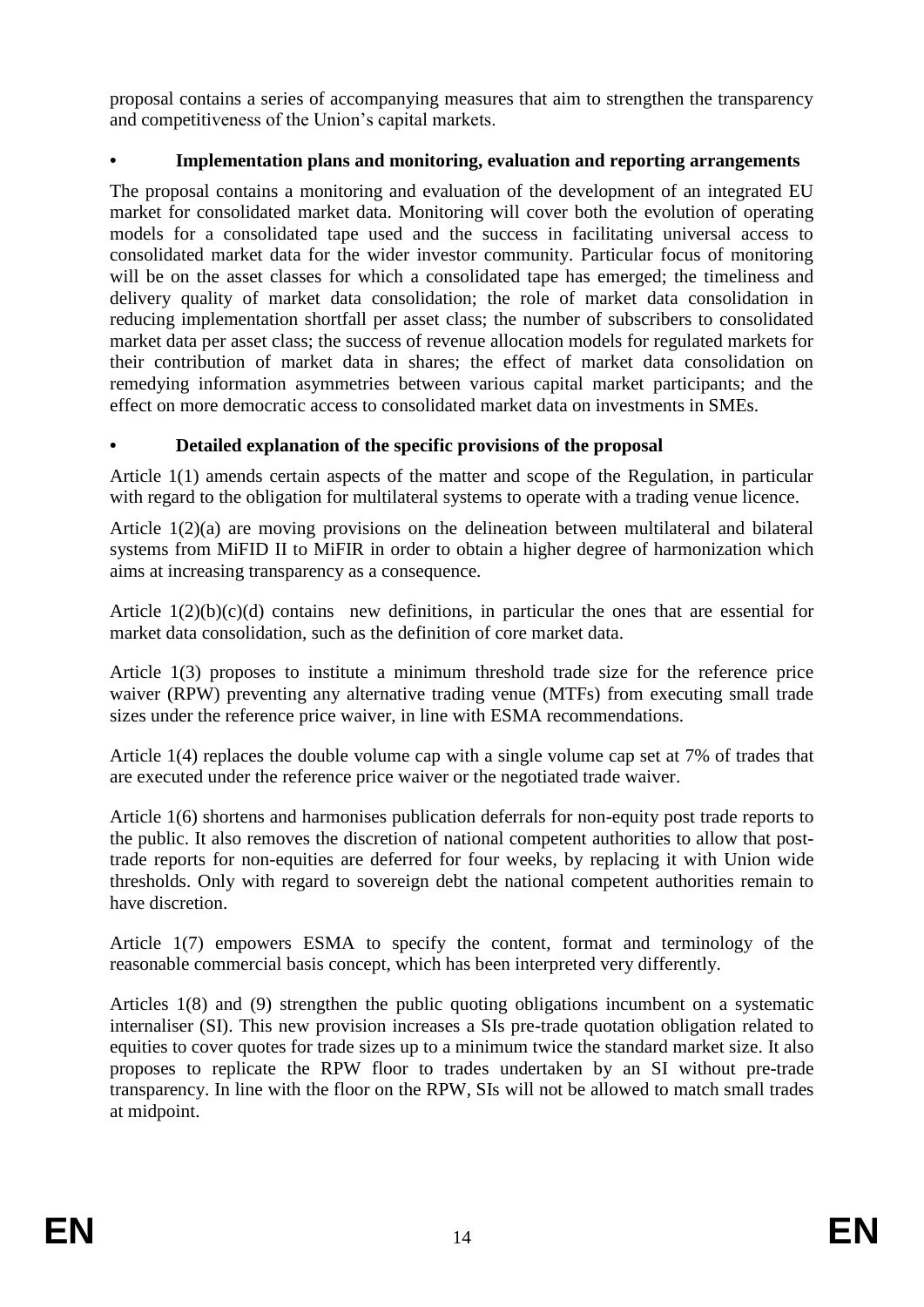Article 1(10) introduces the obligation for trading venues to contribute harmonised market data directly and exclusively to the entities appointed by ESMA as the CTP for each asset class (mandatory contributions). Article 1(10) also aligns the trade reporting formats and reporting obligations for SIs with those applicable to exchanges and alternative execution venues (MTFs/OTFs). This will be achieved by means of a delegated act that makes the current reporting format used by the exchanges (the Model Market Typology or 'MMT') mandatory for all SI market data reports. In addition, Article 1(10) extends the mandate of synchronisation of business clocks beyond trading venues and their members to systematic internalisers, APAs and CTPs (Article 22c).

Article 1(11) codifies the perimeter of the share trading obligation (STO). In line with ESMA's proposals in its Final report on the transparency regime for equity instruments, following its approach in its statement, this article defines the perimeter of the STO as shares that are admitted to trading on an EEA regulated market, and establishes an EU "official list" of shares subject to the STO, avoiding current ambiguities in the perimeter of application of the STO.

Articles 1(12), (13) and (14) introduce some technical changes in relation to transaction reporting and reference data.

Article 1(15) introduces a selection procedure for the appointment of a consolidated tape provider for each asset class (shares, ETFs, bonds and derivatives).

Article 1(16) introduces a provision on the organisational requirements and quality of service standards that apply to all CTPs selected and appointed by ESMA (Article 27h). Requirements for the CTP include: (a) the collection of consolidated core market data; (b) the collection of licensing fees from subscribers; and (c) for shares a revenue participation scheme for regulated markets for their contribution of market data.

Article 1(17) introduces a new Article 27ha which contains a series of public reporting obligations incumbent on the CTPs. These reporting obligations concern service level requirements quality features, e.g., on speed of delivery, and reports on operational resilience.

Articles 1(18), (19) and (20) make adjustment to the derivatives trading obligations in line with recommendations made by ESMA. The trading obligation for counterparties to trade derivatives that are subject to the clearing obligation on trading venues is triggered when a class of derivatives is declared to be subject to the clearing obligation. In light of this close interconnection, the amendment aligns the derivatives trading obligation under MiFIR with the clearing obligation for derivatives under 'EMIR Refit'<sup>24</sup>, to ensure legal certainty between the two obligations, in particular with respect to the scope of the entities that are subject to the clearing and trading obligation and the possible suspension of such obligations. Article 1(20) introduces a new Article 32a containing a stand-alone suspension mechanism for the Commission to suspend the trading obligation for certain investment firms acting as marketmakers with non-EEA counterparties when certain conditions are met. The mechanism can be activated at the request of the competent authority of a Member state and takes the form of an

 $\overline{24}$ <sup>24</sup> Regulation (EU) 2019/834 of the European Parliament and of the Council of 20 May 2019 amending Regulation (EU) No 648/2012 as regards the clearing obligation, the suspension of the clearing obligation, the reporting requirements, the risk-mitigation techniques for OTC derivative contracts not cleared by a central counterparty, the registration and supervision of trade repositories and the requirements for trade repositories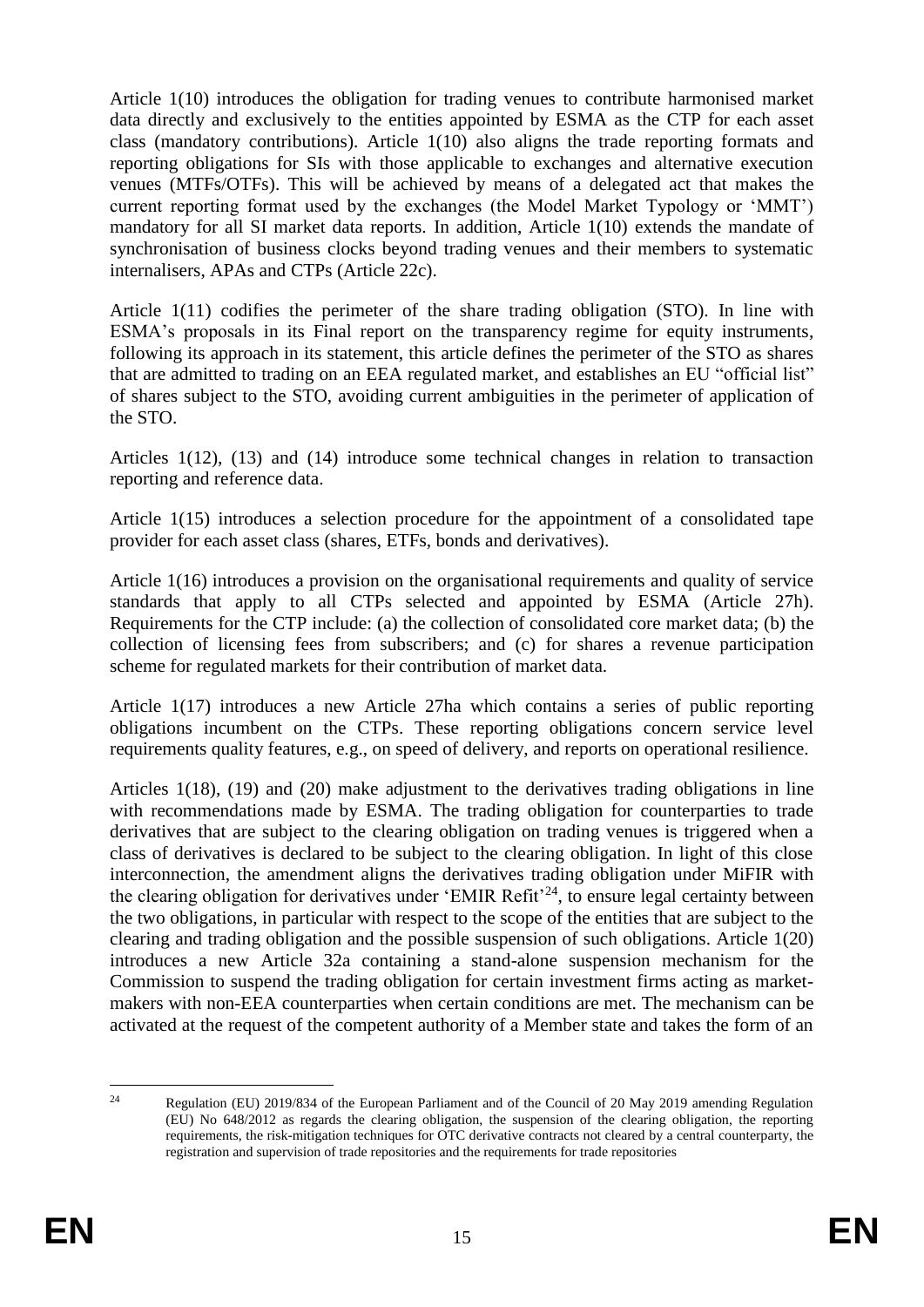implementing act adopted by the Commission. The suspension needs to be accompanied by evidence that at least one of the conditions for suspension is met.

Articles 1(21), (22) and (23) remove the "open access" obligation for exchange-traded derivatives. Clearing infrastructures in the Union would no longer be obliged to clear derivatives trades that are not executed on their vertically integrated trading platform. Likewise, trading venues in the Union no longer need to accept that non-affiliated clearing infrastructure clear trades executed on their platform.

Articles 1(24) and 1(25) ensure that ESMA has sufficient supervisory powers for the consolidated tape providers.

Article 1(26) prohibits SIs from offering payment for (retail) order flow (PFOF). This proposal would end the controversial practice that certain high-frequency traders, organised as SIs on account of their large transaction volumes, pay retail brokers in exchange for the latter channelling their retail orders to the high-frequency trader for execution. The expectation is that, in the absence of PFOF, retail orders will be sent to a pre-trade transparent market (regulated market or MTF) for execution. Combined with the increased pre-trade quoting obligation for SI, these entities would have to "earn" the retail flow by publishing competitive pre-trade quotes. On the assumption that retail order flow accounts for anything between 7 to 10% of overall daily volumes and the expected increase in online brokerage, the prohibition of PFOF promises to increase execution quality for retail investors and increase pre-trade transparency of all execution platforms that execute retail orders.

Article 1(27) empowers the Commission to adopt delegating acts supplementing the Regulation.

Article 1(28)(a) tasks ESMA with the obligation to provide monitoring reporting.

Article 1(28)(b) and (29) delete a transitional measure and the empowerment for the Commission to adopt delegated acts based on the replaced CTP framework.

Article 2 provides that entry into force and application occur on the twentieth day following that of publication.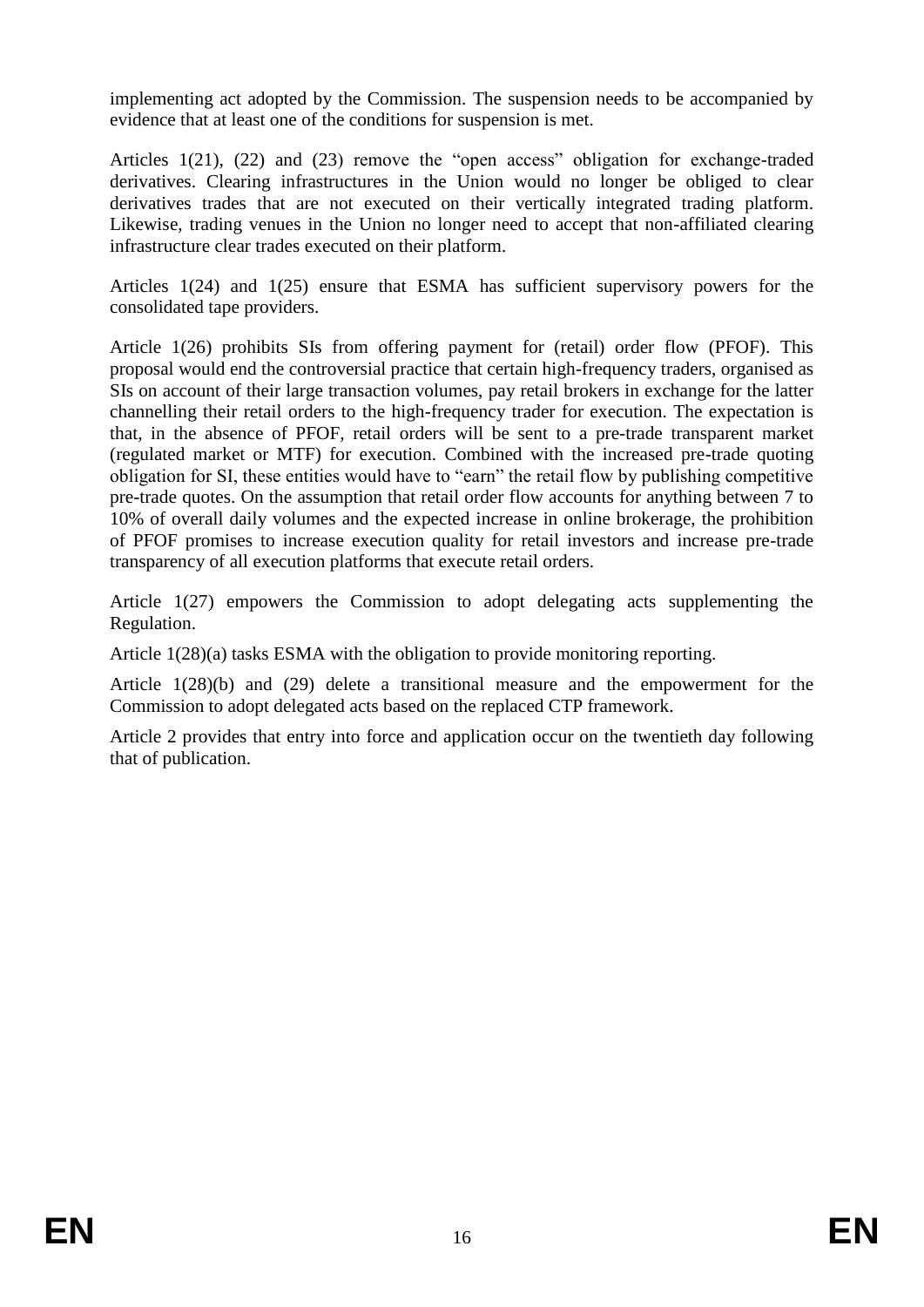2021/0385 (COD)

#### Proposal for a

### **REGULATION OF THE EUROPEAN PARLIAMENT AND OF THE COUNCIL**

**amending Regulation (EU) No 600/2014 as regards enhancing market data transparency, removing obstacles to the emergence of a consolidated tape, optimising the trading obligations and prohibiting receiving payments for forwarding client orders**

(Text with EEA relevance)

## THE EUROPEAN PARLIAMENT AND THE COUNCIL OF THE EUROPEAN UNION,

Having regard to the Treaty on the Functioning of the European Union, and in particular Article 114 thereof,

Having regard to the proposal from the European Commission,

After transmission of the draft legislative act to the national parliaments,

Having regard to the opinion of the European Central Bank<sup>25</sup>,

Having regard to the opinion of the European Economic and Social Committee<sup>26</sup>,

Acting in accordance with the ordinary legislative procedure,

Whereas:

- (1) In its 2020 CMU Action  $Plan^{27}$ , the Commission announced its intention to table a legislative proposal to create a centralised data base which was meant to provide a comprehensive view on prices and volume of equity and equity-like financial instruments traded throughout the Union across a multitude of trading venues ('consolidated tape'). On 2 December 2020, in its conclusion on the Commission's CMU Action Plan<sup>28</sup>, the Council encouraged the Commission to stimulate more investment activity inside the Union by enhancing data availability and transparency by further assessing how to tackle the obstacles to establishing a consolidated tape in the Union.
- (2) In its roadmap on 'The European economic and financial system: fostering openness, strength and resilience' of 19 January 2021<sup>29</sup>, the Commission confirmed its intention to improve, simplify and further harmonise capital markets' transparency, as part of the review of Directive  $2014/65/EU$  of the European Parliament and of the Council<sup>30</sup>

<sup>1</sup> <sup>25</sup> OJ C […], […], p. […].<br><sup>26</sup> OJ C […], […]

<sup>&</sup>lt;sup>26</sup> OJ C […], […], p. […].<br><sup>27</sup> COM/2020/500 final

 $27$  COM/2020/590 final.

<sup>28</sup> Council Conclusions on the Commission's CMU Action Plan, 12898/1 of /20 REV 1 EF 286 ECOFIN 1023: [https://data.consilium.europa.eu/doc/document/ST-12898-2020-REV-1/en/pdf;](https://data.consilium.europa.eu/doc/document/ST-12898-2020-REV-1/en/pdf)

 $29$  COM/2021/32 final.

Directive 2014/65/EU of the European Parliament and of the Council of 15 May 2014 on markets in financial instruments and amending Directive 2002/92/EC and Directive 2011/61/EU (OJ L 173, 12.6.2014, p. 349).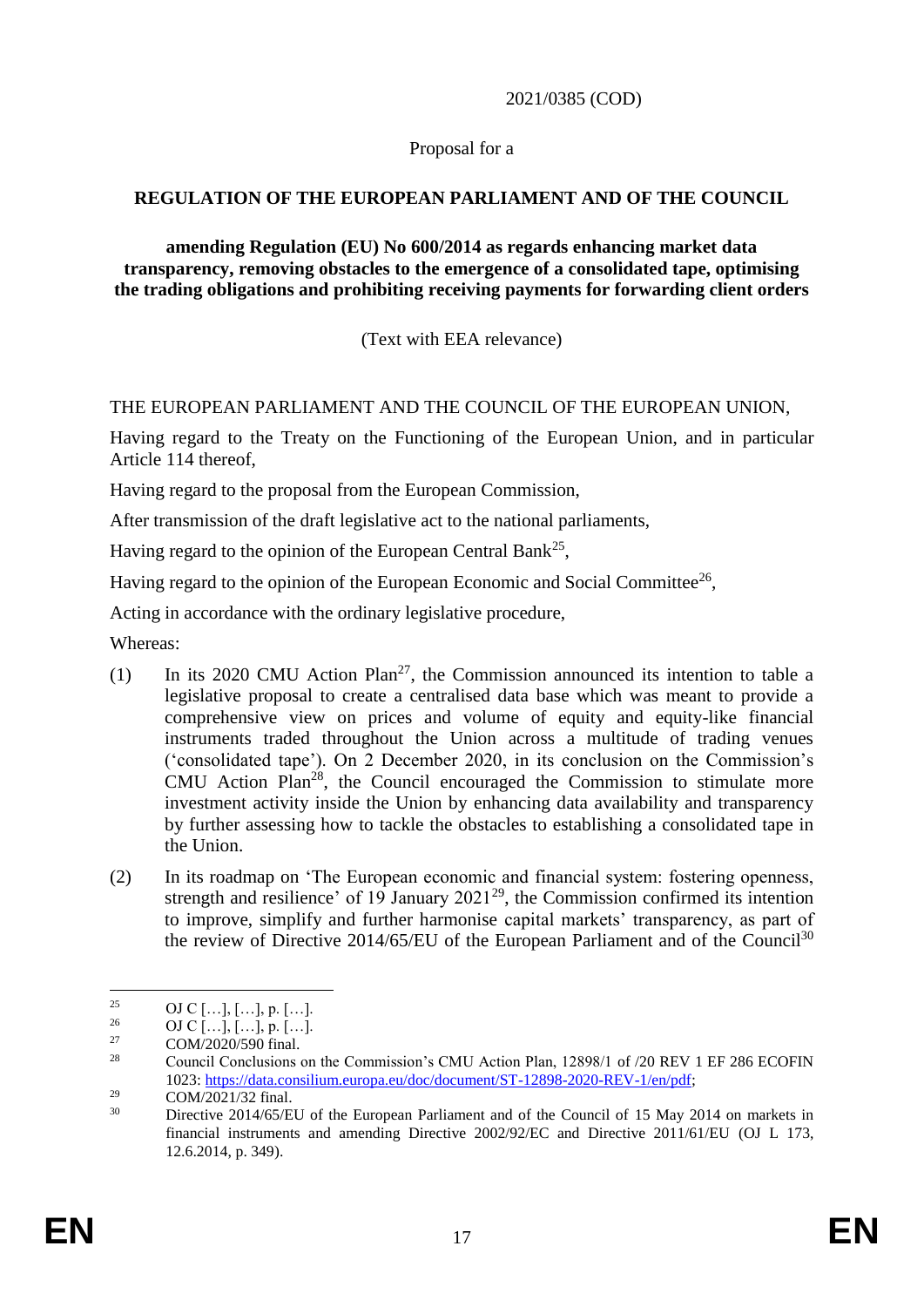and of Regulation (EU) No  $600/2014$  the European Parliament and of the Council<sup>31</sup>. As part of efforts to strengthen the international role of the Euro, the Commission also announced that such reform would include the design and implementation of a consolidated tape, in particular for corporate bond issuances to increase the liquidity of secondary trading in euro-denominated debt instruments.

- (3) Regulation (EU) No  $600/2014$  of the European Parliament and of the Council<sup>32</sup> provides for a legislative framework for 'consolidated tape providers' or 'CTPs', both for equity and non-equity. Those CTPs are currently responsible for collecting from trading venues and approved publication arrangements ('APAs') market data about financial instruments and consolidating those data into a continuous electronic live data stream, which provides market data per financial instrument. The idea behind the introduction of a CTP was that market data from trading venues and APAs would be made available to the public in a consolidated manner, including all of the Union's trading markets, using identical data tags, formats and user interfaces.
- (4) To date, however, no supervised entity has applied for authorisation to act as a CTP. ESMA has identified three main obstacles that have prevented supervised entities to apply for registration as a  $CTP<sup>33</sup>$ . First, a lack of clarity as to how the CTP is to procure market data from the various execution venues or from the data reporting service providers concerned. Second, insufficient quality in terms of harmonisation of the data reported by those execution venues to allow for a cost-efficient consolidation. Third, a lack of commercial incentives to apply for authorisation as a CTP. It is therefore necessary to remove those obstacles. Such removal requires, first, that all trading venues and systematic internalisers ('SIs') provide CTPs with market data (provision rule). It secondly requires an improvement of the data quality by harmonising the data reports that trading venues and SIs should submit to the CTP.
- (5) Article 1(7) of Directive 2014/65/EU of the European Parliament and of the Council<sup>34</sup> requires operators of systems in which multiple third-party buying and selling trading interests in financial instruments are able to interact ('multilateral systems') to operate in accordance with the requirements concerning regulated markets ('RMs'), multilateral trading facilities ('MTFs'), or organised trading facilities ('OTFs'). The placement of that requirement in Directive 2014/65/EU has left room for varying interpretations of that requirement, which has led to an uneven playing field between multilateral systems that are licensed as an RM, MTF or OTF, and multilateral systems that are not licensed as such. In order to ensure a uniform application of that requirement, it should be introduced in Regulation (EU) No 600/2014.
- (6) Article 4 of Regulation (EU) No 600/2014 allows competent authorities to waive the pre-trade transparency requirements for market operators and investment firms operating a trading venue who determine their prices by reference to the midpoint

<sup>1</sup> <sup>31</sup> Regulation (EU) No 600/2014 of the European Parliament and of the Council of 15 May 2014 on markets in financial instruments and amending Regulation (EU) No 648/2012 (OJ L 173, 12.6.2014, p. 84).

<sup>&</sup>lt;sup>32</sup> Regulation (EU) No 600/2014 of the European Parliament and of the Council of 15 May 2014 on markets in financial instruments and amending Regulation (EU) No 648/2012 (OJ L 173, 12.6.2014, p. 84).

<sup>&</sup>lt;sup>33</sup> ESMA MiFID II/MiFIR Review Report No. 1 on the development in prices for pre- and post-trade data and on the consolidated tape for equity instruments.

 $34$  Directive 2014/65/EU of the European Parliament and of the Council of 15 May 2014 on markets in financial instruments and amending Directive 2002/92/EC and Directive 2011/61/EU (OJ L 173, 12.6.2014, p. 349).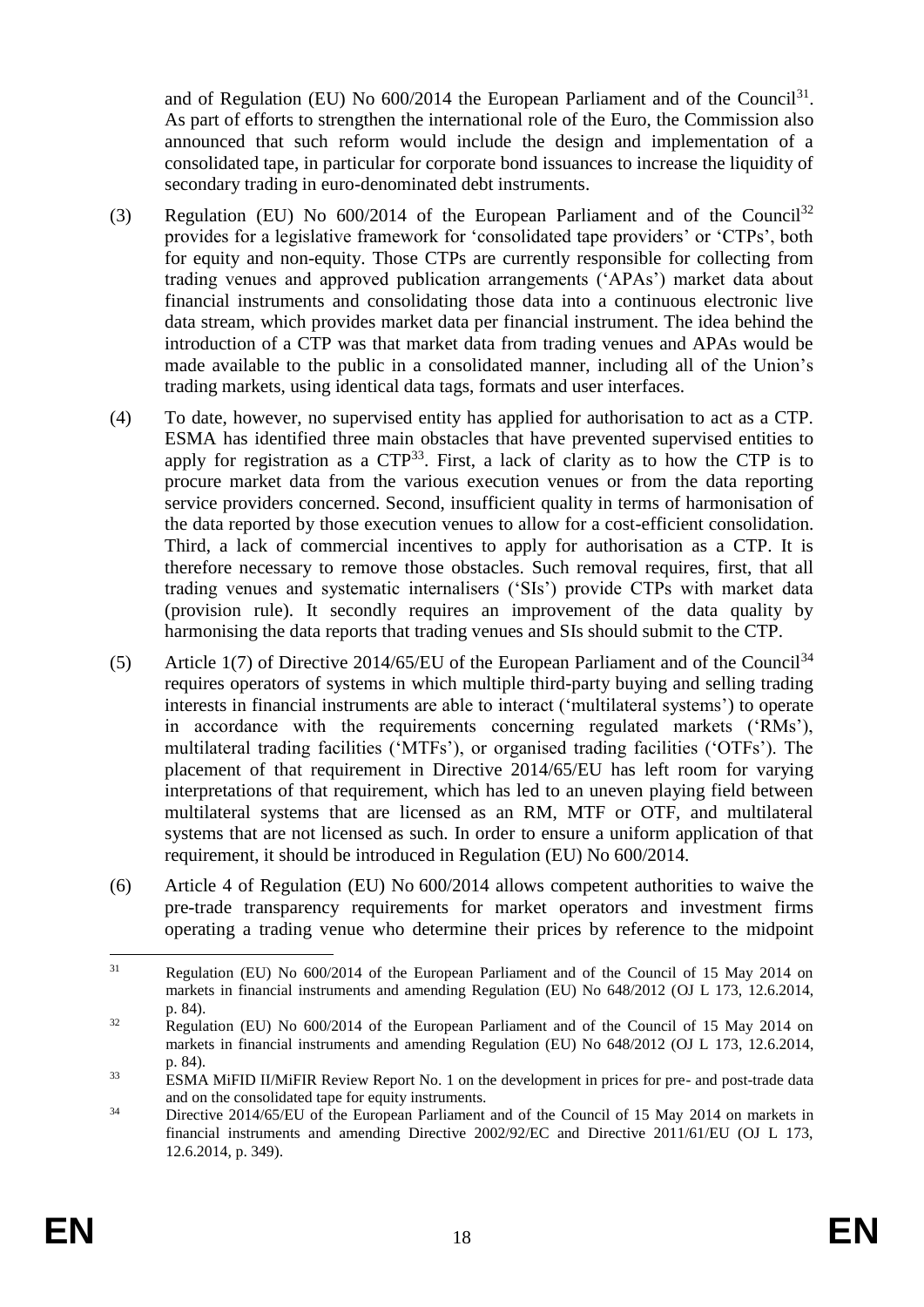price of the primary market or the most relevant market in terms of liquidity. As there is no justification for excluding the smallest orders from a transparent order book and in order to increase pre-trade transparency and thereby reinforce the price formation process, that waiver should be applicable to orders with a size greater than or equal to twice the standard market size. Where the consolidated tape for shares and exchangetraded funds (ETFs) will provide bid and offer prices from which a midpoint can be derived, the reference price waiver should also be available for systems deriving the midpoint price from the consolidated tape.

- (7) Dark trading is trading without pre-trade transparency, using the reference price waiver laid down in Article 4(1), point (a) of Regulation (EU) No 600/2014 and the negotiated trade waiver laid down in Article 4(a) point (a), point (i) of that Regulation. The use of both waivers is capped by the double volume cap ('DVC'). The DVC is a mechanism that limits the level of dark trading to a certain proportion of total trading in an equity instrument. The amount of dark trading in an equity instrument on an individual venue may not exceed 4% of total trading in that instrument in the Union. When this threshold is breached, dark trading in that instrument on that venue is suspended. Secondly the amount of dark trading in an equity instrument in the Union may not exceed 8% of total trading in that instrument in the Union. When this threshold is breached all dark trading in that instrument is suspended. The venue specific threshold leaves room for continued use of those waivers on other platforms on which trading in that equity instrument is not yet suspended, until the Union wide threshold is breached. This causes complexity in terms of monitoring the levels of dark trading and of enforcing the suspension. To simplify the double volume cap while keeping its effectiveness, the new single volume cap should rely solely on the EUwide threshold. That threshold should be lowered to 7 % to compensate for a potential increase of trading under those waivers as a consequence of abolishing the venue specific threshold.
- (8) Article 10 of Regulation (EU) No 600/2014 contains requirements for trading venues to publish information related to transactions in non-equity instruments, including the price and the volume. Article 11 of that Regulation contains the grounds for national competent authorities to allow for delayed publication of those details. Deferred publication of those details is allowed where a transaction is above the large in scale ('LIS') size threshold and is in an instrument for which there is no liquid market, or where that transaction is above the size specific to the instrument threshold in case the transaction involves liquidity providers. National competent authorities have discretion in the duration of the deferred period and in the details of the transactions that may be deferred. That discretion has led to differing practices among the member states and to ineffective post-trade transparency publications. To ensure transparency towards all types of investors, it is necessary to harmonise the deferral regime at the level of the European Union, remove discretion at national level and facilitate market data consolidation. It is therefore appropriate to reinforce post-trade transparency requirements by removing the discretion for competent authorities.
- (9) To ensure an adequate level of transparency, the price of a non-equity transaction should be published as close to real time as possible and only be delayed until maximally the end of the trading day. However, in order not to expose liquidity providers in non-equity instruments to undue risk, it should be possible to mask volumes of transactions for a short period of time, which should not be longer than two weeks. The exact calibration of the various buckets corresponding to different time deferrals should be left to ESMA due to the technical expertise required to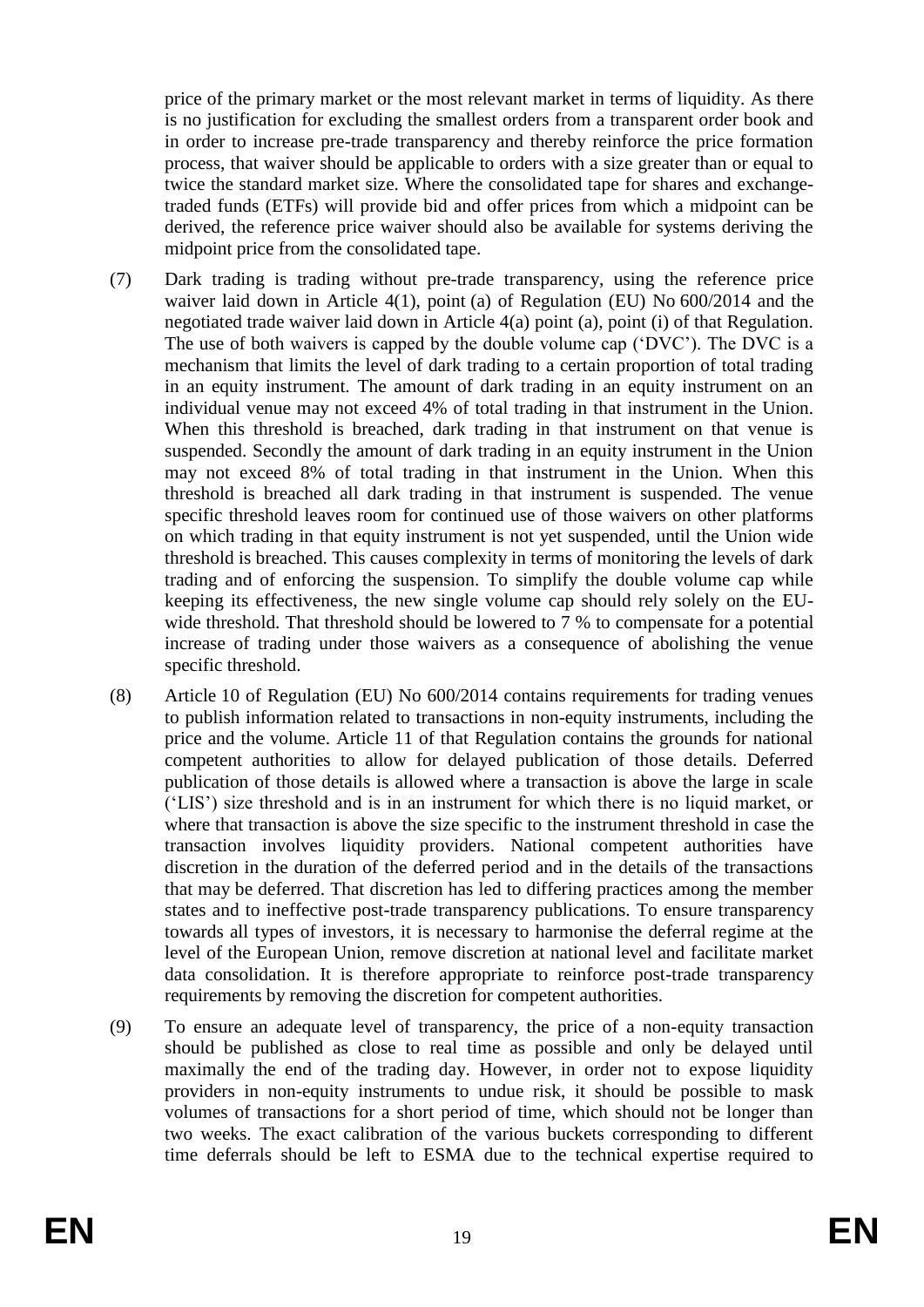specify the calibration as well as due to the need to allow for the flexibility to amend the calibration. Those deferrals should be based on the liquidity of the non-equity instrument, the size of the transaction and, for bonds, the credit rating and it should no longer include the size specific to the instrument concerned.

- (10) Article 13 of Regulation (EU) No 600/2014 requires market operators and investment firms operating a trading venue to make the pre-trade and post-trade information on transactions in financial instruments available to the public on a reasonable commercial basis ('RCB'), and to ensure non-discriminatory access to that information. That Article has, however, not delivered on its objectives. The information provided by trading venues, APAs and systematic internalisers on a reasonable commercial basis does not enable users to understand market data policies and how the price for market data is set. ESMA issued guidelines explaining how the concept of RCB should be applied. These guidelines should be converted to legal obligations. Due to the high level of detail required to specify RCB and the required flexibility in amending the applicable rules based on the fast changing data landscape, ESMA should be empowered to develop draft regulatory technical standards specifying how RCB should be applied, thereby further strengthening the harmonised and consistent application of Article 13 of Regulation (EU) No 600/2014.
- (11) In order to reinforce the price formation process and to maintain a level playing field between trading venues and systematic internalisers, Article 14 of Regulation (EU) No 600/2014 requires systematic internalisers to make public all quotes in equity instruments placed by that systematic internaliser below the standard market size. Systematic internalisers are free to decide which sizes they quote, as long as they quote at a minimum size of 10% of the standard market size. That possibility, however, has led to very low levels of pre-trade transparency provided by systematic internalisers in equity instruments, and has hampered the achievement of a level playing field. It is therefore necessary to require systematic internalisers to publish firm quotes relating to a minimum of twice the standard market size.
- (12) In order to create a level playing field, in addition to the obligation to publish firm quotes relating to a minimum of twice the standard market size, systematic internalisers should also no longer be allowed to match at midpoint below twice the standard market size. It should furthermore be clarified that systematic internalisers should be allowed to match at midpoint in so far as they comply with the tick-size rules in accordance with Article 49 of Directive 2014/65/EU when they trade above twice the standard market size but below the large in-scale threshold. When systematic internalisers trade above a large in-scale threshold, they should continue to be allowed to match at midpoint without complying with the tick-size regime.
- (13) Market participants need core market data to be able to make informed investment decisions. Pursuant to the current Article 27h of Regulation (EU) 600/2014, sourcing core market data about certain financial instruments directly from trading venues and APAs requires that consolidated tape providers enter into separate licensing agreements with all those data contributors. That process is burdensome, costly and time consuming. It has been one of the obstacles to consolidated tape providers emerging on a cross market basis. This obstacle should be removed in order to enable consolidated tape providers to obtain the market data and to overcome licencing issues. Trading venues and APAs, or investment firms and systematic internalisers without intervention of APAs ('market data contributors') should be required to submit their market data to consolidated tape providers, and to use harmonised templates respecting high–quality data standards to do so. Only CTPs selected and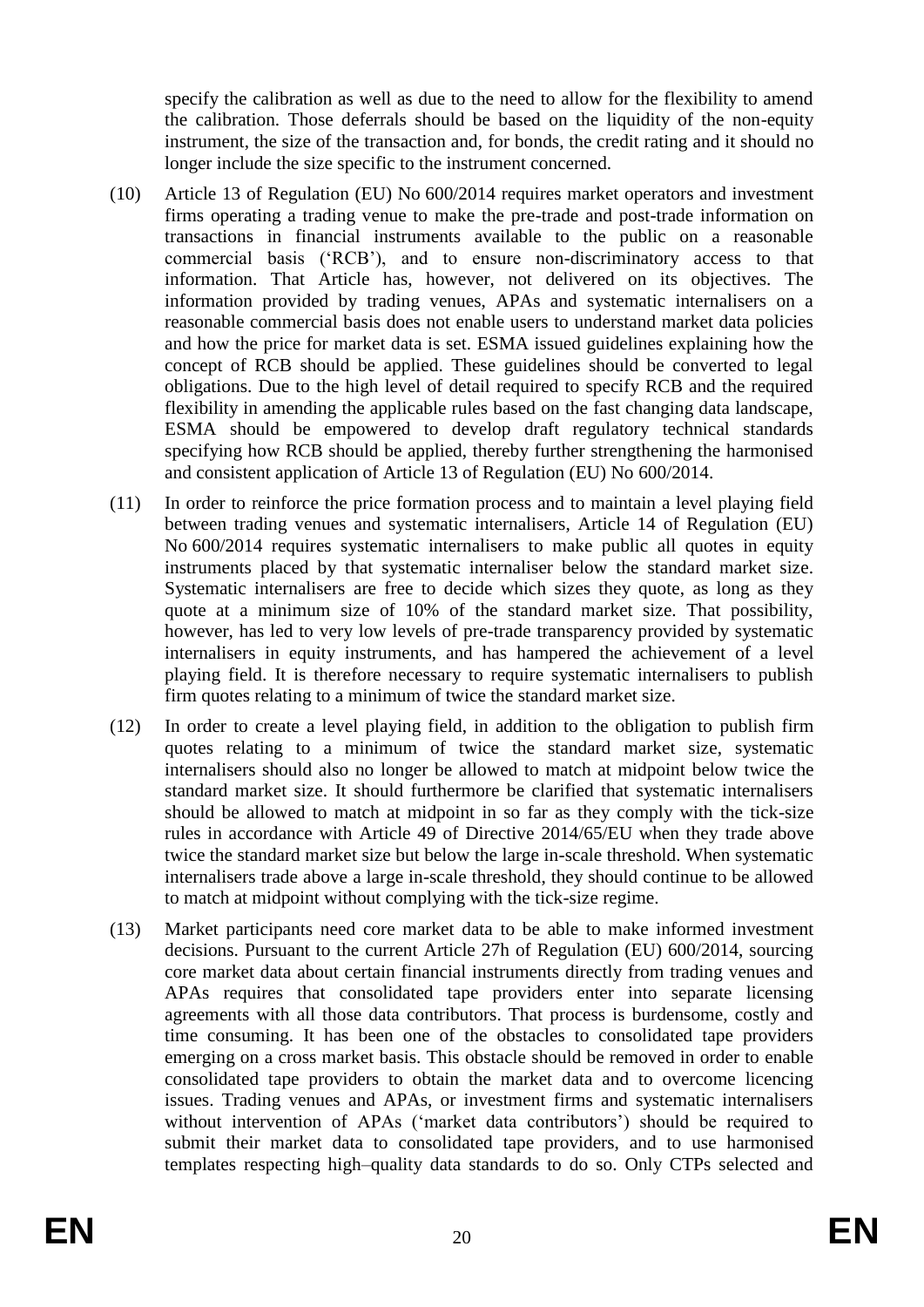authorised by ESMA should be able to collect harmonised market data from the individual data sources in accordance with the mandatory contribution rule. To make the market data useful for investors, market data contributors should be required to provide the CTP with market data as close as technically possible to real time.

- (14) Title II and III of Regulation (EU) 600/2014 require trading venues, APAs, investment firms and systematic internalisers ('market data contributors') to publish pre-trade data on financial instruments, including bid and offer prices and post-trade data on transactions, including the price and volume at which a transaction in a specific instrument has been concluded. Market participants are not obliged to use the consolidated core market data provided by the CTP. The requirement to publish those pre-trade and post-trade data should therefore remain applicable to enable market participants to access market data. However, to avoid undue burden on market data contributors, it is appropriate to align the requirement for market data contributors to publish data as much as possible with the requirement to contribute data to the CTP.
- (15) Due to the disparate quality of market data, it is difficult for market participants to compare those data, which devoids data consolidation of much added-value. It is of the utmost importance for the proper functioning of the transparency regime set out in Title II and III of Regulation (EU) 600/2014 and for the consolidation of data by consolidated tape providers that market data are of high quality. It is therefore appropriate to require that those market data comply with high quality standards in terms of both substance and format. It should be possible to change the substance and the format of the data within a short time to allow for changing market practices and insights. Therefore the requirements for the quality of data should specified by the Commission in a Delegated Act and should take into account the advice of a dedicated consultative group, composed of experts from the industry and from public authorities.
- (16) To better monitor reportable events, Directive 2014/65/EU harmonised the synchronisation of business clocks for trading venues and their members. To ensure that, in the context of the consolidation of market data, timestamps reported by different entities can be compared meaningfully, it is appropriate to extend the requirements for harmonisation of the synchronisation of business clocks to systematic internalisers, APAs and consolidated tape providers. Due to the level of technical expertise required to specify the requirements for application of a synchronized business clock, ESMA should be empowered to develop draft regulatory technical standards to specify the accuracy with which the clocks should be synchronized.
- (17) Article 23 of Regulation (EU) No 600/2014 requires that the majority of trading in shares takes place on trading venues or systematic internalisers ('share trading obligation'). This requirement does not apply to trades in shares which are nonsystematic, ad hoc or irregular and infrequent. It is not clear when this exemption applies. ESMA therefore clarified this by making a distinction between shares on the basis of their International Securities Identification Number (ISIN). Pursuant to that distinction, only shares with an EEA ISIN are subject to the share trading obligation. That approach provides clarity to market participants trading in shares. It is therefore appropriate to incorporate ESMA's current practice in Regulation (EU) No 600/2014, while simultaneously removing the exemption for trades in shares which are nonsystematic, ad-hoc or irregular and infrequent. In order to provide market participants with certainty on which instruments fall under the share-trading obligation, ESMA should be empowered to publish and maintain a list containing all the shares subject to that obligation.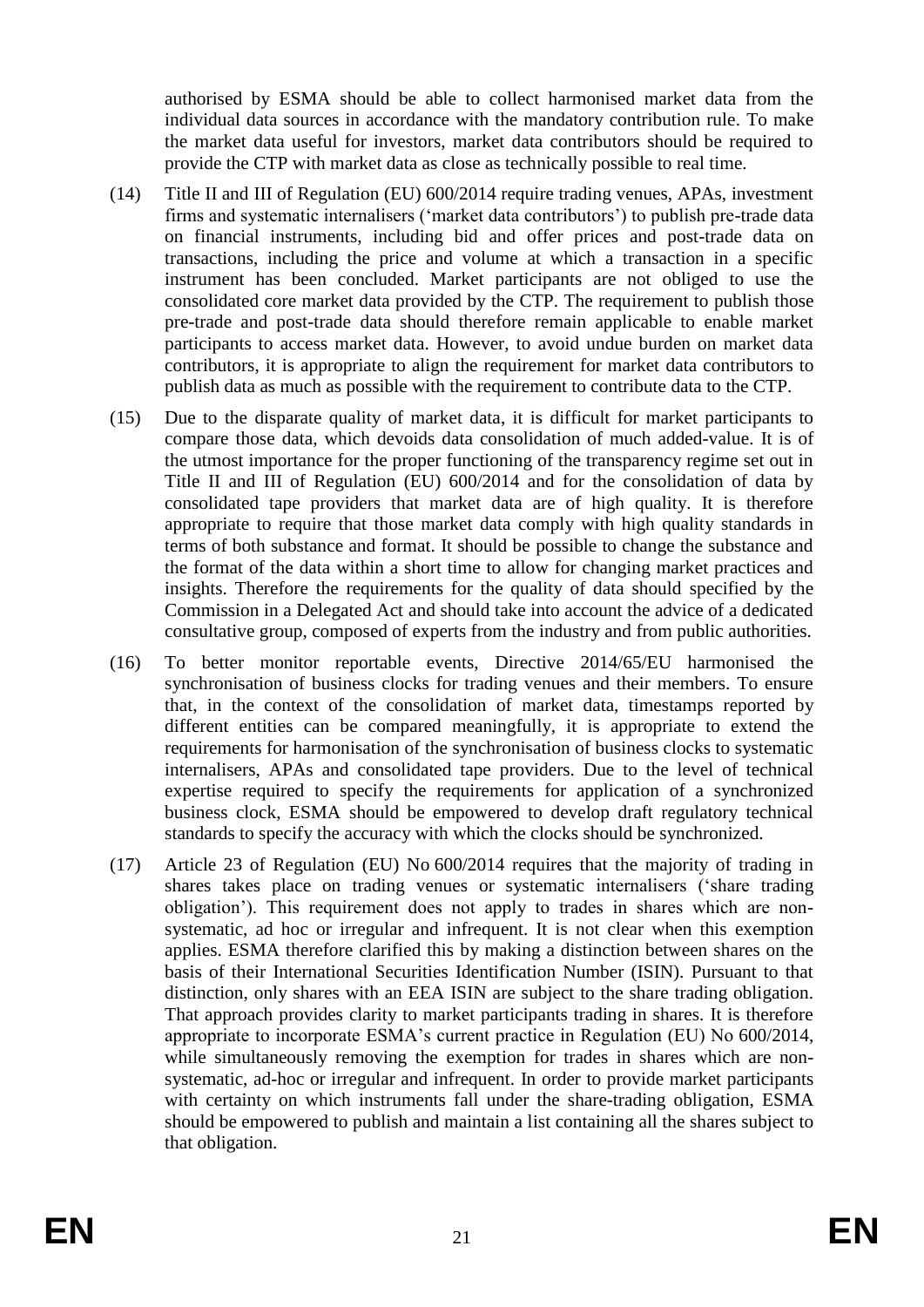- (18) Determination of the date by which transactions are reported is important to ensure sufficient preparedness by both supervisors and reporting entities. It is also crucial to align the timing of changes in different reporting frameworks. Setting this date in a delegated act will provide the necessary flexibility and aligns ESMA's empowerments with those laid down in Regulation (EU) 2019/834. To increase overall market reporting consistency, ESMA should also take account of international developments and standards agreed upon at Union or global level when developing relevant draft regulatory technical standards.
- (19) Reporting in financial markets in particular transaction reporting is already highly automated and data is more standardised. Some inconsistencies between frameworks have already been resolved in the European Market Infrastructure Regulation (EMIR) Refit and Securities Financing Transactions Regulation (SFTR). The empowerments for ESMA should be aligned to adopt technical standards and ensure greater consistency in transaction reporting between the EMIR, SFTR and MiFIR frameworks. This will improve transaction data quality and avoid unnecessary additional costs for the industry.
- (20) Competition among consolidated tape providers ensures that the consolidated tape is provided in the most efficient way and under the best conditions for users. However, no entity has, up until now, applied to act as a consolidated tape provider. It is therefore considered appropriate to empower ESMA to periodically organise a competitive selection procedure to select a single entity which is able to provide the consolidated tape for each specified asset class. Taking into account the novelty of the proposed scheme, ESMA should only mandate the provision of post-trade transparency data for the first selection procedure that it runs in relation to shares. At least 18 months before the launch of the second selection procedure, ESMA should submit a report to the Commission assessing whether there is market demand for extending the data contributed to the tape to pre-trade data. On the basis of such a report, the Commission should be empowered, by way of a delegated act, to further specify the depth of pre-trade data to the tape.
- (21) According to data presented in the impact assessment accompanying the proposal for this Regulation, the expected revenue generation for the consolidated tape will vary depending on the precise features of the tape. The expected revenue of the CTP should significantly exceed the cost of its production and therefore help to build a solid revenue participation scheme whereby the CTP and the market data contributors share aligned commercial interests. This principle should not prevent CTPs from making a necessary margin to maintain a viable business model and from using the core market data to offer further analytics or other services aimed to increase the revenue pool.
- (22) There is an objective difference between a venue of primary admission and other trading venues that serve as secondary trading markets. A venue of primary admission admits companies to the public markets, playing a crucial role in the life of a share and for the share's liquidity. This is particularly true in the case of shares listed on smaller regulated markets which remain typically traded mostly on the venue of primary admission. When the pre-trade transparent trading of a certain share takes place exclusively or predominantly on the venue of primary admission, such smaller venue plays a more important role in the price formation for that share. The core market data a smaller regulated market contributes to the consolidated tape therefore plays a more determining role in the price formation for the shares this venue admits to trading. A preferential treatment in the revenue participation scheme is therefore considered appropriate to allow these smaller exchanges to maintain their local admissions and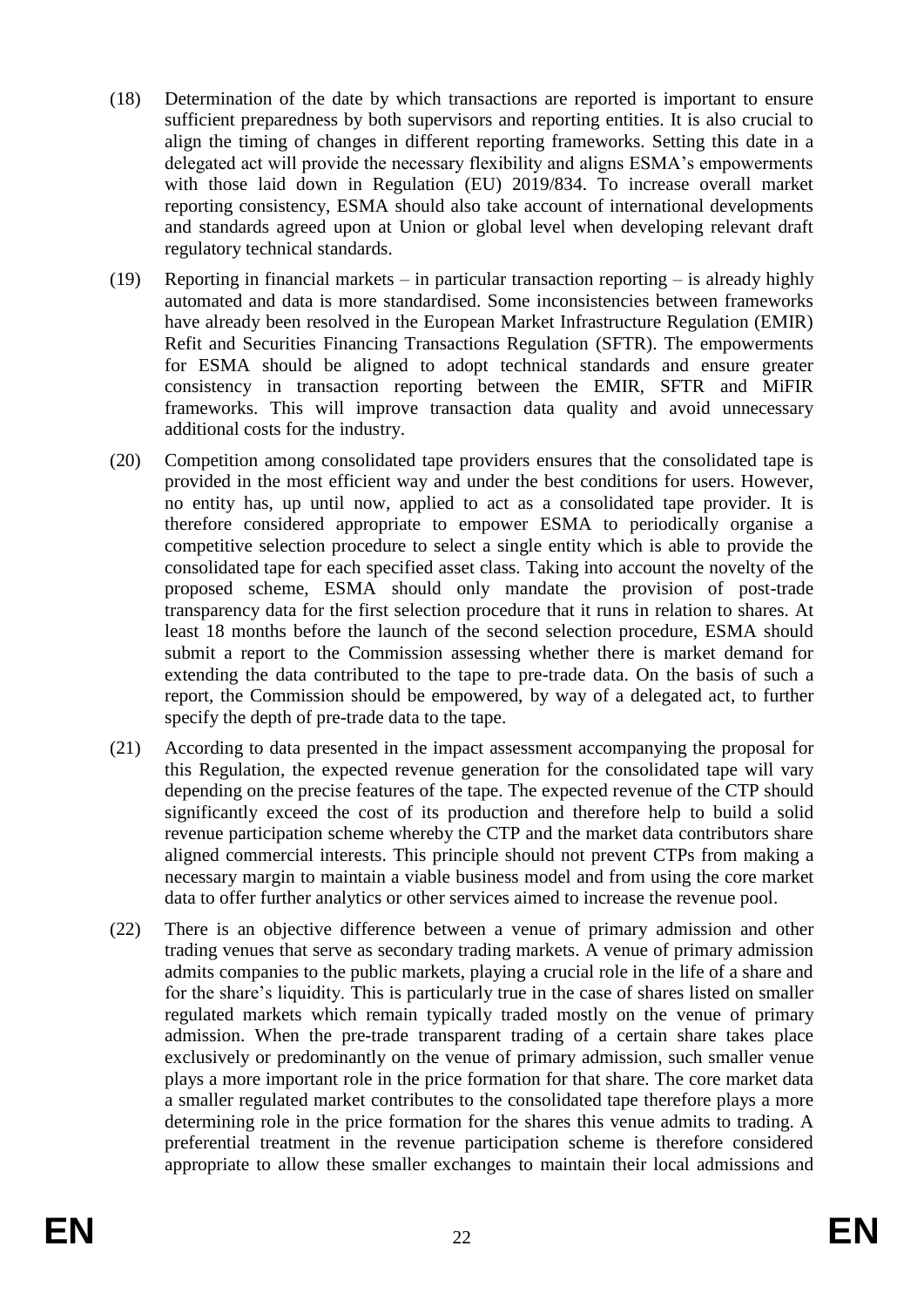safeguard a rich and vibrant ecosystem in line with the objectives of the Capital Markets Union.

- (23) Small regulated markets are regulated markets which admit shares of issuers for which trading in the secondary market tends to be less liquid than the trading of shares admitted to trading on larger regulated markets. In order to avoid that lower trading volumes (or nominal values) penalise smaller exchanges in the revenue participation scheme designed for the consolidated tape for shares, data from trades in these less liquid shares should attract a higher remuneration than their notional trading value would indicate. Whether a share is less liquid should be determined on the basis of the proportion of pre-trade transparent liquidity displayed by the regulated market that admits the less liquid share, relative to the average daily trading turnover in that share.
- (24) Given the novelty of the consolidated tape in the context of the EU financial markets, ESMA should be entrusted with providing the European Commission with an assessment of the revenue participation scheme designed for regulated markets in the context of the consolidated tape for shares. This report should be prepared on the basis of at least 12 months of operation of the CTP and subsequently at the request of the Commission, where deemed necessary or appropriate. The assessment should focus in particular on whether the participation of small regulated markets in the revenue of the CTP is fair and effective in safeguarding the role that these markets play in their local financial ecosystem. The Commission should be empowered to revise the mechanism of allocation by way of a delegated act, where necessary or appropriate.
- (25) It is necessary to ensure that consolidated tape providers remedy information asymmetries in the capital markets in a sustainable manner, and to ensure that consolidated tape providers provide consolidated data that are reliable. Consolidated tape providers should therefore be obliged to adhere to organisational requirements and quality of service standards that must be met at all times once they have been authorised by ESMA. Quality standards should cover aspects related to the collection of consolidated core market data, accurate time-stamping of such data at various stages in the delivery chain, collection and administration of market data subscription fees, and allocation of revenue to market data contributors.
- (26) In order to safeguard market participants' continued trust in the operation of a consolidated tape provider, such entities should periodically make a series of public reports concerning compliance with their obligations under this Regulation, in particular on performance statistics and incident reports relating to data quality and systems. Due to the highly technical nature of the substance of the report, ESMA should be empowered to specify the substance, format and timing.
- (27) The requirement that trade reports should be made available free of access charges after 15 minutes currently applies to all trading venues, APAs and CTPs. For CTPs, that requirement stands in the way of commercialising the consolidation of the core market data and considerably limits the commercial viability of a potential CTP, since certain potential clients could prefer waiting for the consolidated free data rather than subscribing to the consolidated tape. This is in particular the case for bonds and derivatives that are in general not traded frequently and for which the data has often kept most of its value after 15 minutes. While the requirement to deliver the data for free after 15 minutes should remain in place for trading venues and APAs, it should be abandoned for CTPs to protect its potential business model.
- (30) Article 28 of Regulation (EU) No 600/2014 requires that OTC derivatives that are subject to the clearing obligation are traded on trading venues. Regulation (EU)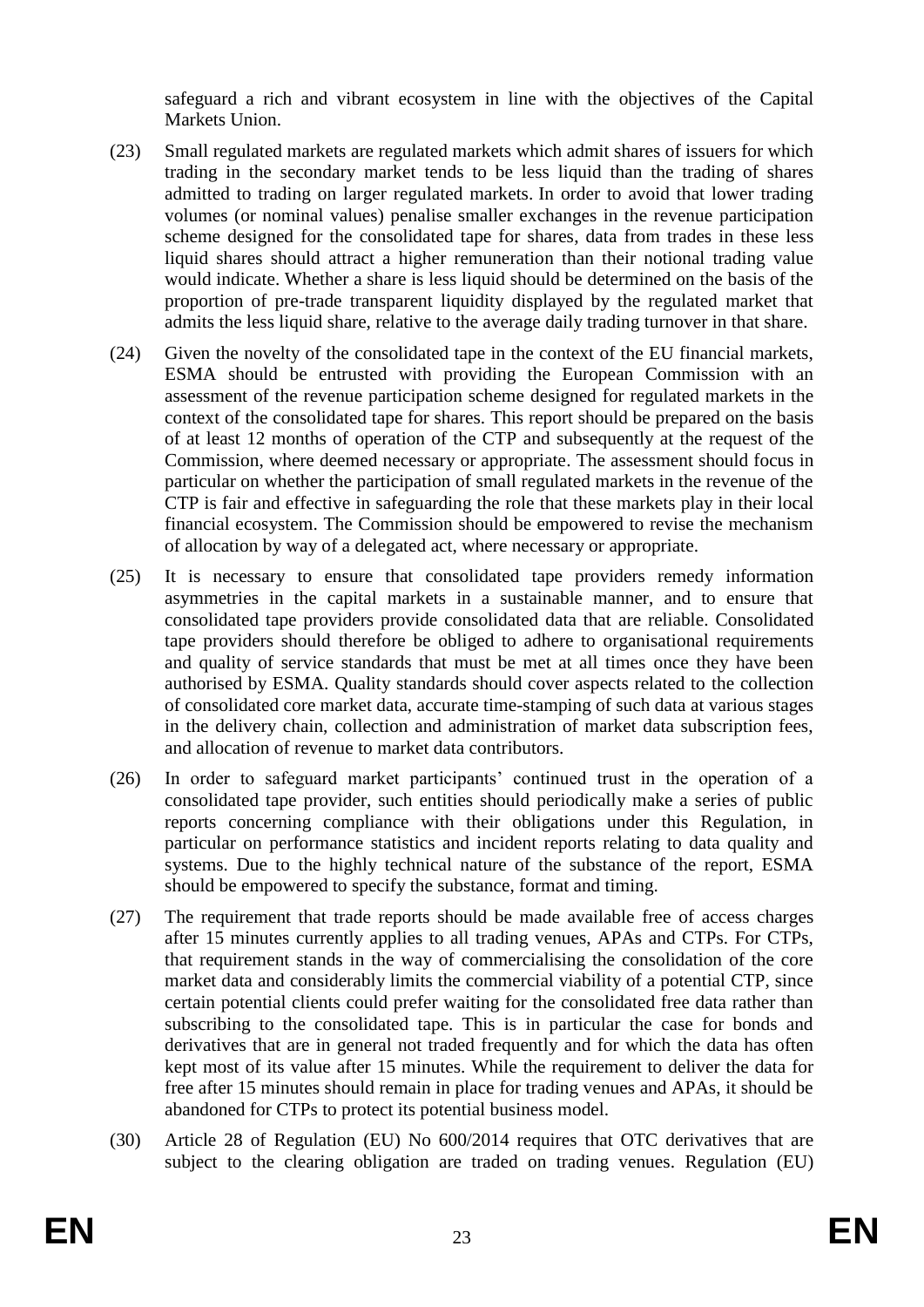2019/834 of the European Parliament and of the Council<sup>35</sup> amended Regulation (EU) No 648/2012 of the European Parliament and of the Council<sup>36</sup> to reduce the scope of the entities that are subject to the clearing obligation. In light of the close interconnection between the clearing obligation under Regulation (EU) 648/2012 and the derivatives trading obligation under Regulation (EU) 600/2014, and to ensure greater legal coherence and to simplify the legal framework, it is necessary and appropriate to re-align the derivatives trading obligation with the clearing obligation for derivatives. Without that alignment, certain smaller financial counterparties and non-financial counterparties would no longer be captured by the clearing obligation but continue to be captured by the trading obligation.

- (31) Article 6a of Regulation (EU) No 648/2012 provides for a mechanism to temporarily suspend the clearing obligation where the criteria on the basis of which specific classes of OTC derivatives have been made subject to the clearing obligation are no longer met, or where such suspension is considered necessary to avoid a serious threat to financial stability in the Union. Such suspension may, however, prevent counterparties from being able to comply with their trading obligation, laid down in Regulation (EU) 600/2014 because the clearing obligation is a pre-requisite to the trading obligation. It is therefore necessary to lay down that, where the suspension of the clearing obligation would lead to a material change in the criteria for the trading obligation, it should be possible to concurrently suspend the trading obligation for the same class or classes of OTC derivatives that are subject to the suspension of the clearing obligation.
- (32) An ad-hoc suspension mechanism is necessary to ensure that the Commission may swiftly react to significant changes in market conditions that may have a material effect on the trading of derivatives and their counterparties. Where such market conditions are present, and upon the request of the competent authority of a Member state, the Commission should be able to suspend the trading obligation, independently from any suspension of the clearing obligation. Such a suspension of the trading obligation should be possible where the activities of an EU investment firm with a non-EEA counterparty are unduly affected by the scope of the EU trading obligation on derivatives and where that investment firm acts as a market-maker in the category of derivatives subject to the trading obligation. The issue of overlapping DTOs is particularly acute when trading with counterparties domiciled in a third-country jurisdiction that applies its own DTO. This suspension would also help EU counterparties remaining competitive on global markets. When deciding upon the suspension of the trading obligation, the Commission should take into consideration the impact of such suspension on the clearing obligation laid down in Regulation (EU) No 648/2012.
- (33) Open access provisions for exchange-traded derivatives reduce attractiveness to invest in new products as competitors may be able to get access without the upfront investment. The application of the open access regime for exchange-traded derivatives, laid down in Article 35 and 36 of Regulation (EU) No 600/2014, may thus

<sup>&</sup>lt;u>.</u> <sup>35</sup> Regulation (EU) 2019/834 of the European Parliament and of the Council of 20 May 2019 amending Regulation (EU) No 648/2012 as regards the clearing obligation, the suspension of the clearing obligation, the reporting requirements, the risk-mitigation techniques for OTC derivative contracts not cleared by a central counterparty, the registration and supervision of trade repositories and the requirements for trade repositories (OJ L 141, 28.5.2019, p. 42).

<sup>36</sup> Regulation (EU) No 648/2012 of the European Parliament and of the Council of 4 July 2012 on OTC derivatives, central counterparties and trade repositories (OJ L 201, 27.7.2012, p. 1).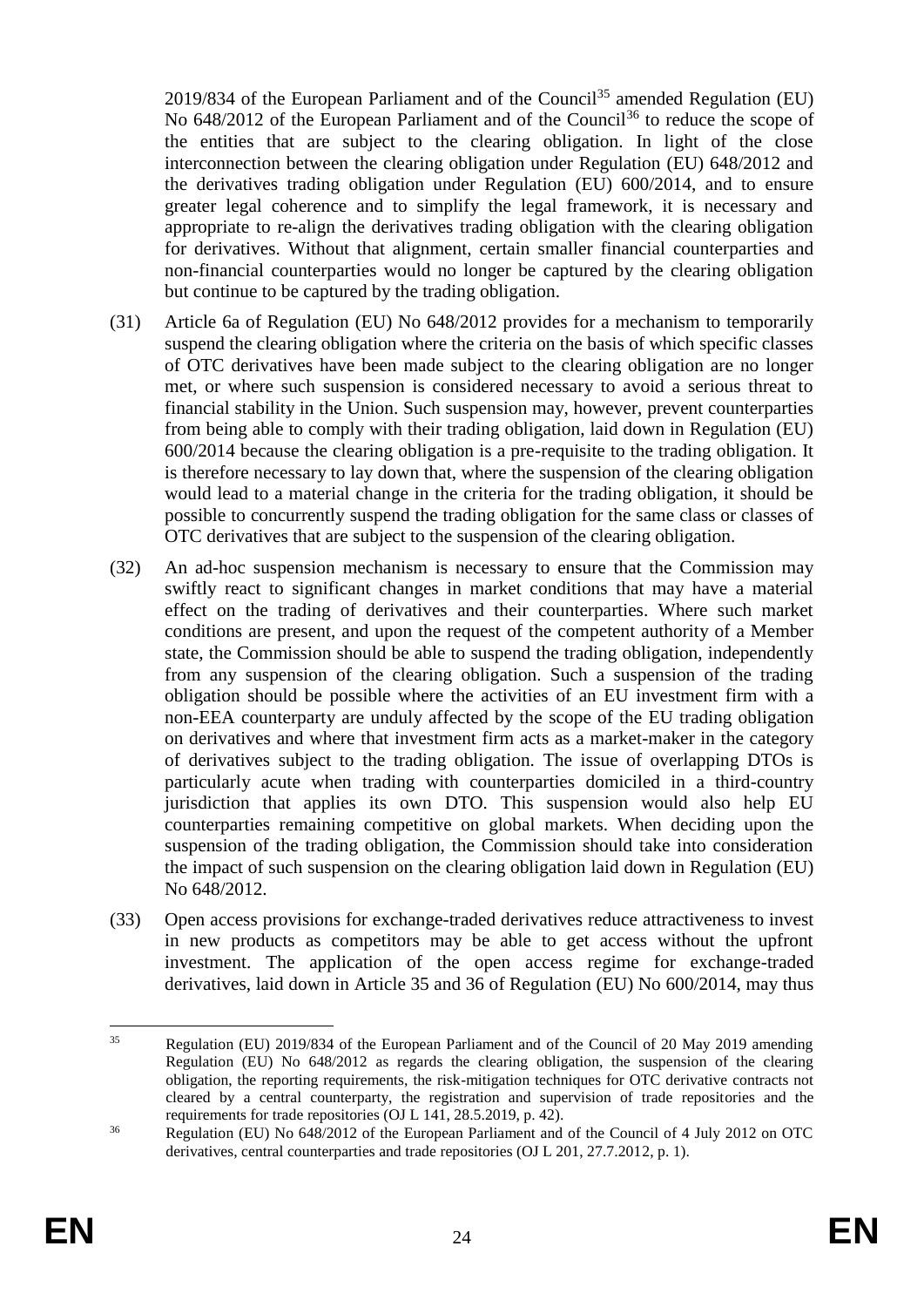limit competitiveness in these products, by removing incentives for regulated markets to create new exchange-traded derivatives. It should therefore be laid down that that regime should not apply to the CCP or trading venue concerned in respect of exchange-traded derivatives, thus fostering innovation and the development of exchange-traded derivatives in the Union.

- (34) Financial intermediaries should strive to achieve the best possible price and the highest possible likelihood of execution for trades that they execute on behalf of their clients. To that end, financial intermediaries should select the trading venue or counterparty for executing their client trades solely on the basis of achieving best execution for their clients. It should be incompatible with that principle of best execution that a financial intermediary receives a payment from a trading counterpart in exchange for ensuring the execution of client trades. Investment firms should be therefore be prohibited from receiving such payment.
- (35) The Commission should adopt the draft regulatory technical standards developed by ESMA regarding the precise characteristics of the deferral regime for non-equity transactions, regarding the provision of information on a reasonable commercial basis, regarding the application of the synchronised business clocks by trading venues, systematic internalisers, APAs and CTPs and regarding characteristics of the public reporting obligation of the CTP. The Commission should adopt those draft regulatory technical standards by means of delegated acts pursuant to Article 290 TFEU and in accordance with Articles 10 to 14 of Regulation (EU) No 1093/2010.
- (36) Since the objectives of this Regulation, namely to facilitate the emerging of a consolidated tape provider cross markets for each asset classes and to amend certain aspects of the existing legislation in order to improve transparency on markets in financial instruments but also to further enhance the level playing field between regulated markets and systematic internalisers, cannot be sufficiently achieved by the Member States, but can rather, by reason of its scale and effects, be better achieved at the Union level, measure should be adopted at Union level, in accordance with the principle of subsidiarity as set out in Article 5 of the Treaty on European Union. In accordance with the principle of proportionality, as set out in that Article, this Regulation does not go beyond what is necessary in order to achieve those objectives. This Regulation furthermore respects the fundamental rights and observes the principles recognised in the Charter, in particular the freedom to conduct a business and the right to consumer protection,

#### HAVE ADOPTED THIS REGULATION:

#### *Article 1*

# **Amendments to Regulation (EU) No 600/2014**

- (1) Article 1 is amended as follows:
	- (a) in paragraph 1, the following point (i) is added:
		- (h) the scope of multilateral trading.';
	- (b) paragraph 3 is replaced by the following:

'3. Title V of this Regulation shall also apply to all financial counterparties referred to in Article 4a(1), second subparagraph, of Regulation (EU) No 648/2012 and to all non-financial counterparties referred to in Article 10(1), second subparagraph, of that Regulation.';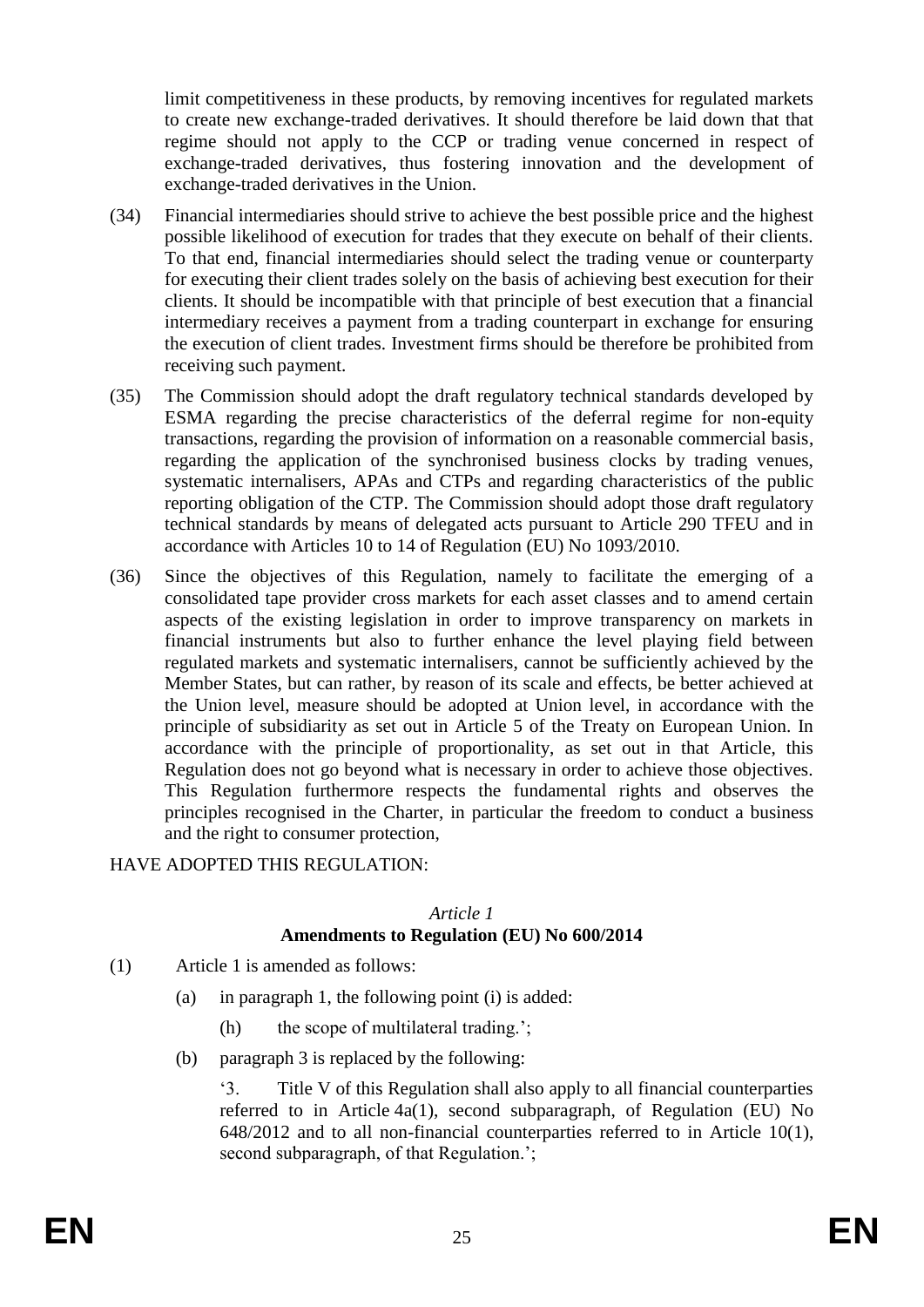(c) the following paragraph 7a is inserted:

'7a. All multilateral systems shall operate either in accordance with the provisions of Title II of Directive 2014/65/EU concerning MTFs or OTFs, or the provisions of Title III of that Directive concerning regulated markets.

All investment firms which, on an organised, frequent, systematic and substantial basis, deal on own account when executing client orders outside a regulated market, an MTF or an OTF shall operate in accordance with Title III of this Regulation.

Without prejudice to Articles 23 and 28, all investment firms concluding transactions in financial instruments which are not concluded on multilateral systems or systematic internalisers shall comply with Articles 20, 21, 22, 22a, 22b and 22c, of this Regulation.';

- (2) in Article 2, paragraph 1 is amended as follows:
	- (a) point  $(11)$  is replaced by the following:

'(11) 'multilateral system' means any system or facility in which multiple third-party buying and selling trading interest in financial instruments are able to interact in the system;';

(b) the following point (34a) is inserted:

'(34a) 'market data contributor' means a trading venue, an investment firm, including systematic internalisers, or an APA;';

(c) point  $(35)$  is replaced by the following:

'(35) 'consolidated tape provider' or 'CTP' means a person authorised in accordance with Title IVa, Chapter 1 of this Regulation to provide the service of collecting market data for shares, ETFs, bonds or derivatives, from market data contributors, and of consolidating those data into a continuous electronic live data stream providing core market data per share, ETF, bond or derivatives and of providing them to user of market data;';

(d) the following points (36b) and (36c) are inserted:

(36b) 'core market data' means:

- (a) all of the following data on equities:
	- (i) the best bids and offers with corresponding volumes;
	- (ii) the transaction price and volume executed at the stated price;
	- (iii) the intra-day auction information;
	- (iv) the end-of-day auction information;
	- (v) the market identifier code identifying the execution venue;
	- (vi) the standardised instrument identifier that applies across venues;
	- (vii) the timestamp information on all of the following:
		- the time of execution of the trade;
		- the time of publication of the trade;
		- the receipt of market data from the market data contributors;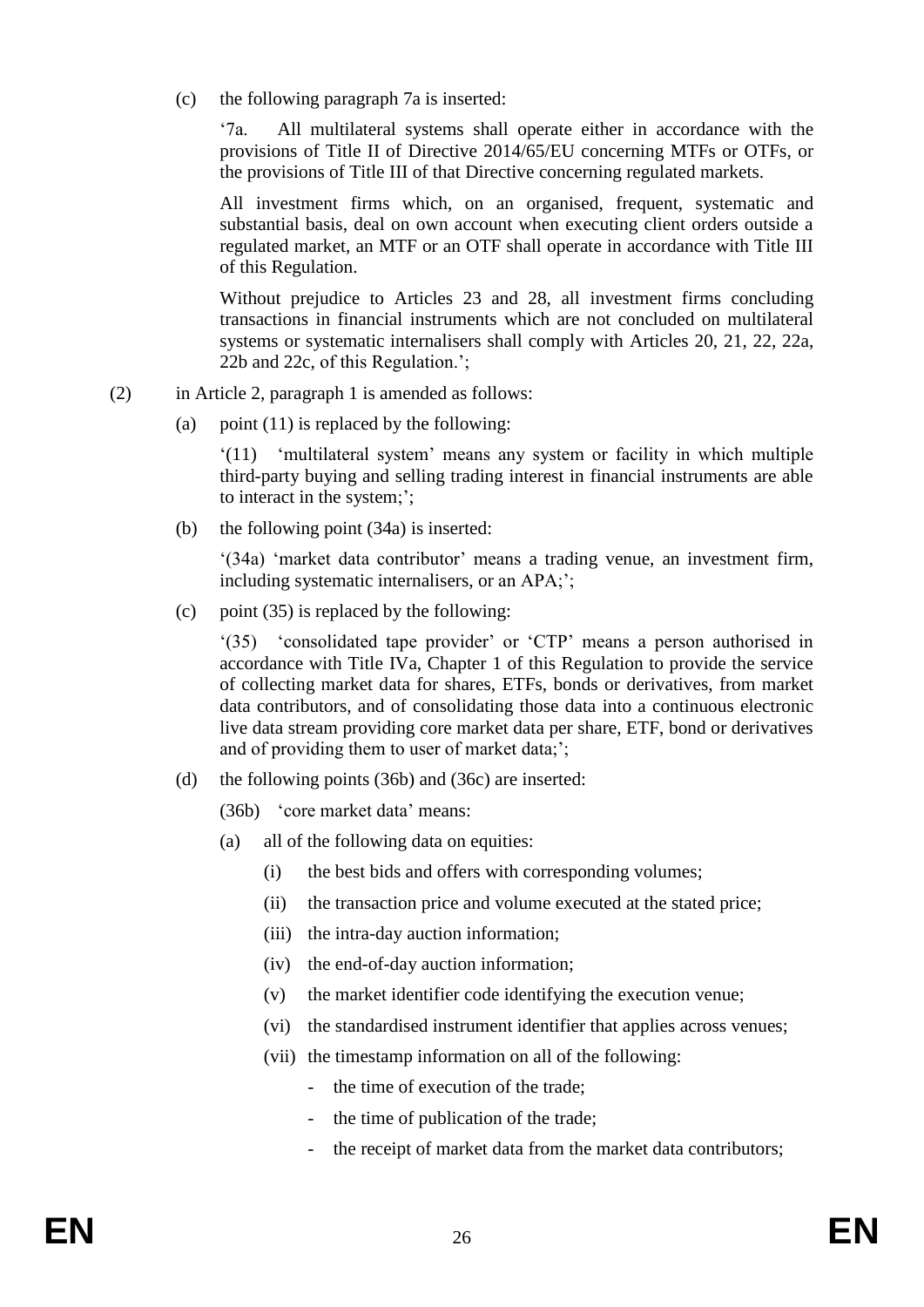- the receipt of market data by the consolidated tape provider;
- the dissemination of consolidated market data to subscribers:
- (viii) the trading protocols and the applicable waivers or deferrals;
- (b) all of the following data on non-equities:
	- (i) the transaction price and quantity/size executed at the stated price;
	- (ii) the market identifier code identifying the execution venue;
	- (iii) standardised instrument identifier that applies across venues;
	- (iv) the timestamp information on all of the following:
		- the time of execution of the trade:
		- the time of publication of the trade;
		- the receipt of market data from the market data contributors:

- the receipt of market data at the consolidator's aggregation/consolidation mechanism;

- the dissemination of consolidated market data to subscribers:
- (v) the trading protocols and the applicable waivers or deferrals;

(36c) 'regulatory data' means data related to the status of systems matching orders in financial instruments, including information about circuit breakers, trading halts, and opening and closing prices of those financial instruments;'

- (3) Article 4 is amended as follows:
	- (a) paragraph 1 is amended as follows:
		- (i) point (a) is replaced by the following:
			- '(a) systems matching orders that are larger than twice the standard market size and that are based on a trading methodology by which the price of the financial instruments referred to in Article 3(1) is derived from either of the following:
				- (i) the price of those financial instruments at the trading venues where those financial instruments were first admitted to trading;
				- (ii) the price of those financial instruments at the most relevant market in terms of liquidity where that price is widely published and is regarded by market participants as a reliable reference price;
				- (iii) the consolidated tape for shares or ETFs.';
		- (ii) the following subparagraph is added:

'For the purposes of point (a), the continued use of that waiver shall be subject to the conditions set out in Article 5.';

(b) in paragraph 2, the first subparagraph is replaced by the following:

'The reference price referred to in paragraph 1, point (a) shall be established by obtaining either of the following: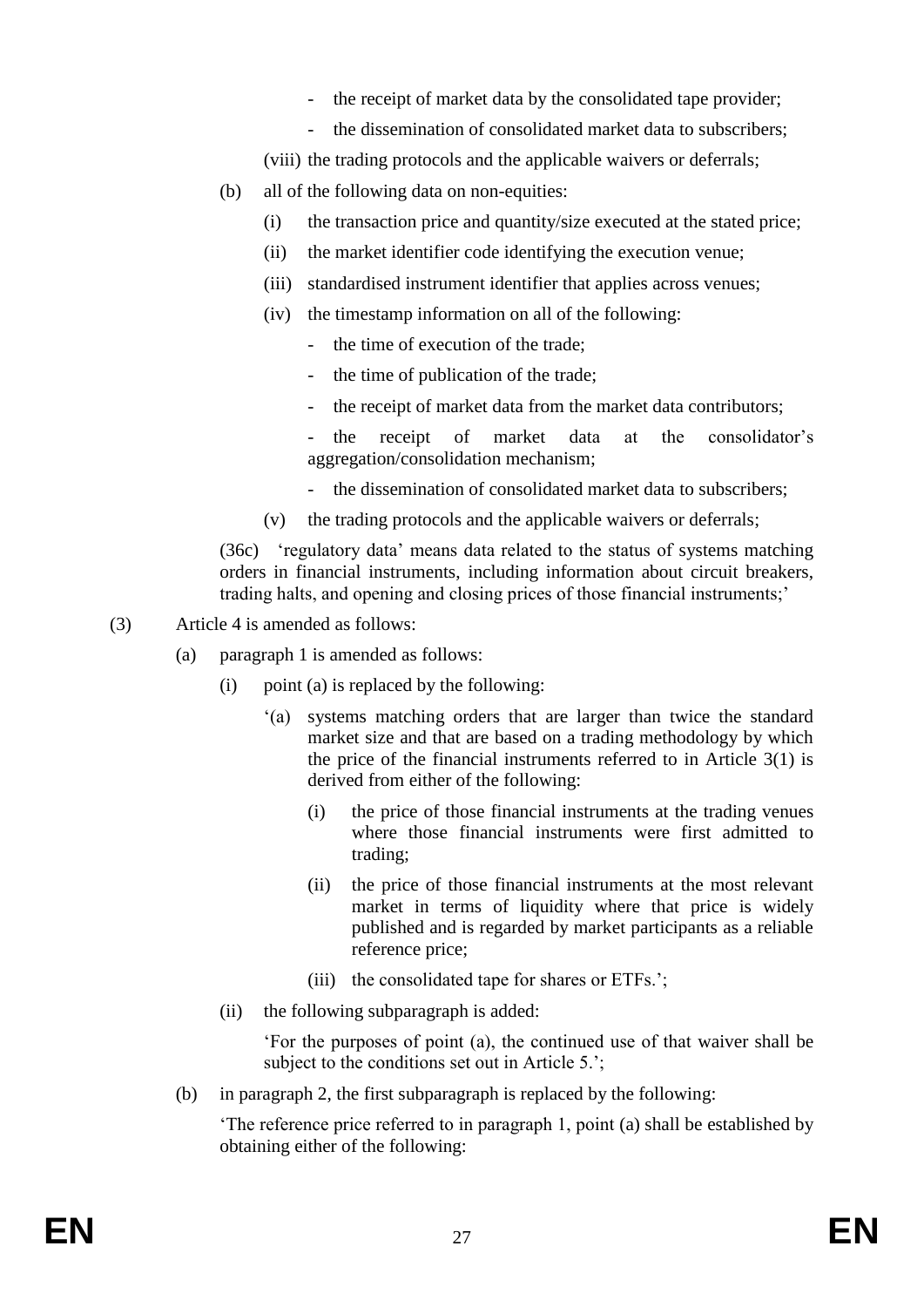- (a) the midpoint within the current bid and offer prices of any of the following:
	- (i) the trading venue where those financial instruments were first admitted to trading;
	- (ii) the most relevant market in terms of liquidity;
	- (iii) the consolidated tape for shares or ETFs;
- (b) when the price referred to in point (a) is not available, the opening or closing price of the relevant trading session.';
- (4) Article 5 is amended as follows:
	- (a) the title is replaced by the following:

# '*Article 5*

## **Volume cap**';

(b) paragraph 1 is replaced by the following:

'1. Trading venues shall suspend their use of the waivers referred to in Article  $4(1)$ , point (a), and  $4(1)$ , point (b)(i) where the percentage of volume traded in the Union in a financial instrument carried out under those waivers exceeds 7% of the total volume traded in that financial instrument in the Union. Trading venues shall base their decision to suspend the use of those waivers on the data published by ESMA in accordance with paragraph 4, and shall take such decision within two working days after this publication of those data and for a period of six months.';

- (c) paragraph 2 and 3 are deleted;
- (d) paragraph 4 is replaced by the following:

'4. ESMA shall publish within five working days of the end of each calendar month all of the following data:

- (a) the total volume of Union trading per financial instrument in the previous 12 months;
- (b) the percentage of trading in a financial instrument carried out across the Union under the waivers referred to in Article 4(1), point (a), and Article  $4(1)$ , point  $(b)(i)$ ;
- (c) the methodology that is used to derive the percentage referred to in point  $(b)$ .';
- (e) paragraph 5 is deleted;
- (f) paragraph 7 is replaced by the following:

'7. To ensure a reliable basis for monitoring the trading taking place under the waivers referred to in Article  $4(1)$ , point (a), and Article  $4(1)$ , point (b)(i) and for determining whether the limits referred to in paragraph 1 have been exceeded, operators of trading venues shall have in place systems and procedures to enable the identification of all trades which have taken place on their venue under those waivers.';

- (5) Article 9 is amended as follows:
	- (a) in paragraph 1, point (b) is deleted;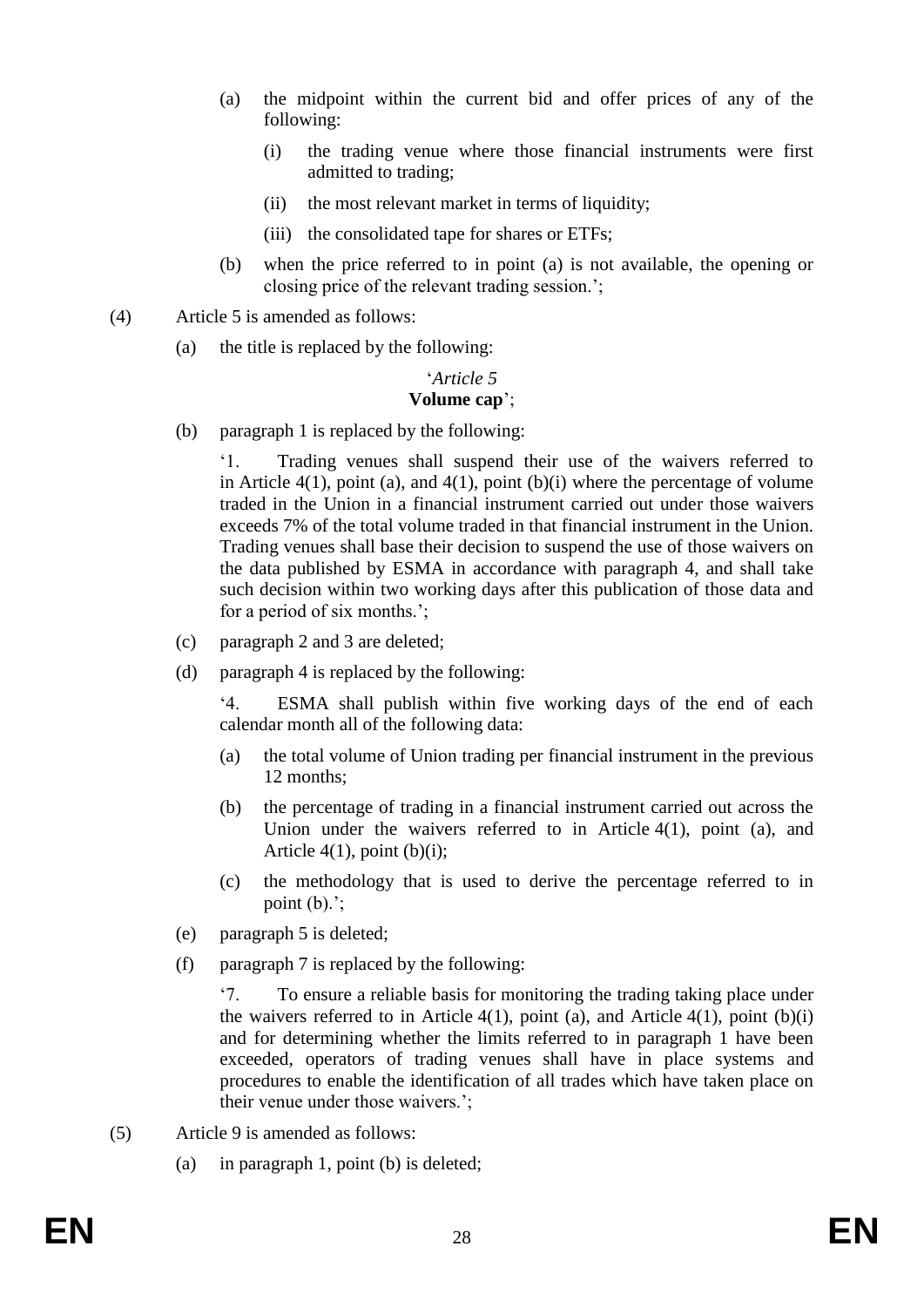- (b) in paragraph 5, point (d) is deleted;
- (6) Article 11 is amended as follows:
	- (a) paragraph 1 is amended as follows:
		- (i) the first subparagraph is replaced by the following:

'Based on the deferral regime as set out in paragraph 4, competent authorities shall authorise market operators and investment firms operating a trading venue to defer the publication of the price of transactions until the end of the trading day, or the volume of transactions for a maximum of two weeks.';

- (ii) in the second subparagraph, point (c) is deleted;
- (b) paragraph 3 is replaced by the following:

'3. Competent authorities may, when authorising a deferred publication as referred to in paragraph 1 with regard to transactions in sovereign debt, allow market operators and investment firms operating a trading venue:

- (a) to allow the omission of the publication of the volume of an individual transaction during an extended time period of deferral; or
- (b) to publish in an aggregated form several transactions in sovereign debt for an indefinite period of time.'
- (c) paragraph 4 is amended as follows:
	- (i) the first subparagraph is amended as follows:

point (c) is replaced by the following:

'(c) the transactions eligible for price or volume deferral, and the transactions for which competent authorities shall authorise market operators and investment firms operating a trading venue to provide for deferred publication of the volume or price for one of the following durations:

- (i) 15 minutes;
- (ii) end of trading day;
- (iii) two weeks.';
- (ii) the following subparagraph is inserted after the first subparagraph:

'For the purposes of the first subparagraph, point (c), ESMA shall specify the buckets for which the deferral period shall apply across the Union by using the following criteria:

- (a) the liquidity determination;
- (b) the size of the transaction, in particular transactions in illiquid markets or transactions that are large in scale;
- (c) for bonds, the classification of the bond as investment grade or high yield.';
- (7) in Article 13, the following paragraph 3 is added:

'3. ESMA shall develop draft regulatory technical standards to specify the content, format and terminology of the reasonable commercial basis information that trading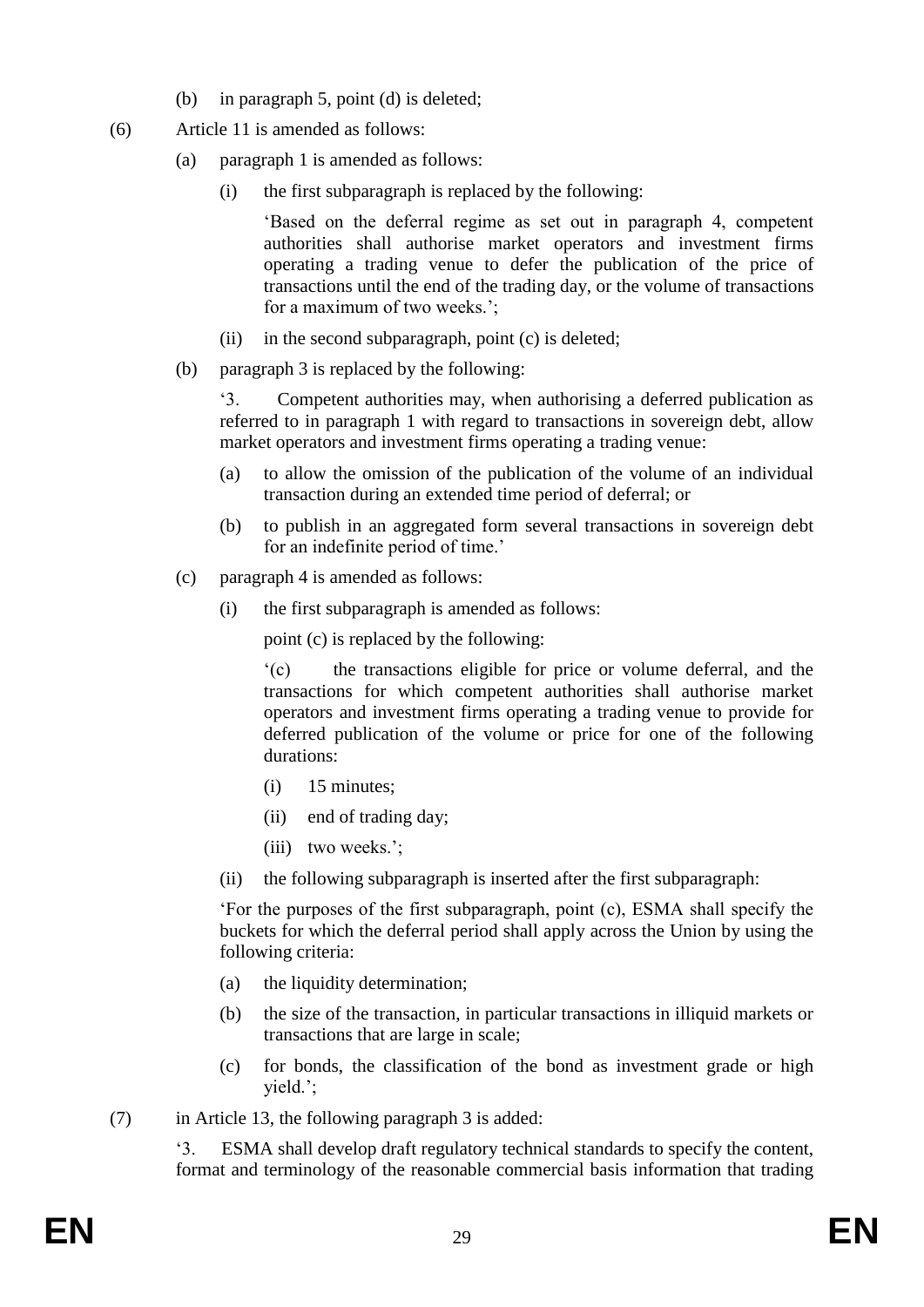venues, APAs, CTPs and systematic internalisers have to make available to the public.

ESMA shall submit those draft regulatory technical standards to the Commission by [*OP please insert nine months after entry into force*].

Power is delegated to the Commission to adopt the regulatory technical standards referred to in the first subparagraph in accordance with Articles 10 to 14 of Regulation (EU) No 1095/2010.';

- (8) Article 14 is amended as follows:
	- (a) paragraphs 2 and 3 are replaced by the following:

'2. This Article and Articles 15, 16 and 17 shall apply to systematic internalisers when they deal in sizes up to twice the standard market size. Systematic internalisers shall not be subject to this Article and Articles 15, 16 and 17 when they deal in sizes above twice the standard market size.

3. Systematic internalisers are allowed to quote any size. The minimum quoting size shall be at least the equivalent of twice the standard market size of a share, depositary receipt, ETF, certificate, or other financial instrument that is similar to those financial instruments and that is traded on a trading venue. For a particular share, depository receipt, ETF, certificate or other financial instrument that is similar to those financial instruments and that is traded on a trading venue, each quote shall include a firm bid and offer price, or firm bid and offer prices for a size or sizes which could be up to twice the standard market size for the class of shares, depositary receipts, ETFs, certificates or financial instruments that are similar to those financial instruments, to which the financial instrument belongs. The price or prices shall reflect the prevailing market conditions for that share, depositary receipt, ETF, certificate or financial instrument that is similar to those financial instruments.';

(b) the following paragraph 6a is inserted:

'6a. Systematic internalisers shall not match orders at the mid-point within the current bid and offer prices.';

(9) Article 17a is replaced by the following:

#### *'Article 17a* **Tick sizes**

- 1. Systematic internalisers' quotes, price improvements on those quotes and execution prices shall comply with the tick sizes set in accordance with Article 49 of Directive 2014/65/EU.
- 2. The application of the tick sizes set in accordance with Article 49 of Directive 2014/65/EU shall not prevent systematic internalisers from matching orders large in scale at mid‐point within the current bid and offer prices. Matching orders at midpoint within the current bid and offer prices below large in scale but above twice the standard market size shall be allowed in so far as those tick sizes are complied with.';
- (10) the following Articles 22a, 22b and 22c are inserted:

#### *'Article 22a* **Provision of market data to the CTP**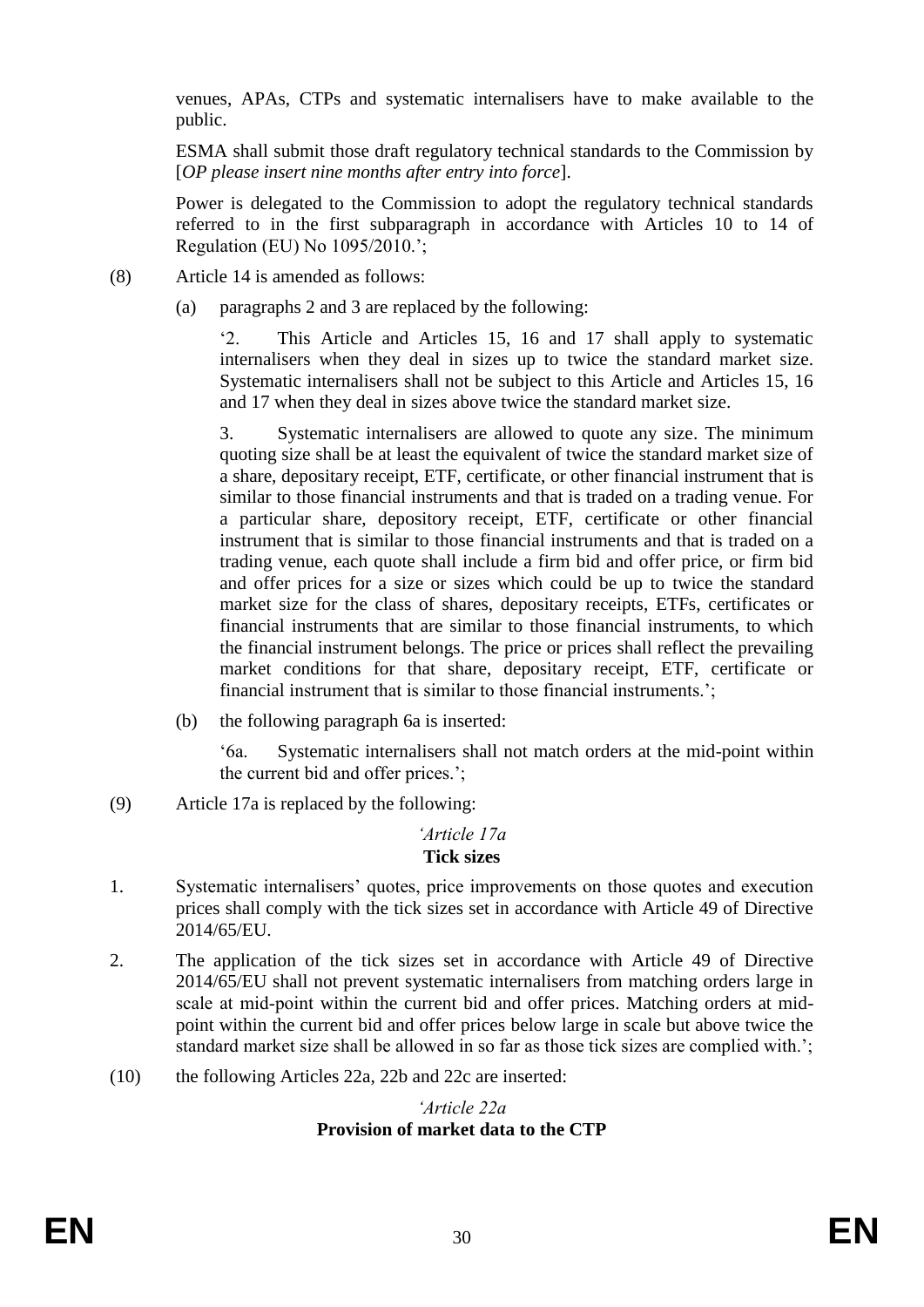- 1. Market data contributors shall, with regard to shares, ETFs and bonds that are traded on a trading venue, and with regard to OTC derivatives as defined in Article 2(7) of Regulation (EU) No 648/2012 that are subject to the clearing obligation as referred to in Article 4 of that Regulation, provide the CTP with all the market data as set out in Article 22b(2) as needed for the CTP to be operational. Those market data shall be provided in a harmonised format, through a high quality transmission protocol, and as close to real-time as is technically possible.
- 2. Each CTP shall be free to choose, from among the types of connection that the market data contributors offer to other users, which connection it wishes to use for the provision of those data. Market data contributors shall not receive any remuneration for providing the connectivity other than the revenue sharing for shares, as specified in the conditions for appointment of the CTP in the selection process laid down in 27da.
- 3. Market data contributors shall, with regard to transactions in the instruments referred to in paragraph 1 that are concluded by investment firms outside a trading venue, provide the CTP with the market data concerning those transactions either directly or through an APA.
- 4. Market data contributors shall not receive any remuneration for the market data provided other than the revenue sharing as referred to in Article 27da(2), point (c).
- 5. Market data contributors shall provide the information with regard to waivers and deferrals as laid down in Articles 4, 7, 11, 14, 20 and 21.

#### *Article 22b* **Market data quality**

- 1. The Commission shall set up an expert stakeholder group by [*OP add 3 months as of entry into force*] to provide advice on the quality and the substance of market data, the common interpretation of market data and the quality of the transmission protocol referred to in Article 22a(1). The expert stakeholder group shall provide advice on a yearly basis. That advice shall be made public.
- 2. The Commission shall be empowered to adopt delegated acts in accordance with Article 50 to specify the quality and the substance of the market data and the quality of the transmission protocol.

Those delegated acts shall in particular specify all of the following:

- (a) the market data, contributors need to provide to the CTP in order to produce the core market data needed for the CTP to be operational, including the substance and the format of those market data;
- (b) what constitutes core market data referred to in Article 2(1)(36b) and the regulatory data referred to in Article 2(1)(36c).

For the purposes of the first subparagraph, the Commission shall take into account the advice from ESMA and from the technical expert group established in accordance with paragraph 2, international developments, and standards agreed at Union or international level. The Commission shall ensure that the delegated acts adopted take into account the reporting requirements laid down in Articles 3, 6, 8, 10, 14, 18, 20, 21 and 27g.

#### *Article 22c* **Synchronisation of business clocks**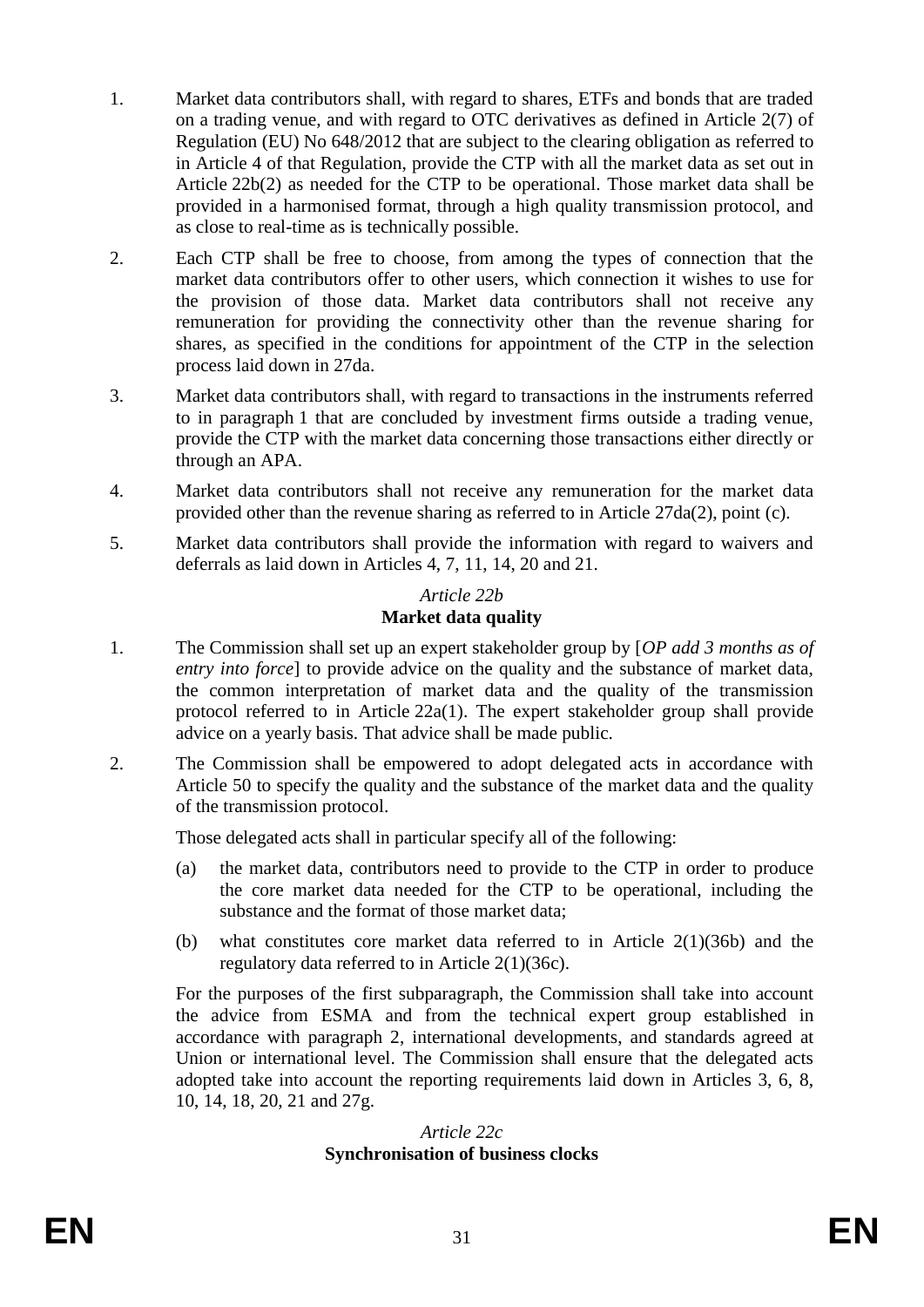- 1. Trading venues and their members or participants, systematic internalisers, APAs and CTPs shall synchronise their business clocks to record the date and time of any reportable event.
- 2. ESMA shall, in accordance with international standards, develop draft regulatory technical standards to specify the level of accuracy to which clocks are to be synchronised.

ESMA shall submit those draft regulatory technical standards to the Commission by [*OP insert a date 6 months as of entry into force*].

Power is delegated to the Commission to adopt the regulatory technical standards referred to in the first subparagraph in accordance with Articles 10 to 14 of Regulation (EU) No 1095/2010.';

(11) in Article 23, paragraph 1 is replaced by the following:

'1. An investment firm shall ensure that the trades it undertakes in shares with an EEA International Securities Identification Number (ISIN) shall take place on a regulated market, MTF, systematic internaliser or a third-country trading venue assessed as equivalent in accordance with Article 25(4), point (a) of Directive 2014/65/EU, as appropriate, unless :

- (a) those shares are traded on a third-country venue in the local currency;; or
- (b) those trades are carried out between eligible counterparties, between professional counterparties or between eligible and professional counterparties and do not contribute to the price discovery process.

ESMA shall publish a list on its website containing the shares with an EEA ISIN subject to the share trading obligation and shall update that list regularly.';

- (12) Article 26(9) is amended as follows:
	- (a) the following point (j) is added:
		- '(j) the date by which transactions are to be reported.';
	- (b) the following subparagraph is inserted after the first subparagraph:

'When drafting those regulatory technical standards, ESMA shall take into account international developments and standards agreed upon at Union or global level, and their consistency with the reporting requirements laid down in Regulation (EU) 2019/834 and Regulation (EU) 2015/2365.';

(13) in Article 26, the following paragraph 11 is added:

'11. By [*OP insert date 2 years as of date of publication*], ESMA shall submit to the Commission a report assessing the feasibility of more integration in transaction reporting and streamlining of data flows under Article 26 of this Regulation to:

- (a) reduce duplicative or inconsistent requirements for transaction data reporting, and in particular duplicative or inconsistent requirements laid down in this Regulation and Regulation (EU) 2019/834 of the European Parliament and of the Council<sup>\*1</sup> and Regulation (EU)  $2015/2365$ ;
- (b) improve data standardisation and efficient sharing and use of data reported within any Union reporting framework by any relevant competent authority, both Union and national.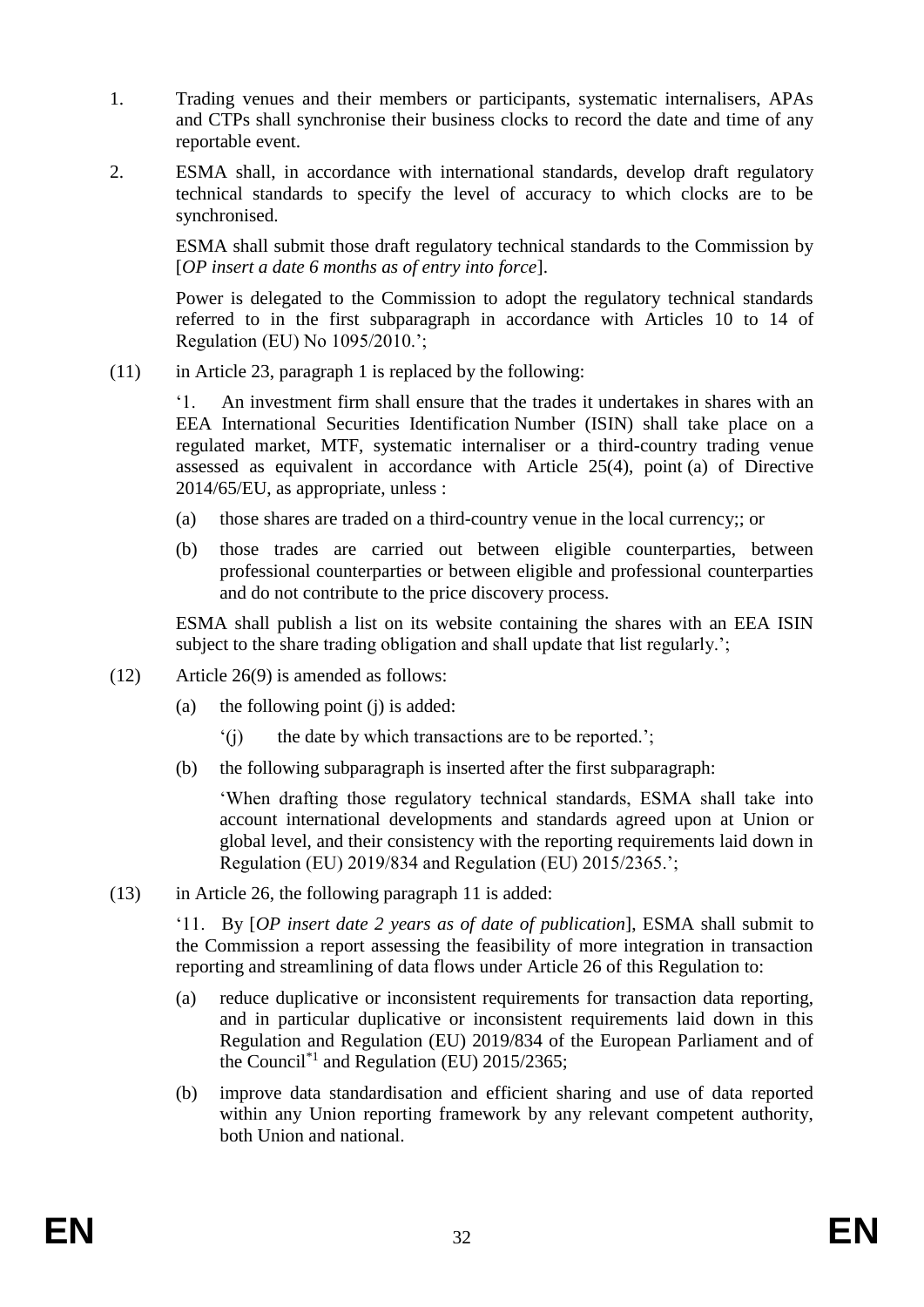When preparing the report, ESMA shall, where relevant, work in close cooperation with the other bodies of the European System of Financial Supervision and the European Central Bank.

- (14) Article 27(3) is amended as follows:
	- (a) the following point (c) is added:
		- '(c) the date by which reference data are to be reported'.

\_\_\_\_\_\_\_\_\_\_\_\_\_\_\_\_\_\_\_\_\_\_\_\_\_\_\_\_\_\_\_\_\_\_\_\_\_\_\_\_\_\_\_\_\_\_\_\_\_\_\_\_\_\_\_\_

(b) the following subparagraph is inserted after the first subparagraph:

'When drafting those draft regulatory technical standards, ESMA shall take into account international developments and standards agreed upon at Union or global level, and the consistency of those draft regulatory technical standards with the reporting requirements laid down in Regulation (EU) 2019/834 and Regulation (EU) 2015/2365.';

(15) the following Article 27da is inserted:

#### '*Article 27da*

#### **Selection process for the authorisation of a single consolidated tape provider for each asset class**

- 1. By [*OP insert date 3 months as of entry into force*], ESMA shall organise a selection procedure for the appointment of the CTP for a five year term. ESMA shall organise a separate selection procedure for each of the following asset classes: shares, exchange traded funds, bonds and derivatives (or relevant subclasses of derivatives).
- 2. For each of the asset classes referred to in paragraph 1, ESMA shall assess the applications on the basis of the following criteria:
	- (a) the technical ability of the applicants to provide a resilient consolidated tape throughout the Union;
	- (b) the capacity of the applicants to comply with the organisational requirements laid down in Article 27h;
	- (c) the governance structure of the applicants;
	- (d) the speed at which the applicants can disseminate core market data;
	- (e) the capacity of the applicants to disseminate good quality data;
	- (f) the total expenditure needed by the applicants to develop the consolidated tape and the costs of operating the consolidated tape on an ongoing basis;
	- (g) the level of the fees that the applicant intends to charge to the different types of users of the core market data;
	- (h) the possibility of the applicants to use modern interface technologies for the provision of the core market data and for connectivity;

<sup>&</sup>lt;sup>\*1</sup> Regulation (EU) 2019/834 of the European Parliament and of the Council of 20 May 2019 amending Regulation (EU) No 648/2012 as regards the clearing obligation, the suspension of the clearing obligation, the reporting requirements, the risk-mitigation techniques for OTC derivative contracts not cleared by a central counterparty, the registration and supervision of trade repositories and the requirements for trade repositories (OJ L 141, 28.5.2019, p. 42)';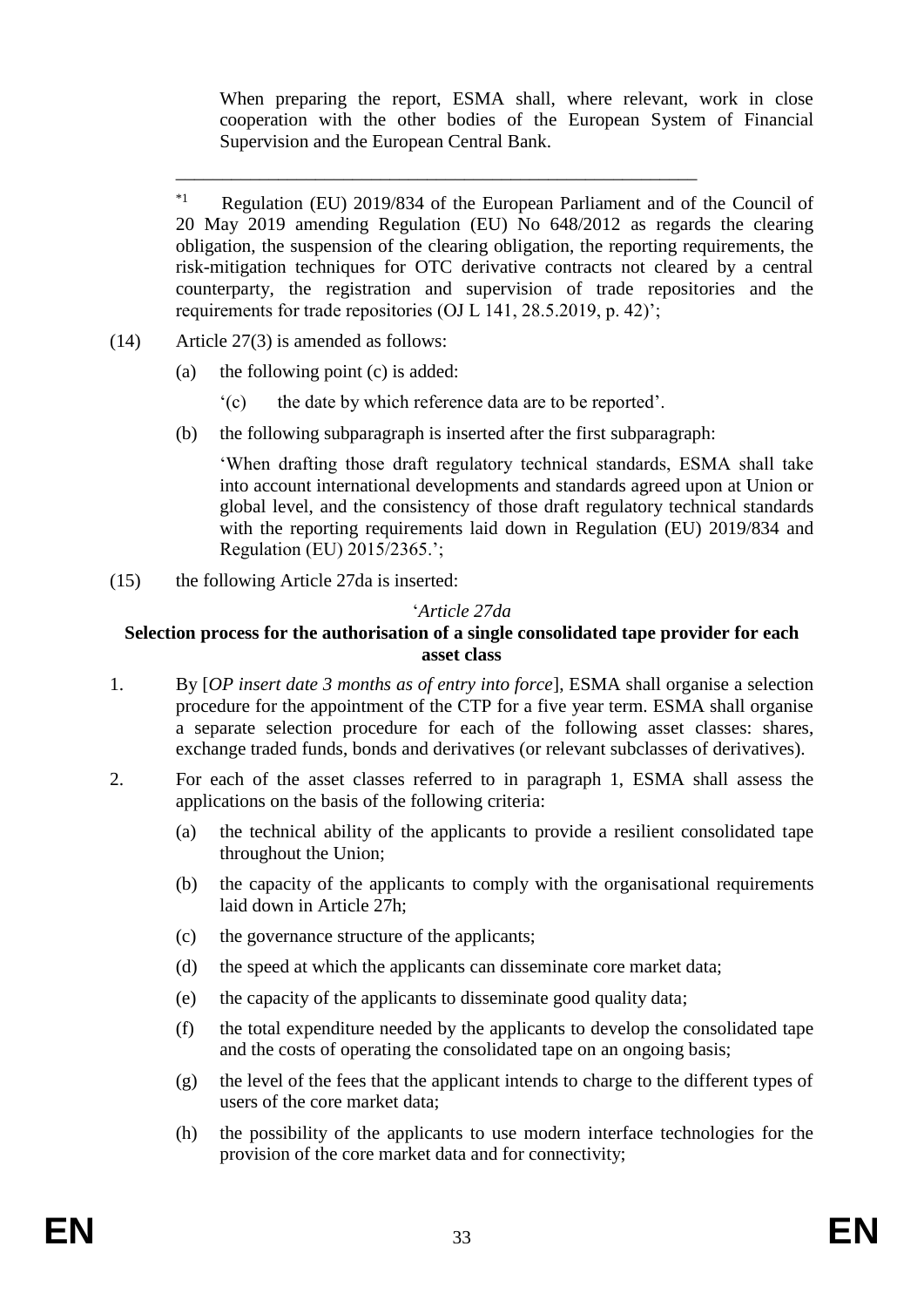- (i) the storage medium the applicants will use for the storage of historic data;
- (j) the protocols the applicants will use to prevent and address outages.
- 3. The first selection procedure organised for shares shall only invite bids for the provision of a consolidated tape containing post trade data. Prior to subsequent selection procedures, ESMA shall assess market demand and revenue impacts on regulated markets and based on that assessment, report to the Commission on the opportunity of adding best bids and offers and corresponding volumes to the tape. Based on that report and on the experience gained further to the first selection procedure, the Commission is empowered to adopt a delegated act specifying the appropriate level of pre-trade data to be contributed to the CTP.
- 4. The selection of the CTP for shares shall, in addition to the criteria in paragraph 2, consider the revenue participation scheme, and in particular the formula, applicable to regulated markets that are market data contributors. ESMA shall, when considering the competing tenders, select the CTP for shares that offers the revenue participation scheme that provides regulated markets, in particular smaller regulated markets, with the highest amount of revenue that remains for distribution once deducted operating costs and a reasonable margin. This revenue shall be distributed in accordance with Article 27h(1)(c), and in a manner commensurate to the market data contributed according to Article 22a.
- 5. ESMA shall adopt a fully reasoned decision selecting and authorising the entities operating the consolidated tapes within 3 months as of initiation of the selection procedure referred to in paragraph 2. Such reasoned decision shall specify the conditions under which the CTPs shall operate, and in particular the level of fees referred to in paragraph 2, point (g) and for shares the level of the participation referred to in paragraph 3, in particular for smaller regulated markets.
- 6. The selected CTPs shall comply at all times with the organisational requirements set out in Article 27h and with the conditions set out in the decision of ESMA authorising the CTP referred to in paragraph 3. A CTP that is no longer able to comply with those requirements and conditions, including the requirements and conditions on system disruptions and intrusions, shall inform ESMA thereof without undue delay.
- 7. The withdrawal of the authorisation referred to in Article 27e shall only take effect as of the moment that a new CTP has been selected and authorised in accordance with paragraphs 1 to 4.
- (16) Article 27h is replaced by the following:

#### '*Article 27h*

#### **Organisational requirements for consolidated tape providers**

- 1. CTPs shall, in accordance with the conditions for authorisation referred to in Article 27da:
	- (a) collect all market data provided through contributions in relation to the asset class for which they are authorised;
	- (b) collect monthly subscription fees from users;
	- (c) in the case of market data concerning shares, redistribute part of their revenues for the purposes of covering the cost related to mandatory contribution and of ensuring a fair level of participation for regulated markets, and in particular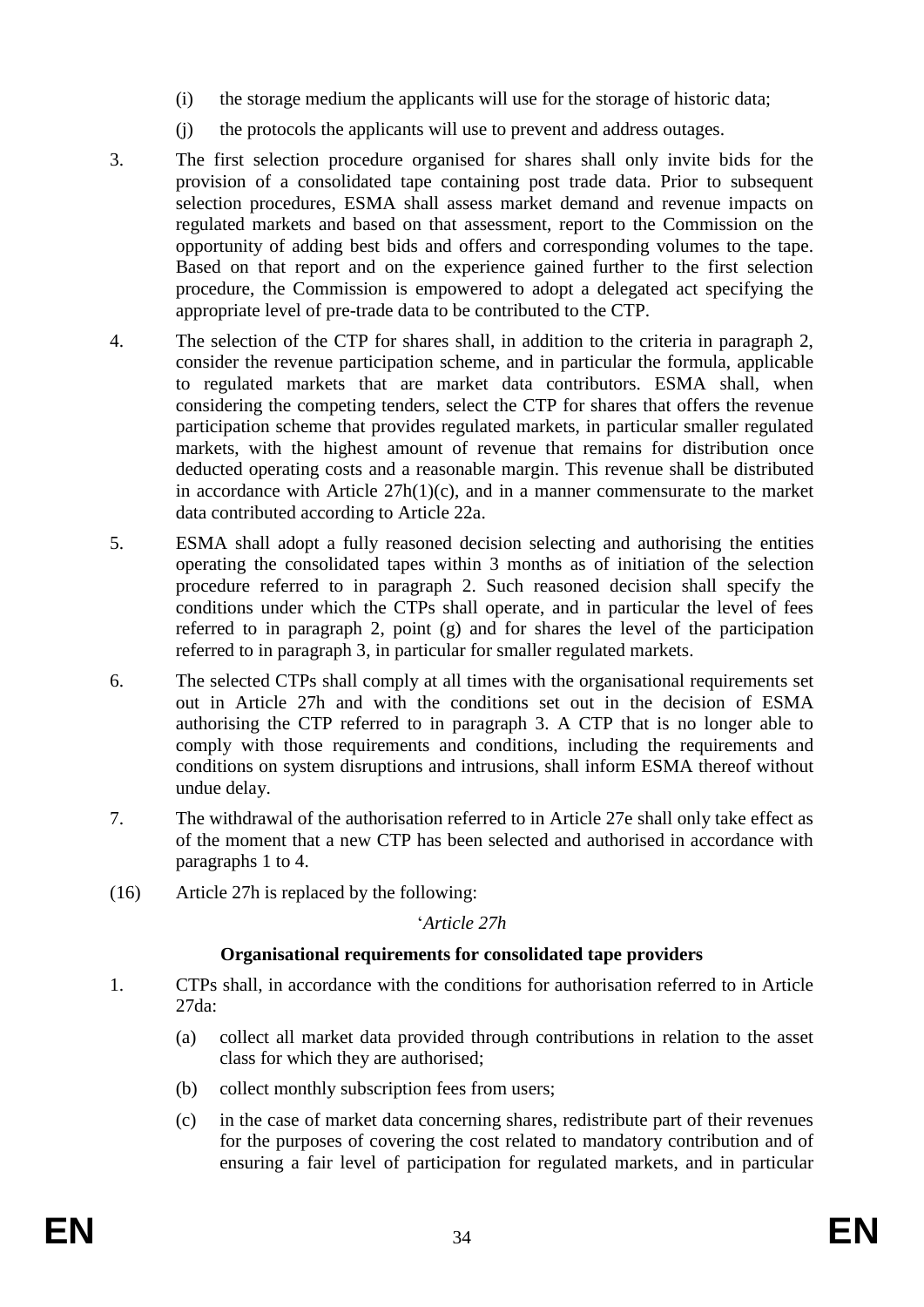smaller regulated markets, in the revenue generated by the consolidated tape, in accordance with Article 27da(4);

- (d) make consolidated core market data, for the provision of which the CTP is selected in accordance with Article 27da, available in accordance with the data quality requirements set out in Article 22b to users into a continuous electronic data stream on non-discriminatory terms as close to real time as technically possible;
- (e) ensure that the publication of the core market data complies with the applicable waivers and deferrals in Articles 4, 7, 11, 14, 20 and 21;
- (f) ensure that the consolidated core market data is easily accessible, machine readable and utilisable for all users, including retail investors.

For the purpose of establishing the participation in point (c), the revenue of the CTP shall be allocated among regulated markets according to a formula that reflects the proportion of pre-trade transparent liquidity in shares displayed by a regulated market relative to the average daily turnover in these shares in the Union.

- 2. CTPs shall adopt and publish on their website service level standards covering all of the following:
	- (a) an inventory of market data contributors from whom market data are received;
	- (b) modes and speed of delivery of consolidated market data to users;
	- (c) measures taken to ensure operational continuity in the provision of consolidated market data.
- 3. CTPs shall have sound security mechanisms in place designed to guarantee the security of the means of transfer of market data between the market data contributors and the CTP and between the CTP and the users and to minimise the risk of data corruption and unauthorised access. CTPs shall maintain adequate resources and have back-up facilities in place to offer and maintain its services at all times.
- 4. After 12 months of full operation of the CTP for shares, ESMA shall provide the Commission with a motivated opinion on the effectiveness and fairness of the level of participation of regulated markets in the revenues generated by the CTP as set out in accordance with the second subparagraph of paragraph 1. The Commission may request ESMA to provide further opinions, where necessary or appropriate. The Commission shall be empowered to adopt a delegated act in accordance with Article 50 to revise the allocation key for the revenue redistribution, where appropriate.';
- (17) the following Article 27ha is inserted:

#### '*Article 27ha*

#### **Reporting obligations for consolidated tape providers**

- 1. CTPs shall, at the end of each quarter, publish on their website, which shall be accessible for free, performance statistics and incident reports relating to data quality and systems.
- 2. 2. ESMA shall develop draft regulatory technical standards to specify the content, timing, format and terminology of the reporting obligation.

ESMA shall submit those draft regulatory technical standards to the Commission by [*OP please insert nine months after entry into force*].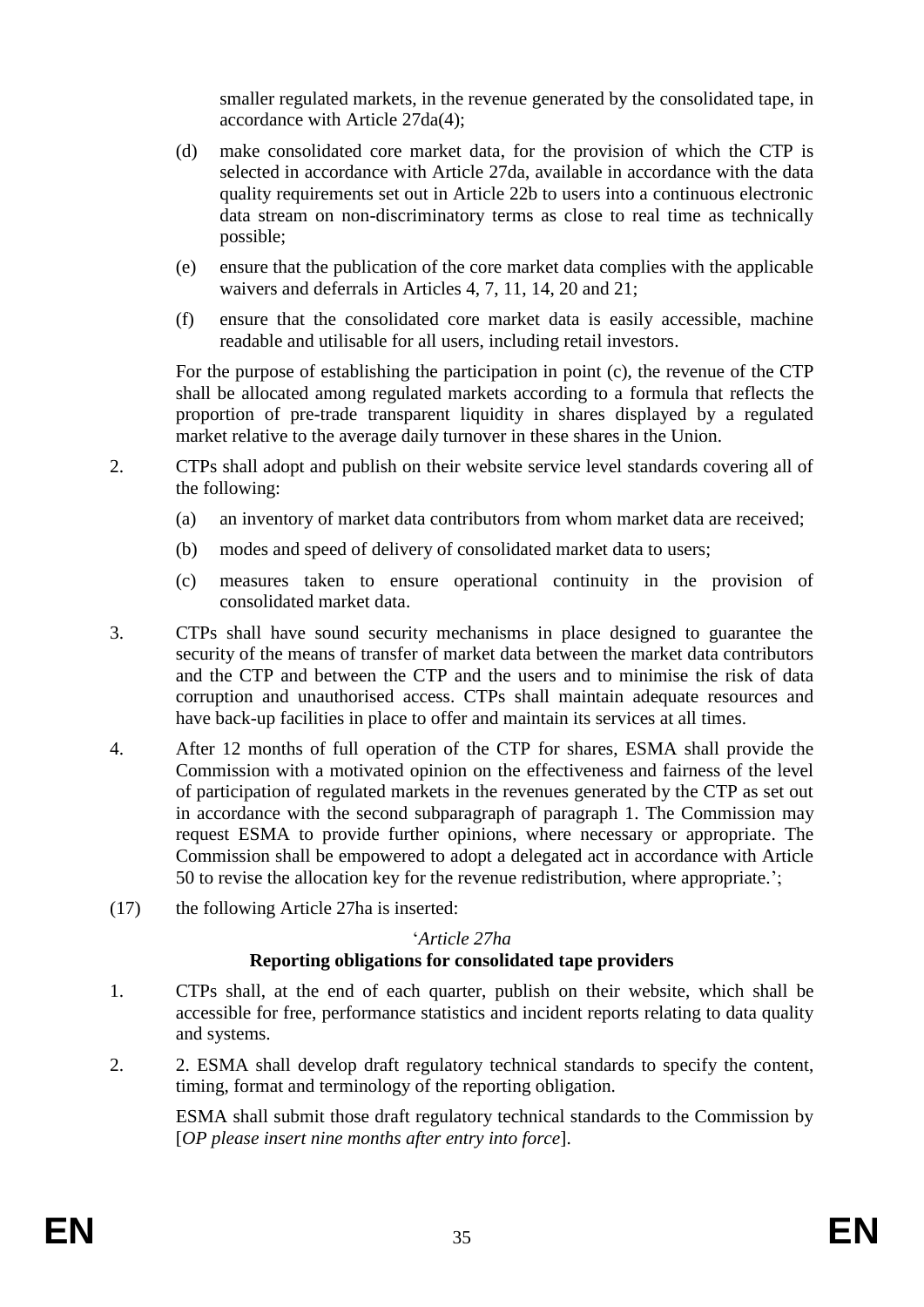Power is delegated to the Commission to adopt the regulatory technical standards referred to in the first subparagraph in accordance with Articles 10 to 14 of Regulation (EU) No 1095/2010.';

- 3. CTPs shall keep and preserve records relating to their business for a period of no less than five years. Information concerning the first two years shall be kept in an easily accessible place, and the CTP shall promptly provide ESMA with such records upon request.';
- $(18)$  in Article 28(1), paragraph 1, the introductory wording is replaced by the following:

'1. Financial counterparties that meet the conditions set out in Article 4a(1), second subparagraph, of Regulation (EU) No 648/2012, and non-financial counterparties that meet the conditions set out in Article 10(1), second subparagraph, of that Regulation, shall conclude transactions, which are neither intragroup transactions as defined in Article 3 of that Regulation nor transactions covered by the transitional provisions laid down in Article 89 of that Regulation, with other such financial counterparties or other such non-financial counterparties in derivatives pertaining to a class of derivatives that has been declared subject to the trading obligation in accordance with the procedure set out in Article 32 of this Regulation and listed in the register referred to in Article 34 of this Regulation only on:';

(19) in Article 32, the following paragraphs 7, 8 and 9 are added:

'7. Where ESMA considers that the suspension of the clearing obligation as referred to in Article 6a of Regulation (EU) No 648/2012 is a material change in the criteria for the trading obligation to take effect, as referred to in paragraph 5 of this Article, ESMA may request the Commission to suspend the trading obligation laid down in Article 28(1) and (2) of this Regulation for the same classes of OTC derivatives that are subject to the request to suspend the clearing obligation.

8. The request referred to in paragraph 7 shall not be made public.

9. After having received the request referred to in paragraph 7, the Commission shall, without undue delay and, on the basis of the reasons and evidence provided by ESMA, do either of the following:

- (a) in an implementing act suspend the trading obligation for the classes of OTC derivatives that are subject to the request to suspend the clearing obligation;
- (b) reject the requested suspension.

For the purposes of point (b), the Commission shall inform ESMA of the reasons why it rejected the requested suspension. The Commission shall immediately inform the European Parliament and the Council of that rejection and forward them the reasons provided to ESMA. The information provided to the European Parliament and the Council regarding the rejection and the reasons for that rejection shall not be made public.';

(20) the following Article 32a is inserted:

#### 'Article 32a

# **Stand-alone suspension of the trading obligation**

1. At the request of the competent authority of a Member State, the Commission may suspend the derivatives trading obligation with respect to certain investment firms in accordance with the procedure referred to in Article 51 and after having consulted ESMA. The competent authority shall indicate why it considers that the conditions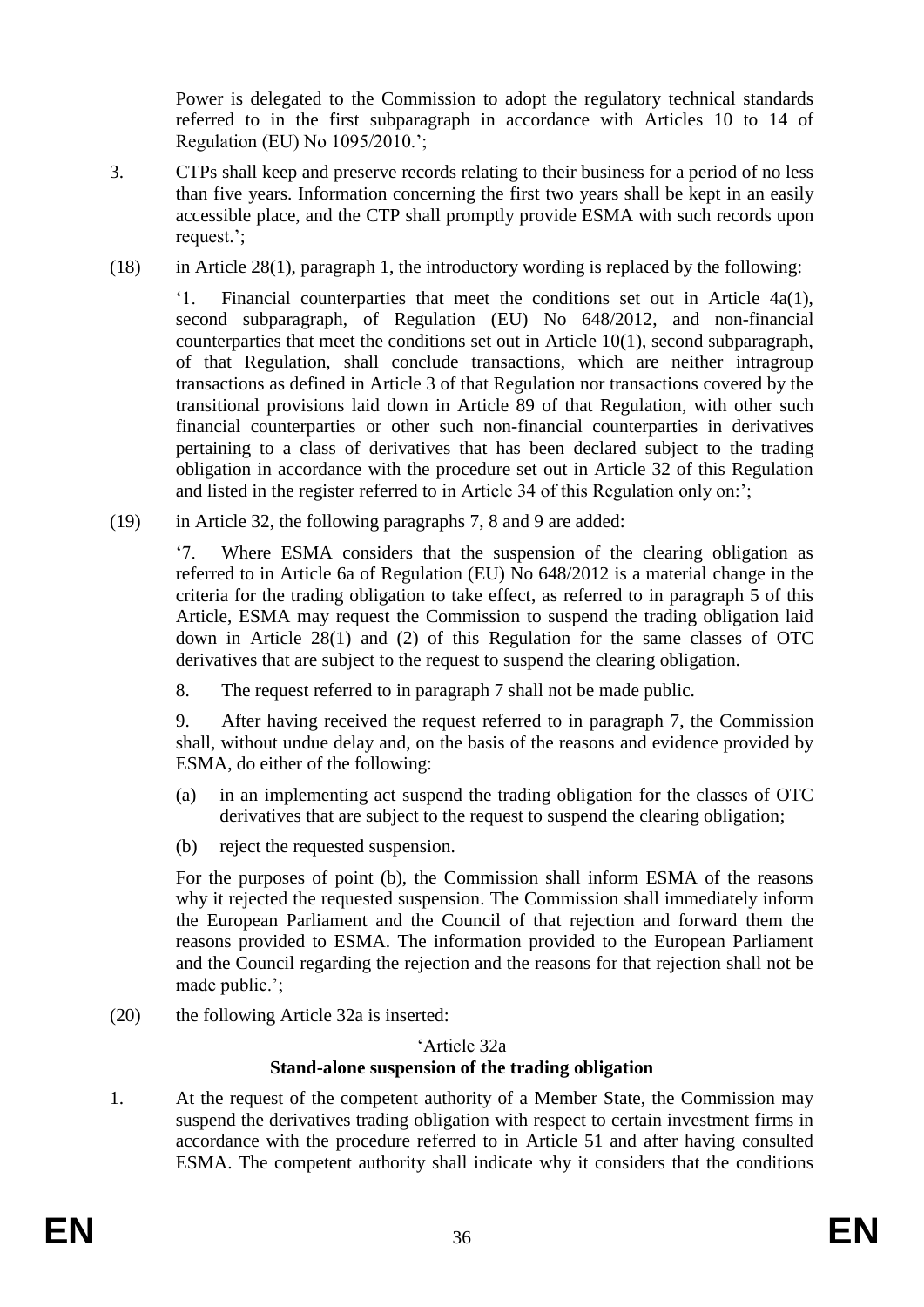for a suspension are met. In particular, the competent authority shall demonstrate that an investment firm within its jurisdiction:

- (a) regularly receives requests for a quote for the derivatives subject to the derivatives trading obligation;
- (b) from a non-EEA counterpart which has no active membership on a EU trading venue that offers trading in the derivative subject to the trading obligation; and
- (c) regularly acts as a market maker in the derivative subject to the derivatives trading obligation.
- 2. When assessing whether to suspend the trading obligation in accordance with paragraph 1, the Commission shall take into account whether such suspension of the trading obligation would have a distortive effect on the clearing obligation laid down in Article 4(1) of Regulation (EU) No 648/2012.
- 3. The implementing act referred to in paragraph 1 shall be accompanied by the evidence presented by the competent authority requesting the suspension.
- 4. The implementing act referred to in paragraph 1 shall be communicated to ESMA and shall be published in the ESMA register referred to in Article 34 of this Regulation.
- 5. The Commission shall regularly review whether the grounds for the suspension of the trading obligation continue to apply.';
- (21) Article 35 is amended as follows:
	- (a) in paragraph 1, first subparagraph, the introductory wording is replaced by the following:

'1. Without prejudice to Article 7 of Regulation (EU) No 648/2012, a CCP shall accept to clear financial instruments on a non-discriminatory and transparent basis, including as regards collateral requirements and fees relating to access, regardless of the trading venue on which a transaction is executed.

The requirement in the first subparagraph shall not apply to exchange-traded derivatives.

The CCP shall in particular ensure that a trading venue has the right to nondiscriminatory treatment of contracts traded on that trading venue in terms of:';

(b) paragraph 3 is replaced by the following:

'3. The CCP shall provide a written response to the trading venue either within three months of permitting access, on condition that a relevant competent authority has granted access pursuant to paragraph 4, or within three months of denying access. The CCP may deny a request for access only under the conditions specified in paragraph 6(a). Where a CCP denies access, it shall provide full reasons in its response and inform its competent authority in writing of the decision. Where the trading venue is established in a Member State other than the one of the CCP, the CCP shall also provide such notification and reasoning to the competent authority of that trading venue. The CCP shall provide access within three months of providing a positive response to the access request.';

- (22) Article 36 is amended as follows:
	- (a) in paragraph 1, the first subparagraph is replaced by the following: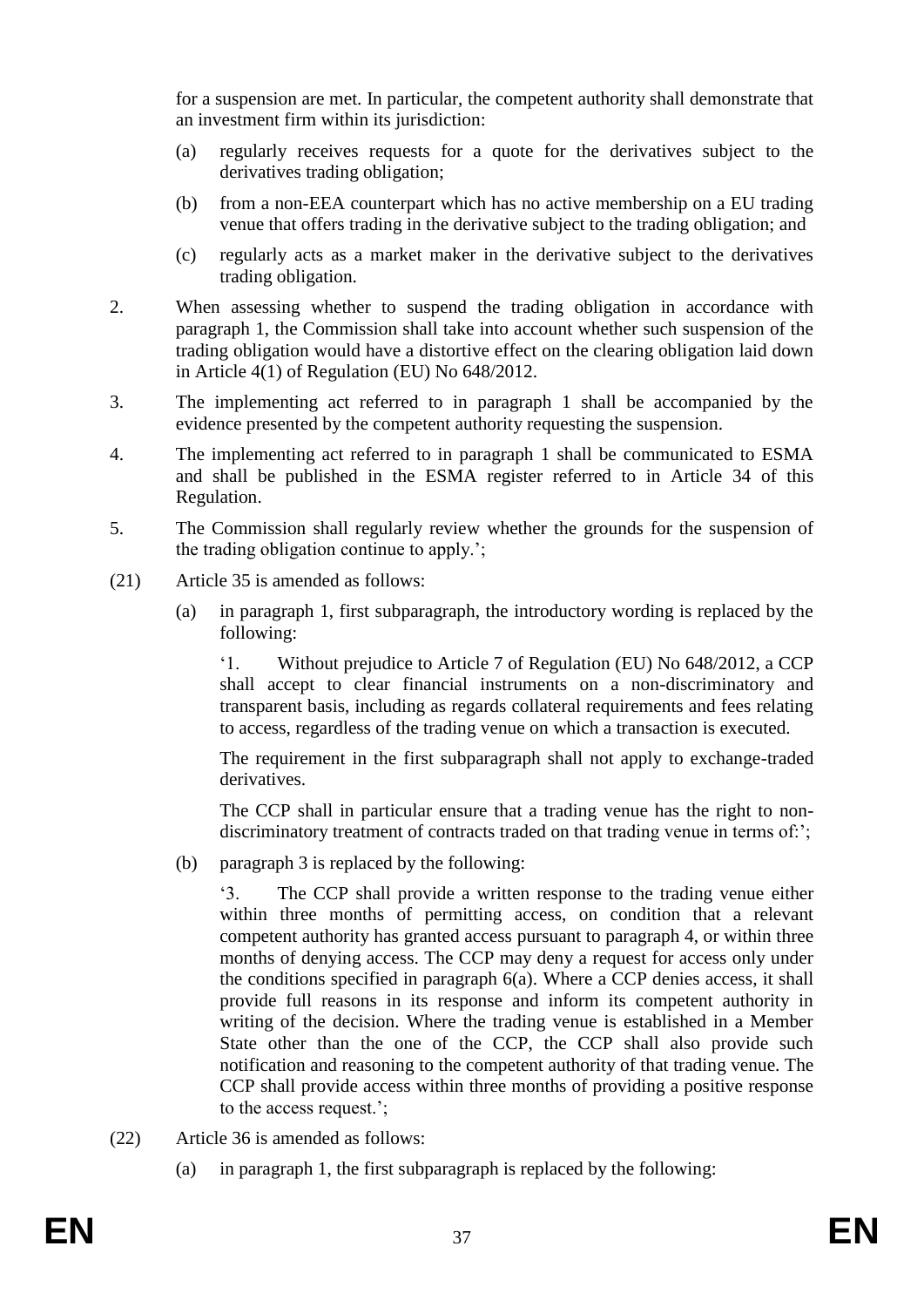'Without prejudice to Article 8 of Regulation (EU) No 648/2012, a trading venue shall, upon request, provide trade feeds on a non-discriminatory and transparent basis, including as regards fees related to access, to any CCP authorised or recognised by that Regulation that wishes to clear transactions in financial instruments that are concluded on that trading venue. That requirement shall not apply to:

- (a) any derivative contract that is already subject to the access obligations under Article 8 of Regulation (EU) No 648/2012;
- (b) exchange-traded derivatives.';
- (b) paragraph 3 is replaced by the following:

'3. The trading venue shall provide a written response to the CCP within three months either permitting access, under the condition that the relevant competent authority has granted access pursuant to paragraph 4, or denying access. The trading venue may deny access only under the conditions specified pursuant to paragraph 6, point (a). When access is denied, the trading venue shall provide full reasons in its written response and forward that written response to its competent authority. Where the CCP is established in a different Member State than the trading venue, the trading venue shall also forward that written response to the competent authority of the CCP. The trading venue shall provide access within three months of providing a positive response to the access request.';

- (c) paragraph 5 is deleted;
- (23) in Article 38, paragraph 1 is replaced by the following:

'1. A trading venue established in a third country may request access to a CCP established in the Union only if the Commission has adopted a decision in accordance with Article 28(4) relating to that third country.

A CCP established in a third country may request access to a trading venue in the Union subject to that CCP being recognised under Article 25 of Regulation (EU) No 648/2012.

CCPs and trading venues established in third countries shall only be permitted to make use of the access rights referred to in Articles 35 and 36 with regard to financial instruments covered by those Articles and provided that the Commission has adopted a decision in accordance with paragraph 3 of this Article, determining that the legal and supervisory framework of the third country is considered to provide for an effective equivalent system for permitting CCPs and trading venues authorised under foreign regimes access to CCPs and trading venues established in that third country.';

(24) in Article  $38g(1)$ , the introductory wording is replaced by the following:

'Where ESMA finds that a person listed in Article 38b(1), point (a), has not complied with any of the requirements laid down in Article 22a, Article 22b, or Title IVa, it shall take one or more of the following actions:';

(25) in Article 38h(1), the first subparagraph is replaced by the following:

'Where ESMA, in accordance with Article 38k(5), finds that a person listed in Article 38b(1), point (a), has intentionally or negligently not complied with any of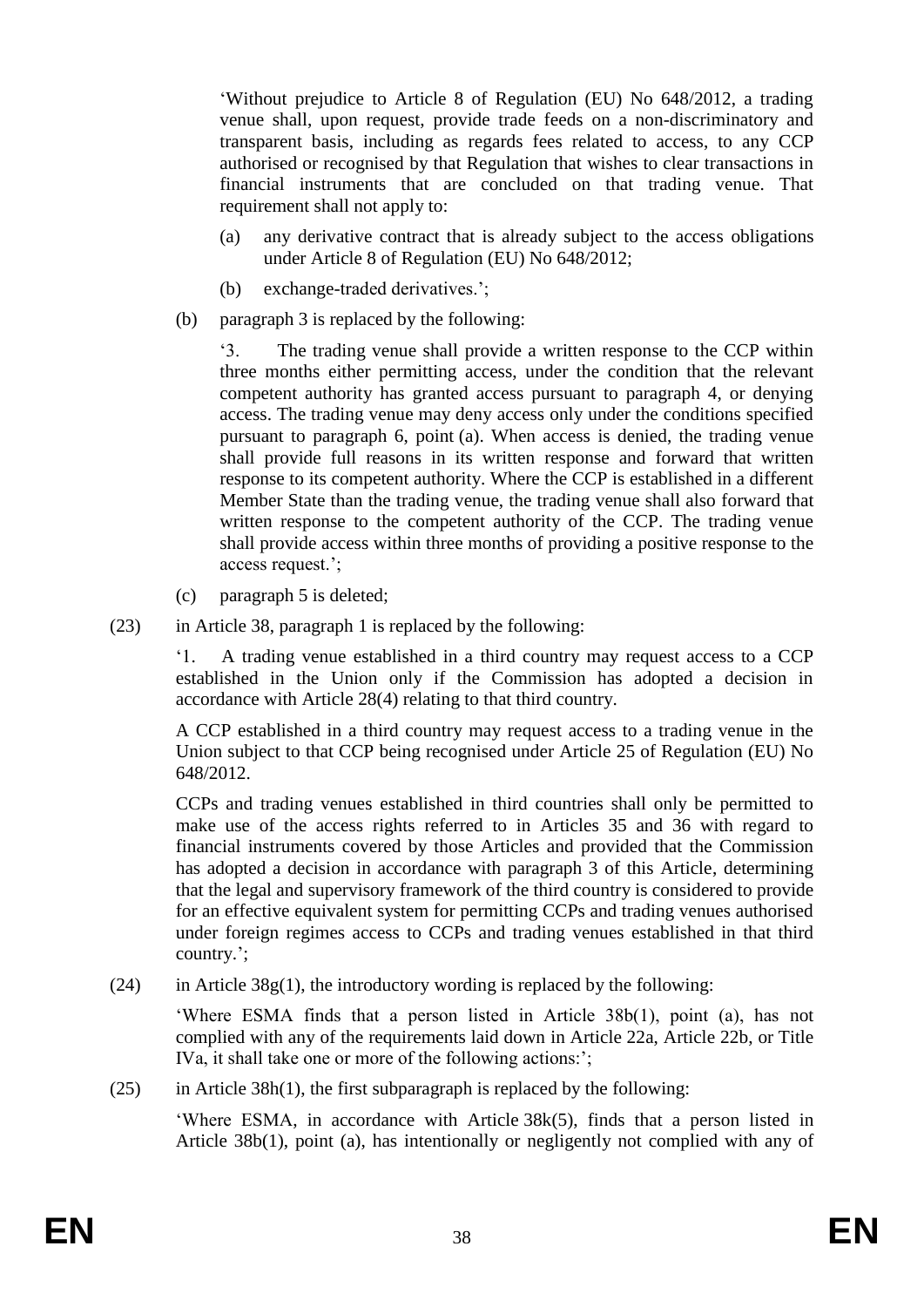the requirements provided for in Article 22a, Article 22b, or in Title IVa, it shall adopt a decision imposing a fine in accordance with paragraph 2 of this Article.';

(26) the following Article 39a is inserted:

#### '*Article 39a*

#### **Ban on payment for forwarding client orders for execution**

Investment firms acting on behalf of clients shall not receive any fee or commission or non-monetary benefits from any third party for forwarding client orders to such third party for their execution.';

- (27) Article 50 is amended as follows:
	- (a) paragraph 2 is replaced by the following:

'2. The power to adopt delegated acts as referred to in the following provisions shall be conferred for an indeterminate period from 2 July 2014: Article 1(9), Article 2(2) and (3), 13(2), 15(5), 17(3), Article 19(2) and (3), and Articles 22b(2), 27(4), 27da(3), 27g(7), 27h(4), 31(4), 38k(10), 38n(3), 40(8), 41(8), 42(7), 45(10) and 52(10).';

(b) in paragraph 3, the first sentence is replaced by the following:

'The delegation of power referred to in the following provisions may be revoked at any time by the European Parliament or by the Council: Article 1(9), Article 2(2) and (3), Articles 13(2), 15(5), 17(3), Article 19(2) and (3), and Articles 22b(2), 27(4), 27da(3), 27g(7), 27h(4), 31(4), 38k(10), 38n(3), 40(8), 41(8), 42(7), 45(10) and 52(10).";

(c) in paragraph 5, the first sentence is replaced by the following:

'A delegated act adopted pursuant to Article 1(9), Article 2(2) and (3), Articles 13(2), 15(5), 17(3), Article 19(2) and (3), and Articles 22b(2), 27(4), 27da(3), 27g(7), 27h(4), 31(4), 38k(10), 38n(3), 40(8), 41(8), 42(7), 45(10) and 52(10) shall enter into force only if no objection has been expressed either by the European Parliament or by the Council within a period of three months of notification of that act to the European Parliament and to the Council or if, before the expiry of that period, the European Parliament and the Council have both informed the Commission that they will not object.";

- (28) Article 52 is amended as follows:
	- (a) paragraphs 11 and 12 are replaced by the following:

'11. Three years after the first authorisation of a consolidated tape, the Commission shall, after having consulted ESMA, submit a report to the European Parliament and to the Council on the following:

- (a) the asset classes covered by a consolidated tape;
- (b) the timeliness and delivery quality of market data consolidation;
- (c) the role of market data consolidation in reducing implementation shortfall;
- (d) the number of subscribers to consolidated market data per asset class;
- (e) the effect of market data consolidation on remedying information asymmetries between various capital market participants;